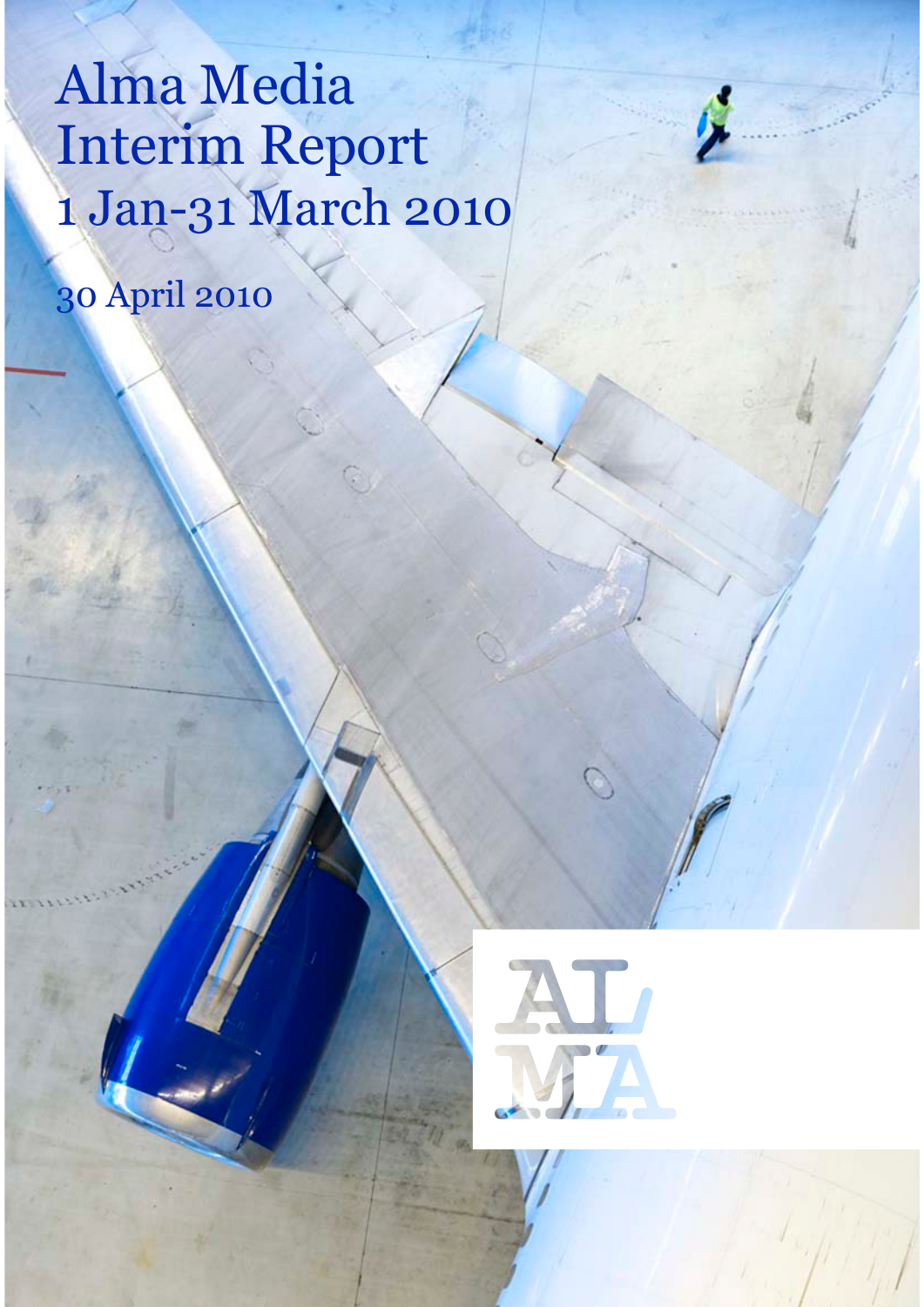Alma Media Corporation Interim Report April 30, 2010 at 9:00am (EEST)

## ALMA MEDIA CORPORATION'S INTERIM REPORT FOR JANUARY-MARCH 2010: NET SALES AT PREVIOUS YEAR'S LEVEL, OPERATING PROFIT GREW

## **January–March 2010 in brief:**

- Net sales MEUR 74.4 (76.4), down 2.7% (down 9.0%). Comparable net sales remained at previous year's level. Net sales for comparison period include net sales of MEUR 2.1 from Kauppalehti 121 Oy sold in November 2009.

- Operating profit MEUR 8.2 (6.5), 11.1% (8.5%) of net sales, operating profit without one-time items MEUR 8.3 (7.5).

- Profit before taxes MEUR 8.6 (6.5), profit before taxes without one-time items MEUR 8.6 (7.5).

- Financial result for the period MEUR 6.3 (4.7), up 34.4% (down 51.8%).

- Earnings per share EUR 0.08 (0.06).

## **Outlook for 2010:**

- Alma Media expects its comparable net sales and operating profit to increase moderately from the 2009 level as a result of gradual growth in advertising sales.

- Second-quarter net sales and operating profit are expected to remain close to the previous year's level.

Kai Telanne, President and CEO, on Alma Media's first quarter:

Advertising investments typically follow the general development of the economy. As no essential change took place in the development of the national economy during the first quarter of 2010, there was no significant change in advertising spending in comparison to previous year. In March, however, Alma Media's advertising sales was clearly more lively than in January and February.

The advertising sales of Alma Media's Newspapers segment grew only a little from the figures of the historically low comparison period. The advertising sales of the Kauppalehti Group rose close to the previous year's level thanks to positive development at the end of the quarter. The net sales of the Marketplaces segment turned up in the first quarter, mainly based on the distribution changes for the Etuovi newspaper and new newspapers launched in the cities Oulu and Lahti.

According to our forecasts, newspaper circulations developed neutrally or declined slightly. Circulation net sales for the newspapers remained almost at the previous year's level supported by price increases. Kauppalehti's 2009 circulation decreased as expected due to changes in the circulation structure and cancellations for corporate subscriptions prompted by the economic downturn.

Our online business, online advertising sales in particular, developed positively from the comparison period. The growth of online advertising was particularly strong in Kauppalehti.fi and Iltalehti.fi.

Alma Media is investing in the future of the printed newspaper. The company decided to start the modernisation of its printing facility in Tampere with a maximum investment of MEUR 50. According to plan, the new facility will be operational in the beginning of 2013.

On March 29, 2010 we announced a corporate restructuring that will be important for the development of the Marketplaces business. Alma Media and Arena Partners Oy, a newspaper development company operating in Central Finland, will begin to cooperate in the nationwide marketplace business. The cooperation will cover the marketplace businesses of both companies in home, vehicle and consumer advertising. The finalisation of the arrangement requires approval by the competition authority, which is estimated to be received during the second quarter.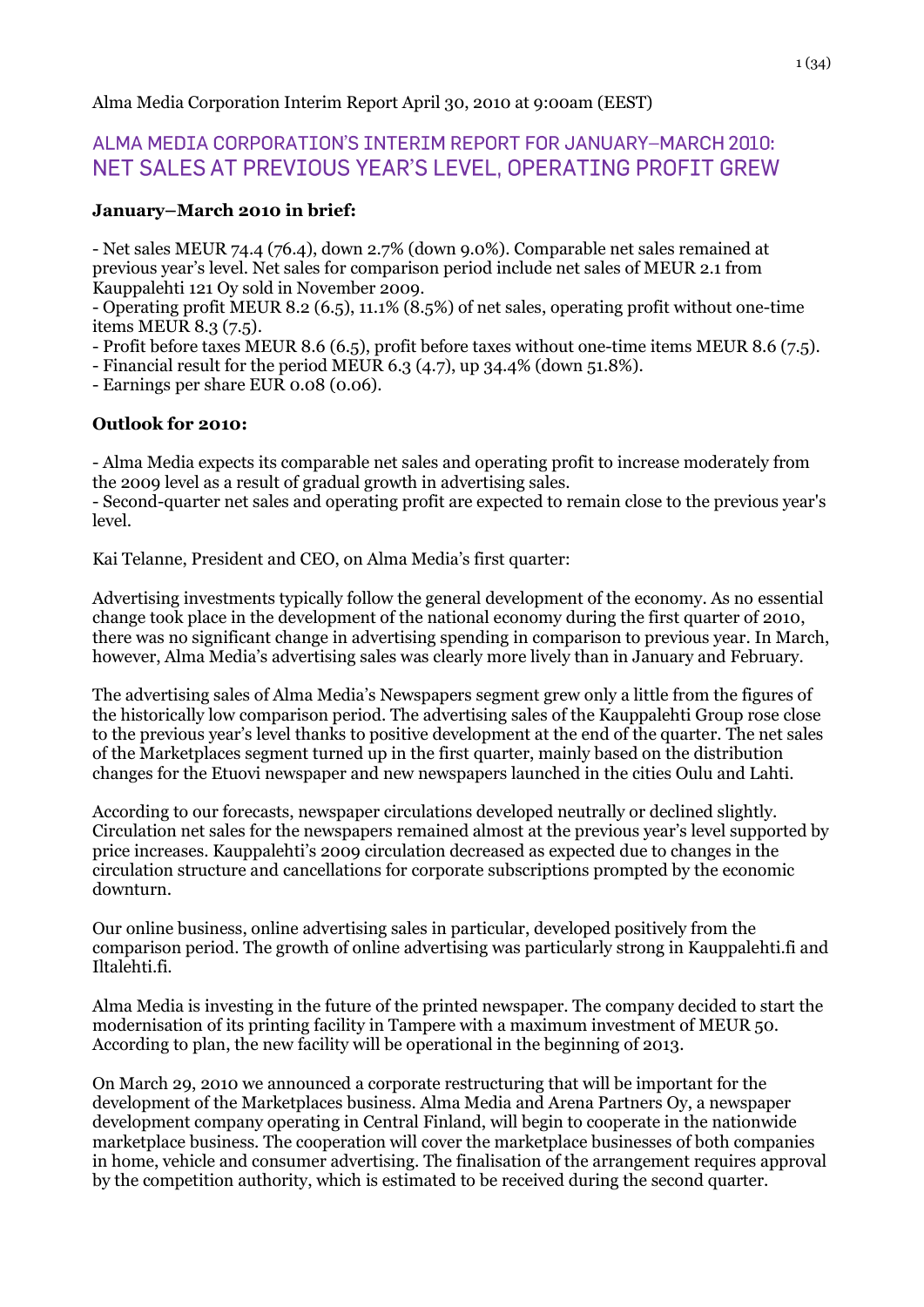Alma Media's operating profit grew clearly from the comparison period, mainly due to cost savings and the positive development in advertising sales in March.

## **For further information, please contact:**

Kai Telanne, President and CEO, telephone +358 10 665 3500 Tuomas Itkonen, CFO, telephone +358 10 665 2244

Rauno Heinonen Vice President Corporate Communications and IR Alma Media Corporation

DISTRIBUTION NASDAQ OMX Helsinki, principal media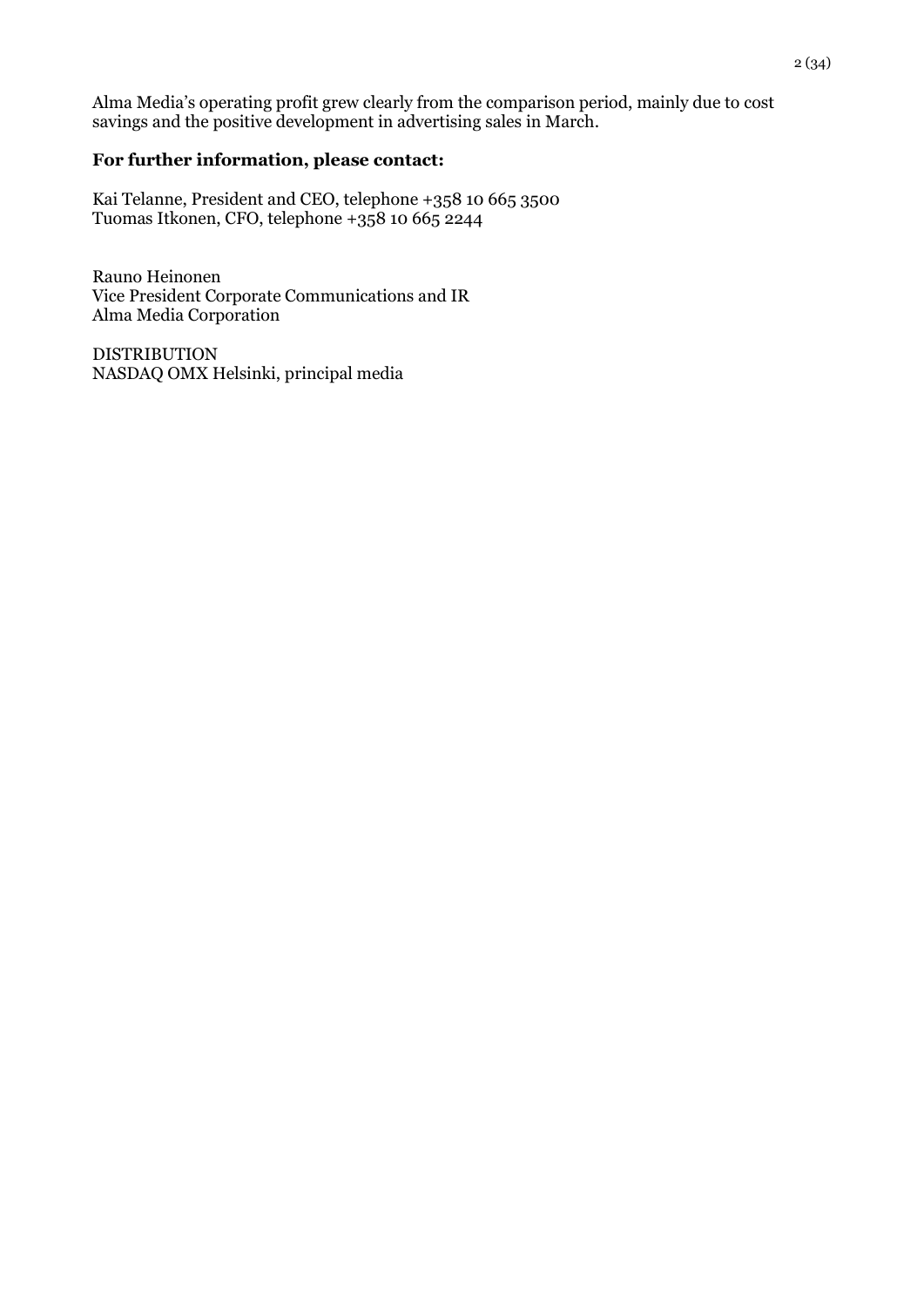## ALMA MEDIA CORPORATION'S INTERIM REPORT JANUARY 1-MARCH 31, 2010

The text part of this report focuses on the January–March results. The figures are compared in accordance with the International Financial Reporting Standards (IFRS) with those of the corresponding period in 2009, unless otherwise stated. The figures in the tables are independently rounded.

## **Group key figures**

| <b>KEY FIGURES</b>                   | 2010           |                | 2009 Change | 2009    | 2008    |
|--------------------------------------|----------------|----------------|-------------|---------|---------|
| <b>MEUR</b>                          | Q <sub>1</sub> | Q <sub>1</sub> | %           | $Q1-Q4$ | $Q1-Q4$ |
| Revenue                              | 74.4           | 76.4           | $-2.7$      | 307.8   | 341.2   |
| Operating profit                     | 8.2            | 6.5            | 26.7        | 41.4    | 48.3    |
| % of revenue                         | 11.1           | 8.5            |             | 13.5    | 14.2    |
| Operating profit without one-time    |                |                |             |         |         |
| items                                | 8.3            | 7.5            | 10.6        | 42.6    | 47.7    |
| % of revenue                         | 11.2           | 9.8            |             | 13.9    | 14.0    |
| Profit before tax                    | 8.6            | 6.5            | 31.5        | 40.8    | 52.4    |
| Profit without one-time items        | 8.6            | 7.5            | 14.7        | 42.0    | 49.9    |
| Profit for the period                | 6.3            | 4.7            | 34.4        | 29.3    | 39.0    |
| Return on Equity/ROE (Annual)*       | 33.2           | 25.6           | 29.7        | 31.8    | 37.7    |
| Return on Invets/ROI (Annual)*       | 32.4           | 20.6           | 57.3        | 29.1    | 34.3    |
| Net financial expenses               | 0.1            | 0.1            | 53.8        | 0.3     | 0.4     |
| Net financial expenses, % of         |                |                |             |         |         |
| revenue                              | 0.1            | 0.1            |             | 0.1     | 0.1     |
| Share of profit of equity accounted  |                |                |             |         |         |
| investees                            | 0.3            | 0.1            | 116.7       | $-0.3$  | 4.5     |
| <b>Balance sheet total</b>           | 148.1          | 180.7          |             | 155.5   | 166.9   |
| Gross capital expenditure            | 3.0            | 1.5            | 91.9        | 8.2     | 14.5    |
| Gross capital expenditure, % of      |                |                |             |         |         |
| revenue                              | 4.0            | 2.1            |             | 2.7     | 4.2     |
| <b>Equity ratio</b>                  | 59.5           | 45.8           |             | 67.2    | 57.2    |
| Gearing, %                           | $-10.8$        | 5.3            |             | $-17.1$ | 6.5     |
| Interest-bearing net debt            | $-7.9$         | 3.8            |             | $-16.5$ | 5.8     |
| Interest-bearing liabilities         | 4.4            | 35.6           |             | 4.6     | 19.1    |
| Non-interest-bearing liabilities     | 71.1           | 74.8           |             | 54.9    | 59.3    |
| Average no. of personnel,            |                |                |             |         |         |
| calculated as full-time employees,   |                |                |             |         |         |
| excl. delivery staff                 | 1,739          | 1,933          | $-10.1$     | 1,888   | 1,981   |
| Average no. of delivery staff        | 940            | 937            | 0.2         | 969     | 968     |
| Earnings/share, EUR (basic)          | 0.08           | 0.06           | 35.1        | 0.39    | 0.51    |
| Earnings/share, EUR (diluted)        | 0.08           | 0.06           | 34.6        | 0.39    | 0.51    |
| Cash flow from operating             |                |                |             |         |         |
| activities/share, EUR                | 0.30           | 0.34           | $-12.5$     | 0.58    | 0.63    |
| Shareholders' equity/share, EUR      | 0.97           | 0.93           |             | 1.28    | 1.18    |
| $P/E$ Ratio                          |                |                |             | 19.1    | 9.6     |
| Market capitalization                | 543.2          | 390.2          |             | 558.1   | 369.3   |
| Average no. of shares (1,000 shares) |                |                |             |         |         |
| - basic                              | 74,613         | 74,613         |             | 74,613  | 74,613  |
| - diluted                            | 74,895         | 74,613         |             | 74,859  | 74,764  |
| No. of shares at end of period       |                |                |             |         |         |
| $(1,000 \text{ shares})$             | 74,613         | 74,613         |             | 74,613  | 74,613  |
|                                      |                |                |             |         |         |

\*ref. Main accounting principles of Interim Report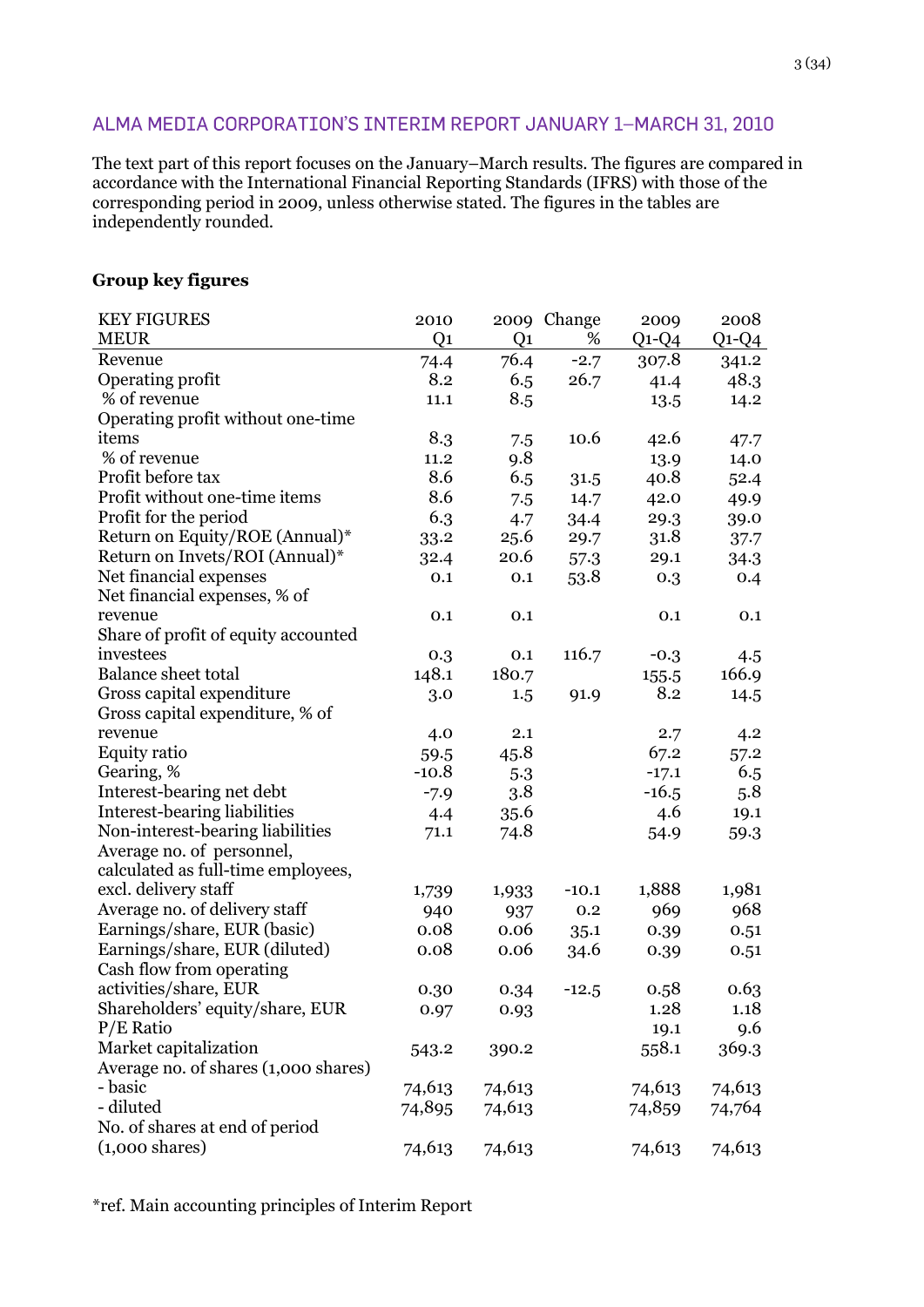## **Group net sales and result January–March 2010**

The Group's net sales from January to March 2010 totalled MEUR 74.4 (76.4), down 2.7% (down 9.0%). The comparable net sales remained at previous year's level. The net sales for the comparison period include net sales of MEUR 2.1 from Kauppalehti 121 Oy sold in November 2009. Online business accounted for 15.3% (comparable organisation in 2009 14.1%, full year 2009 13.8%) of consolidated net sales, MEUR 11.4 (10.5). The operating profit was MEUR 8.2 (6.5). The comparable operating profit for January–March was MEUR 8.3 (7.5), up 10.6% (down 35.3%) from the comparison period. The operating margin was 11.1% (8.5%).

The operating profit includes one-time items in the amount of MEUR 0.1 (1.0).

Net sales of the Newspapers segment were MEUR 52.2 (52.4). Net sales of the segment's advertising sales grew moderately by 0.9% (–14.1%) to MEUR 24.6 (24.4). Circulation net sales for Newspapers remained almost at the previous year's level, at 26.8 (26.9) MEUR, supported by price increases. The operating profit without one-time items for Newspapers was MEUR 6.9 (5.9).

Net sales of the Kauppalehti Group were MEUR 14.1 (16.2). The decline in net sales was mainly due to the comparison period figures including the net sales of Kauppalehti 121 Oy sold in November 2009, MEUR 2.1. The segment's advertising sales declined slightly, MEUR 0.1 from the comparison period. Circulation sales remained at the previous year's level and amounted to MEUR 3.8 (3.8). The operating profit without excluding one-time items for the Kauppalehti Group was MEUR 1.5 (0.9).

Net sales of the Marketplaces segment were MEUR 7.6 (7.2). The operating profit without onetime items for Marketplaces was MEUR 0.0 (–0.2).

## **Changes in Group structure in January–March 2010**

On March 1, 2010, Alma Media Corporation acquired a 60% shareholding in the Swedish company Marknadspriser i Sverige AB, the publisher of the Marknadspriser.se online service. The company is reported as part of the Marketplaces segment in Alma Media's consolidated financial statements.

On March 16, 2010, Alma Media Corporation acquired a 24% shareholding in the Finnish company Kateetti Oy through a share transaction and directed share issue. The company is reported as an associate company under the Marketplaces segment in Alma Media's consolidated financial statements.

The business operations of Tyrvään Sanomat Oy was transferred to Suomen Paikallissanomat Oy, an Alma Media company, in April 2010. The acquisition includes two local papers, Tyrvään Sanomat and Paikallissanomat, as well as the business operations of advertising agency Idea-Mainos. The annual general meeting of Tyrvään Sanomat Oy confirmed the deal on March 24, 2010.

On March 29, Alma Media announced a restructuring concerning the business of the Marketplaces segment. Alma Media Corporation and the business development company Arena Partners Oy, owned jointly by newspapers operating in Central Finland, will start extensive cooperation in the national marketplaces business. The cooperation will involve Arena Partners buying a 35% share of the Alma Media subsidiary operating in the home sales, vehicle and consumer advertising marketplace businesses. Simultaneously, Alma Media will purchase a 35% share of Arena Interactive, a subsidiary of Arena Partners. The deal is subject to approval by the Finnish Competition Authority, which is estimated to be announced during the second quarter.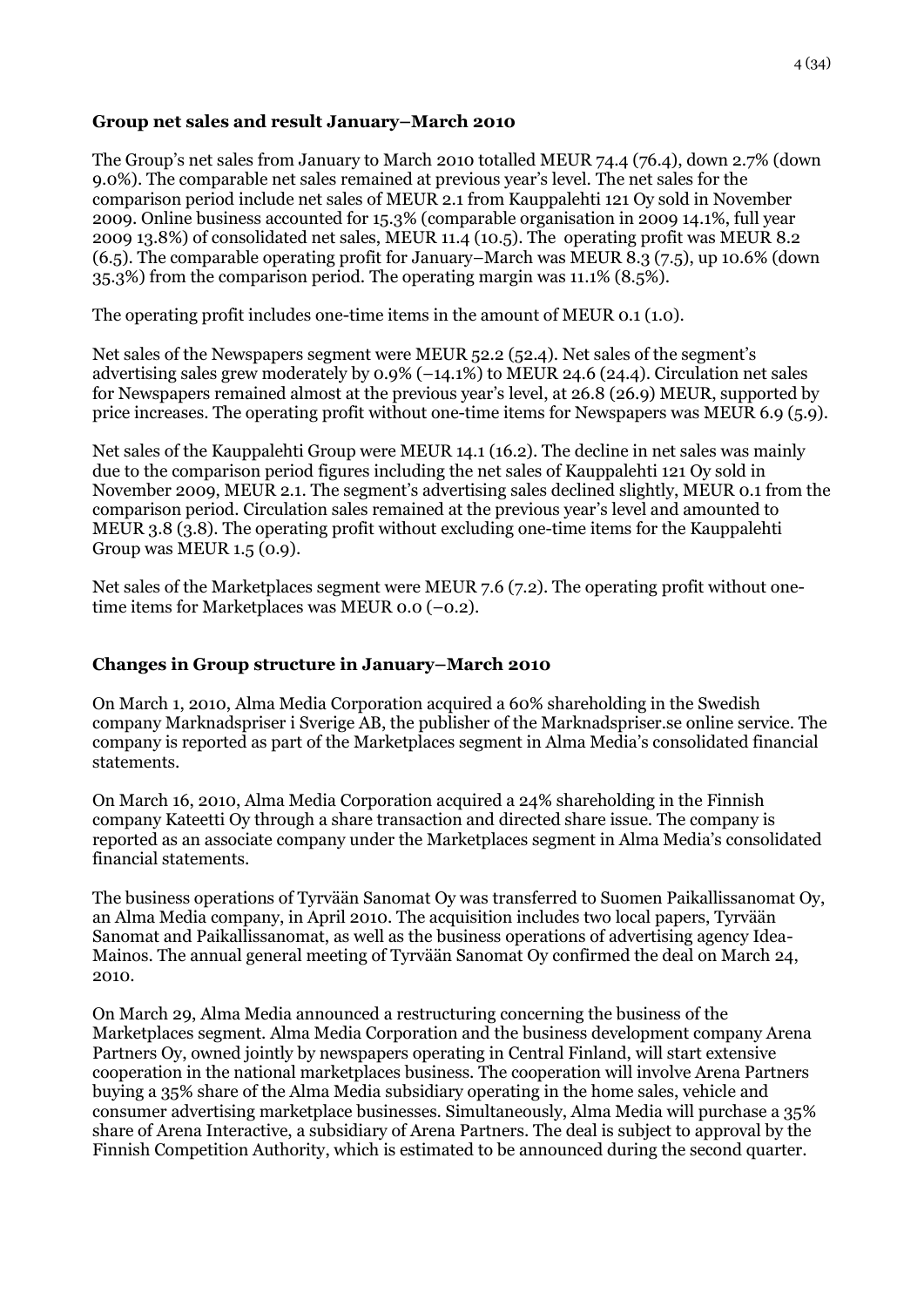#### **Outlook for 2010**

Weak market conditions have continued in the Finnish media market in the first months of 2010.

Alma Media expects the single-copy sales of afternoon papers to continue their decline. The circulations of regional and local papers are expected to decline moderately. The circulation of Kauppalehti is expected to remain at the present level or decline marginally in 2010. Alma Media estimates that in 2010, advertising in newspapers will grow moderately from the previous year. Online advertising is expected to grow clearly from the year before.

Alma Media expects the full-year comparable net sales and operating profit to increase moderately from the 2009 level as a result of the gradual increase in advertising sales. Secondquarter net sales and operating profit are expected to be close to the previous year's level.

#### **Market conditions**

The Finnish national economy declined steeply in 2009. Finland's gross national product is forecast to grow by 1.0–2.0% in 2010.

According to TNS Media Intelligence, total advertising declined 11.6% in the last quarter of 2009. In the first quarter of 2010, total advertising grew by 0.7%. Advertising in newspapers decreased by 1.5%, and online media saw an increase of 17.7% from the comparison period. In March, the total advertising market grew by 5.9%, in newspapers 6.3% and in online media 22.2%. The single-copy sales of afternoon papers declined an estimated 2.4% (11.7%) in January–March.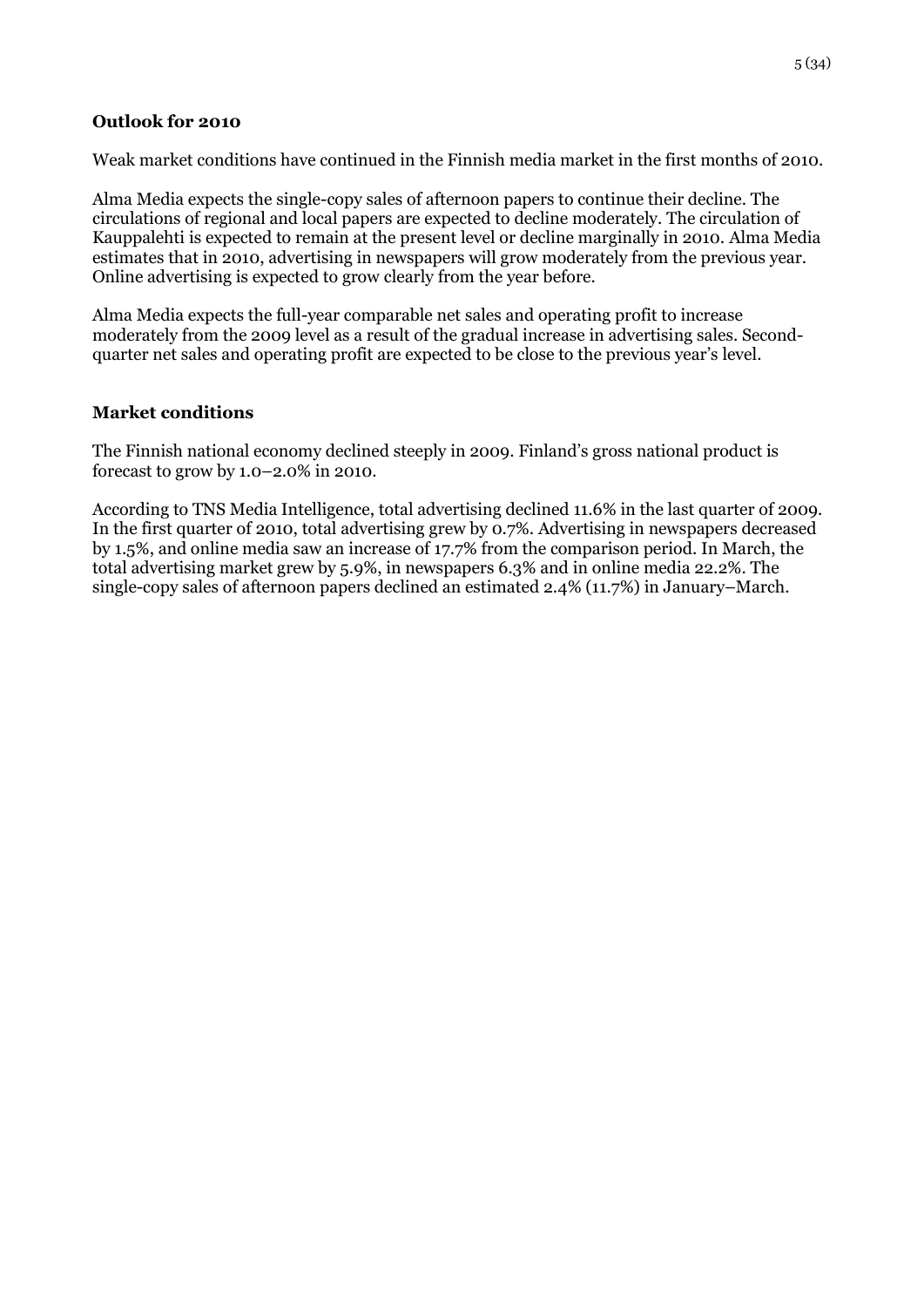#### REVENUE AND OPERATING PROFIT/LOSS BY SEGMENT

| REVENUE BY SEGMENT,     | 2010    |         | 2009 Change | 2009    |
|-------------------------|---------|---------|-------------|---------|
| <b>MEUR</b>             | Q1      | Q1      | %           | Q1-Q4   |
| Newspapers              |         |         |             |         |
| External                | 51.1    | 52.0    |             | 213.4   |
| Inter-segments          | 1.0     | 0.4     |             | 2.1     |
| Newspapers total        | 52.2    | 52.4    | $-0.4$      | 215.5   |
|                         |         |         |             |         |
| Kauppalehti Group       |         |         |             |         |
| External                | 14.0    | 16.2    |             | 62.5    |
| Inter-segments          | 0.1     | 0.1     |             | 0.3     |
| Kauppalehti Group total | 14.1    | 16.2    | $-13.4$     | 62.8    |
| Marketplaces            |         |         |             |         |
| External                | 7.6     | 7.2     |             | 27.0    |
| Inter-segments          | 0.0     | 0.0     |             | 0.0     |
| Marketplace total       | 7.6     | 7.2     | 5.7         | 27.0    |
| Others                  |         |         |             |         |
| External                | 1.7     | 1.2     |             | 4.8     |
| Inter-segments          | 17.6    | 17.0    |             | 67.8    |
| Others total            |         | 18.2    |             |         |
|                         | 19.3    |         | 5.9         | 72.7    |
| Elimination             | $-18.8$ | $-17.6$ |             | $-70.2$ |
| Total                   | 74.4    | 76.4    | $-2.7$      | 307.8   |

## OPERATING PROFIT/LOSS BY

| SEGMENT,          | 2010   |        | 2009 Change | 2009   |
|-------------------|--------|--------|-------------|--------|
| MEUR <sup>*</sup> | Ο1     |        | %           | 01-04  |
| <b>Newspapers</b> | 6.9    | 5.2    | 32.0        | 29.7   |
| Kauppalehti Group | 1.5    | 0.6    | 140.2       | 6.7    |
| Marketplaces      | 0.0    | $-0.2$ | 83.9        | $-0.7$ |
| Other operations  | $-0.1$ | 0.9    | $-116.4$    | 5.7    |
| Total             | 8.2    | 6.5    | 26.7        | 41.4   |
| $\cdots$          |        |        |             |        |

\*) incl. one-time items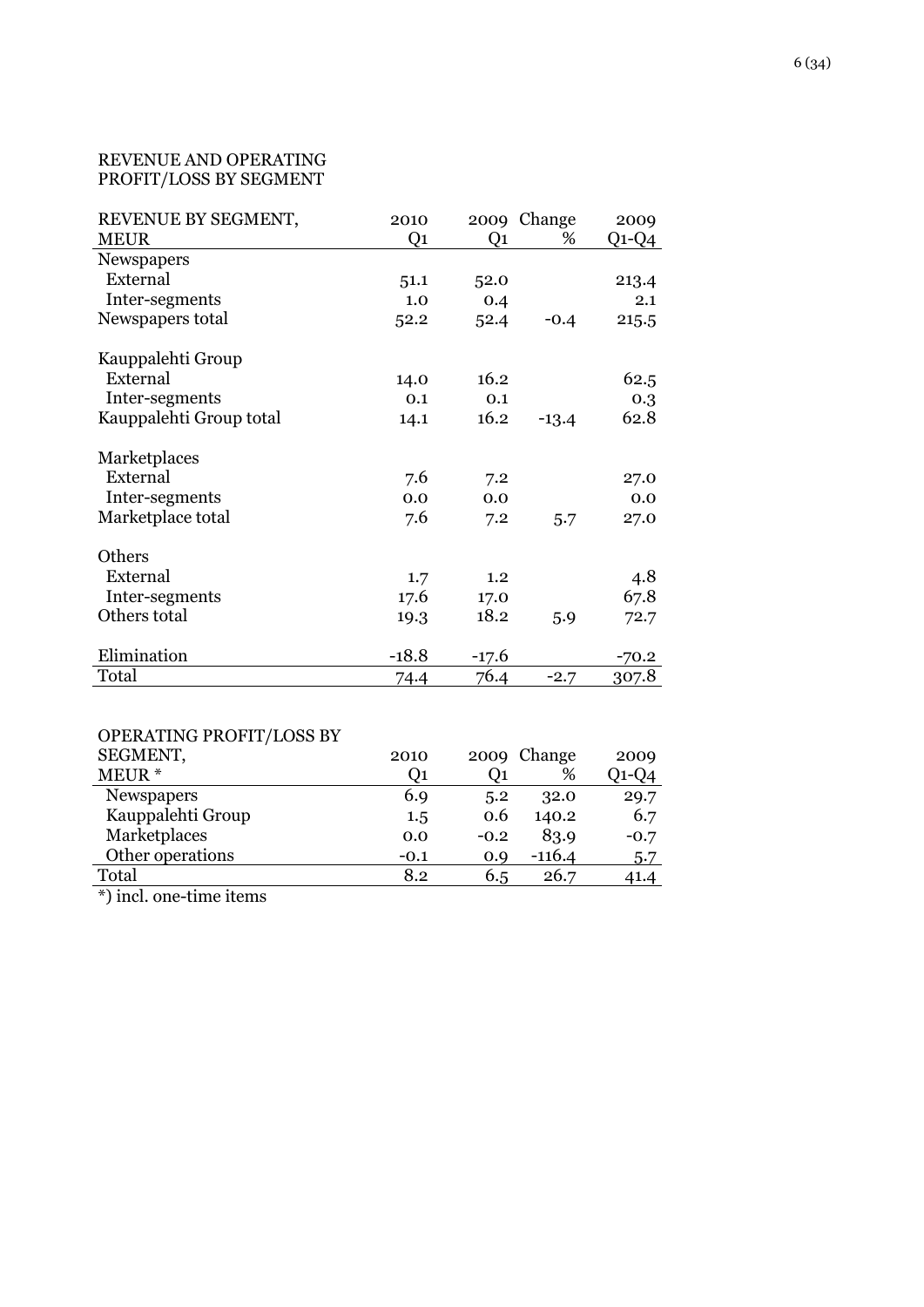#### **Business segments**

This interim report reports the business segments according to the Group's new internal organisational structure. The structure of the segments was changed from the beginning of 2010 when Alma Media's printing and distribution operations were combined in a new group business unit. The new printing and distribution unit is reported outside the business segments Newspapers, Kauppalehti Group and Marketplaces as part of the new Other operations business segment. These operations were earlier included in the Newspapers segment. Additionally, the concept of net sales for Lehdentekijät, part of the Kauppalehti Group, has been specified, and the unit's net sales have been transferred from circulation net sales to other net sales of the Kauppalehti Group.

With the change in the composition of the reporting segments, Alma Media has, in accordance with the IFRS 8 Operating Segments standard, adjusted the corresponding items in segment information for the comparison period 2009. These adjustments are presented in the appendix. The stock exchange release (Change in the structure and composition of Alma Media's business segments) of April 27, 2010 presents the segment net sales and operating profit, segment key indicators as well as the assets, liabilities and investments of the Newspapers, Kauppalehti Group and Marketplaces segments according to both the old and the new segment composition, and a summary of the effects of the change for 2008 and 2009.

| <b>NEWSPAPERS</b>                                                               | 2010           | 2009  | Change  | 2009    |
|---------------------------------------------------------------------------------|----------------|-------|---------|---------|
| Key figures, MEUR                                                               | Q <sub>1</sub> | Q1    | %       | $Q1-Q4$ |
| Revenue                                                                         | 52.2           | 52.4  | $-0.4$  | 215.5   |
| Circulation revenue                                                             | 26.8           | 26.9  | $-0.4$  | 109.9   |
| Media advertising revenue                                                       | 24.6           | 24.4  | 0.9     | 101.3   |
| Other revenue                                                                   | 0.7            | 1.0   | $-29.1$ | 4.4     |
| Operating profit                                                                | 6.9            | 5.2   | 32.0    | 29.7    |
| Operating profit, %                                                             | 13.2           | 9.9   |         | 13.8    |
| Operating profit without one-time                                               |                |       |         |         |
| items                                                                           | 6.9            | 5.9   | 16.9    | 30.8    |
| Operating profit without one-time                                               |                |       |         |         |
| items, %                                                                        | 13.3           | 11.3  |         | 14.3    |
| Average no. of personnel, calculated                                            |                |       |         |         |
| as full-time employees excl. delivery                                           |                |       |         |         |
| staff                                                                           | 918            | 1,002 | -8      | 1,002   |
| Average no. of delivery staff *                                                 | 98             | 365   | $-73$   | 370     |
| * Delivery operations of Satakunnan Kansa sold January 1 2010 to Aamujakelu Oy, |                |       |         |         |
| which is reported in Other operations                                           |                |       |         |         |
|                                                                                 |                |       |         |         |
|                                                                                 | 2010           | 2009  |         | 2009    |

|                                          | <b>2010</b> | 2009      | 2009      |
|------------------------------------------|-------------|-----------|-----------|
| Operational key figures                  | O1          |           | Q1-Q4     |
| Audited circulation                      |             |           |           |
| Iltalehti                                |             |           | 112,778   |
| Aamulehti                                |             |           | 135,293   |
| Online services, unique visitors, weekly |             |           |           |
| Iltalehti.fi                             | 2,182,908   | 1,710,305 | 1,762,615 |
| Telkku.com                               | 640,393     | 596,032   | 580,989   |
| Aamulehti.fi                             | 275,435     | 194,418   | 207,978   |

The Newspapers segment reports the publishing activities of 35 newspapers. The largest titles are Aamulehti and Iltalehti.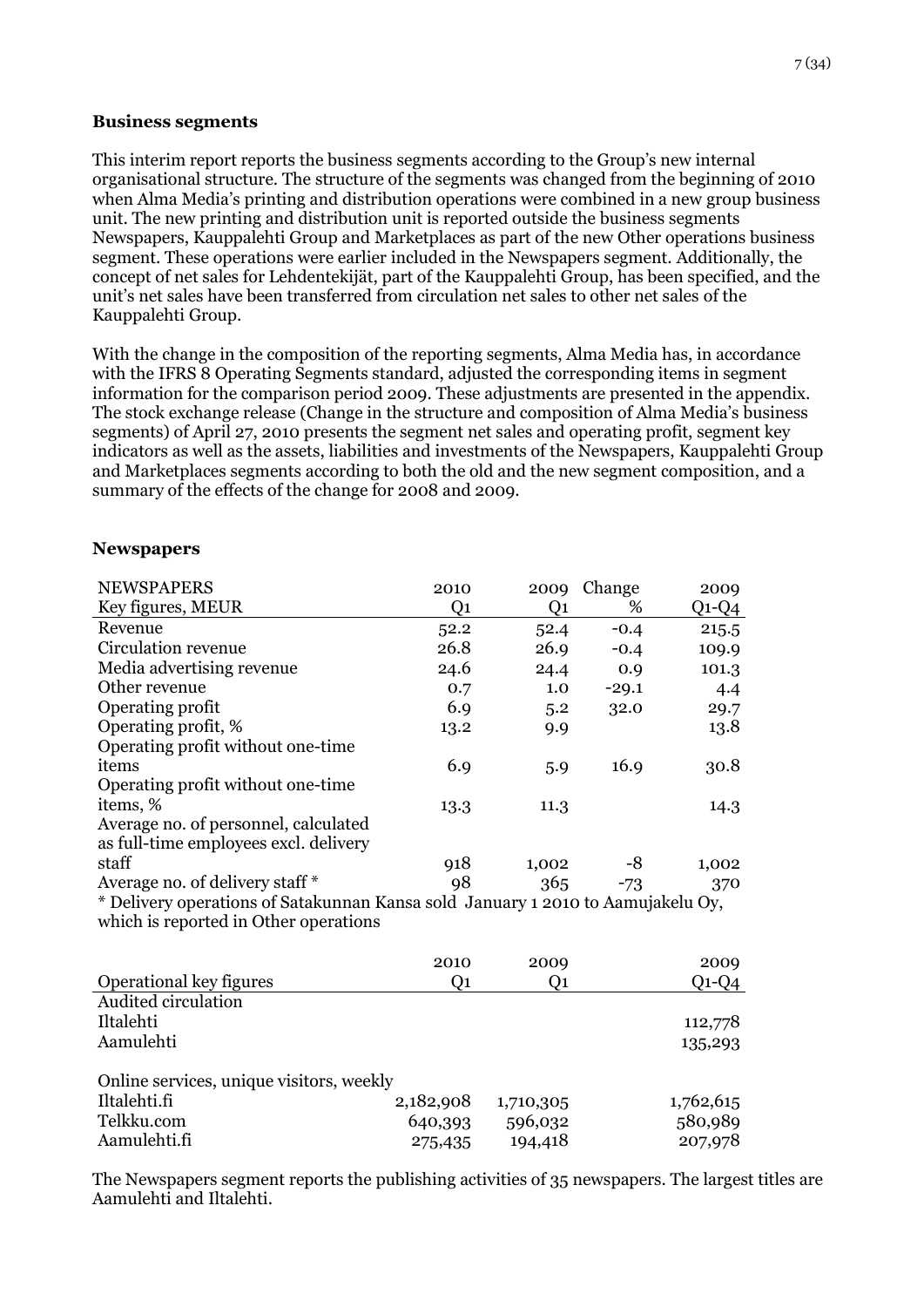The first-quarter net sales of the Newspapers segment remained almost at the level of the previous year at MEUR 52.2 (52.4). Advertising sales in the segment increased slightly, by 0.9% to MEUR 24.6 (24.4). The advertising sales in print media had a moderate upturn in Aamulehti and Iltalehti during the first quarter. Other Alma Media's newspapers continued to suffer from the weak development of the advertising market.

Advertising sales in the online media grew well in the entire segment from the comparison period. Advertising sales for Iltalehti.fi continued its exceptionally strong growth, up 39.7% (45.1%) from the comparison period.

Circulation net sales for Newspapers remained close to previous year's level . The circulations of regional and local papers declined slightly. Iltalehti's single-copy sales decreased approximately 5.1% (11.0%) while the entire afternoon paper market declined approximately 2.4% (11.7%). Iltalehti.fi further strengthened its position as Finland's most popular online service.

The Newspapers segment's first-quarter operating profit increased to MEUR 6.9 (5.2). The segment's comparable operating profit was MEUR 6.9 (5.9).

The business operations of Tyrvään Sanomat Oy was transferred to Suomen Paikallissanomat Oy, an Alma Media company, in April 2010. The acquisition includes two local papers, Tyrvään Sanomat and Paikallissanomat, as well as the business operations of advertising agency Idea-Mainos. The annual general meeting of Tyrvään Sanomat Oy confirmed the deal on March 24, 2010.

| KAUPPALEHTI GROUP                          | 2010           | 2009    | Change  | 2009    |
|--------------------------------------------|----------------|---------|---------|---------|
| Key figures, MEUR                          | Q <sub>1</sub> | Q1      | %       | $Q1-Q4$ |
| Revenue                                    | 14.1           | 16.2    | $-13.4$ | 62.8    |
| Revenue without sold operations *          | 14.1           | 14.1    | $-0.4$  | 56.2    |
| Circulation revenue                        | 3.8            | 3.8     | $-0.3$  | 15.4    |
| Media advertising revenue                  | 4.2            | 4.3     | $-3.3$  | 16.3    |
| <b>Other Revenue</b>                       | 6.0            | 8.1     | $-25.1$ | 31.0    |
| Operating profit                           | 1.5            | 0.6     | 140.2   | 6.7     |
| Operating profit, %                        | 11.0           | 4.0     |         | 10.7    |
| Operating profit without one-time          |                |         |         |         |
| items                                      | 1.5            | 0.9     | 71.1    | 6.7     |
| Operating margin without one-time          |                |         |         |         |
| items, %                                   | 11.0           | 5.6     |         | 10.7    |
| Average no. of personnel, calculated       |                |         |         |         |
| as full-time employees                     | 428            | 488     | $-12$   | 477     |
| * Kauppalehti 121 Oy sold at November 2009 |                |         |         |         |
|                                            |                |         |         |         |
|                                            | 2010           | 2009    |         | 2009    |
| Operational key figures                    | Q <sub>1</sub> | Q1      |         | Q1-Q4   |
| Audited circulation                        |                |         |         |         |
| Kauppalehti                                |                |         |         | 78,731  |
|                                            |                |         |         |         |
| Online services, unique visitors, weekly   |                |         |         |         |
| Kauppalehti.fi                             | 629,960        | 544,064 |         | 544,533 |

## **Kauppalehti Group**

The Kauppalehti Group specialises in the production of business and financial information. Its best known title is Finland's leading business paper, Kauppalehti. The Group also includes the contract publishing company Lehdentekijät, advertising sales agency Suomen Business Viestintä and the news agency and media monitoring unit BNS Group that operates in the Baltic countries.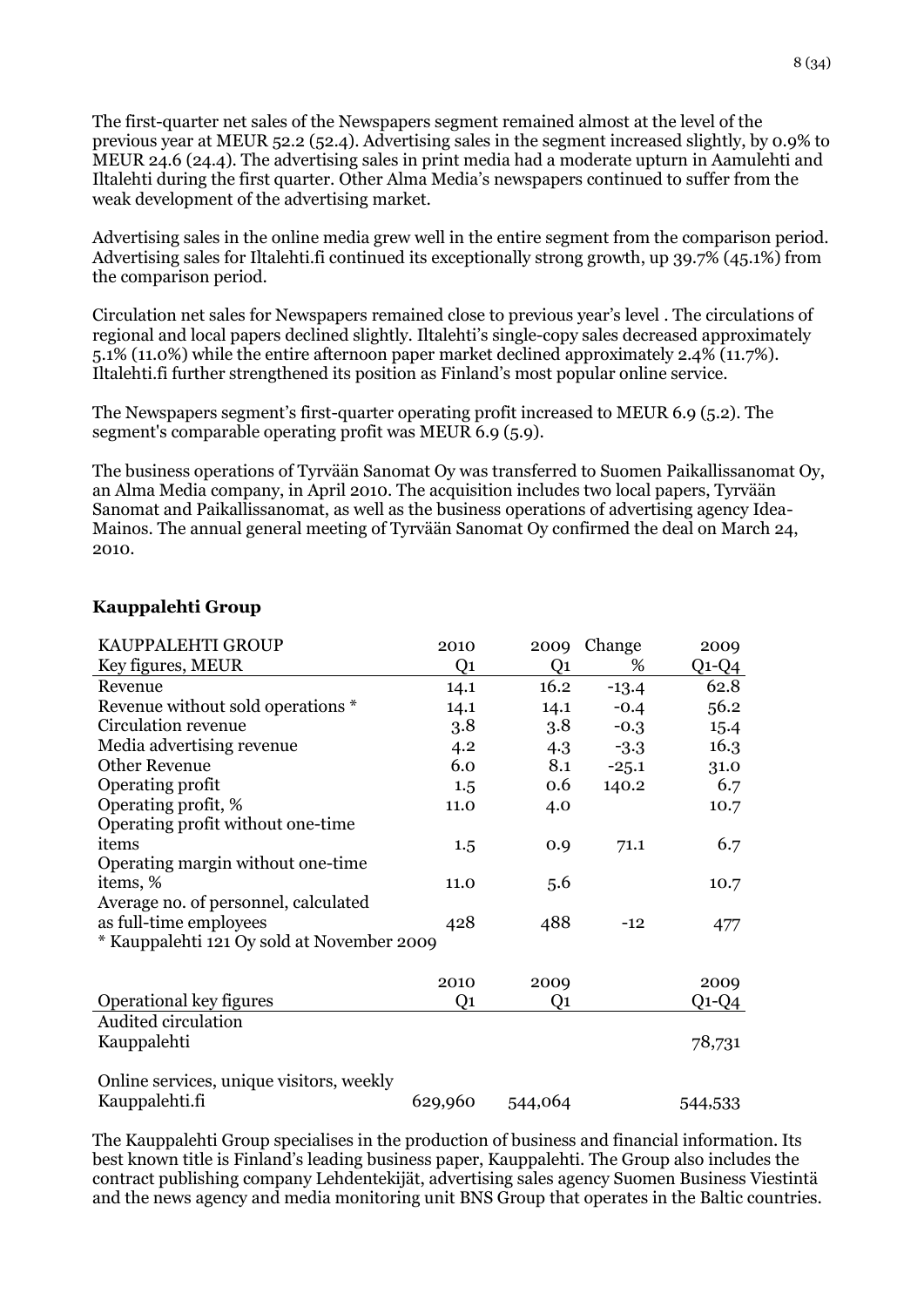The net sales of the Kauppalehti Group were MEUR 14.1 (16.2) in the first quarter. Comparable net sales excluding Kauppalehti 121 Oy remained as before. The continued weak advertising market caused a decline of MEUR 0.1 or 3.3% from the comparison period in the Kauppalehti Group's advertising sales. The segment's circulation sales remained almost unchanged, down 0.3%.

Kauppalehti's audited circulation in 2009 was 78,731, down from the record level of 86,654 in 2008 as expected. Approximately half of the circulation decrease was caused by the changes in group subscriptions of student organisations and the remaining part by cancellations of corporate subscriptions due to the market conditions. For the full year 2010, Kauppalehti's circulation is expected to stay at the present level or decline only slightly.

The Kauppalehti.fi online service had an average of 629,960 (544,064) unique weekly visitors (589,293 in Q4/2009).

The operating profit of the Kauppalehti Group was MEUR 1.5 (0.6). Operating profit without onetime items was MEUR 1.5 (0.9).

#### **Marketplaces**

| <b>MARKETPLACES</b>                      | 2010           | 2009           | Change | 2009    |
|------------------------------------------|----------------|----------------|--------|---------|
| Key figures, MEUR                        | Q <sub>1</sub> | Q <sub>1</sub> | %      | $Q1-Q4$ |
| Revenue                                  | 7.6            | 7.2            | 5.7    | 27.0    |
| Operations in Finland                    | 6.5            | 6.0            | 8.1    | 22.4    |
| Operations outside Finland               | 1.2            | 1.2            | $-5.0$ | 4.7     |
| Operating profit                         | 0.0            | $-0.2$         | 83.9   | $-0.7$  |
| Operating margin, %                      | $-0.4$         | $-2.8$         |        | $-2.5$  |
| Operating profit without one-time        |                |                |        |         |
| items                                    | 0.1            | $-0.2$         | 150.6  | $-0.5$  |
| Operating margin without one-time        |                |                |        |         |
| items, %                                 | 1.2            | $-2.8$         |        | $-2.0$  |
| Average no. of personnel, calculated     |                |                |        |         |
| as full-time employees                   | 180            | 230            | $-22$  | 200     |
|                                          |                |                |        |         |
|                                          |                |                |        |         |
|                                          | 2010           | 2009           |        | 2009    |
| Operational key figures                  | Q1             | Q1             |        | Q1-Q4   |
| Online services, unique visitors, weekly |                |                |        |         |
| Etuovi.com                               | 410,061        | 351,666        |        | 354,826 |
| Autotalli.com                            | 100,797        | 101,303        |        | 96,872  |
| Monster.fi                               | 98,601         | 83,915         |        | 74,473  |
| Mikko.fi                                 | 80,762         | 78,380         |        | 76,854  |
| Mascus.com (Finland)                     | 201,791        | 127,551        |        | 135,272 |
| City <sub>24</sub>                       | 208,516        | 290,999        |        | 232,640 |
| <b>Bovision</b>                          | 96,684         | 87,211         |        | 92,607  |

The Marketplaces segment reports classified services produced on the internet and supported by printed products. The services in Finland are Etuovi.com, Monster.fi, Autotalli.com, Mascus.fi and Mikko.fi. The services outside Finland are City 24, Mascus and Bovision.

In the first quarter of 2010, the net sales of Marketplaces increased 5.7% (–20.7%). The increase is mainly due to changes in the distribution methods of the Etuovi newspaper in Pori and Tampere, as well as the launch of new newspapers in Oulu and Lahti.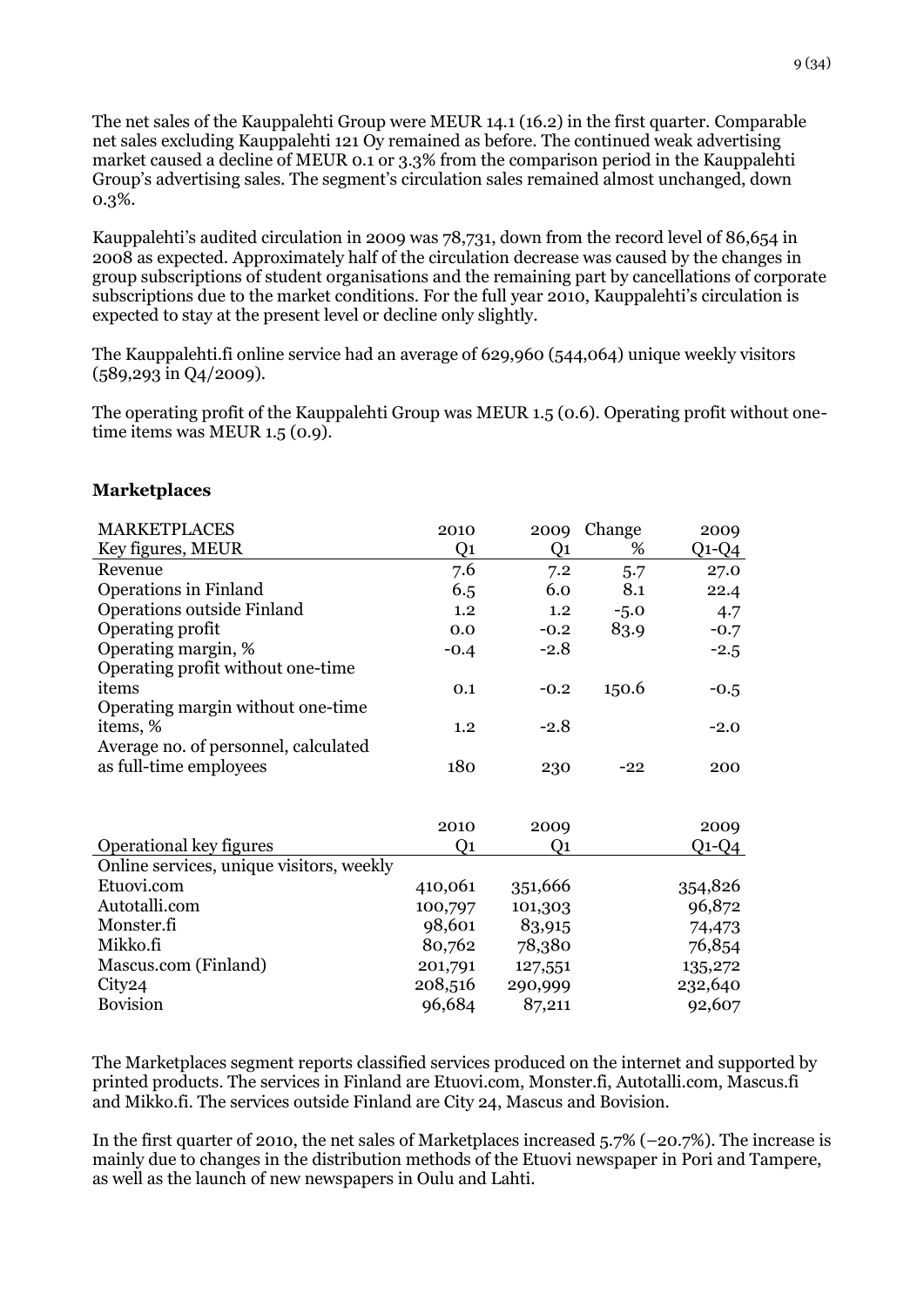The operating profit of the Marketplaces segment was MEUR  $0.0$  ( $-0.2$ ). Operating profit without one-time items was MEUR 0.1 (–0.2).

On March 29, Alma Media announced a restructuring concerning the business of the Marketplaces segment. Alma Media Corporation and the business development company Arena Partners Oy, owned jointly by newspapers operating in Central Finland, will start cooperation in the nationwide marketplaces business. The cooperation will involve Arena Partners buying a 35% share of the Alma Media subsidiary operating in the home sales, vehicle and consumer advertising marketplace businesses. Simultaneously, Alma Media will purchase a 35% share of Arena Interactive, a subsidiary of Arena Partners. According to the plan, the cooperation will in future cover the Etuovi.com, Vuokraovi.com, Autotalli.com and Mikko.fi services of the Marketplaces segment.

The cooperation will have only a minor short-term effect on Alma Media's financial indicators. The 2009 total net sales of the services to be transferred to the new company were MEUR 16.9. Arena Interactive's net sales in 2009 were MEUR 1.0.

#### **Associate companies**

| $\frac{1}{2}$ . $\frac{1}{2}$ . $\frac{1}{2}$ . $\frac{1}{2}$ . $\frac{1}{2}$ . The set of the set of the set of the set of the set of the set of the set of the set of the set of the set of the set of the set of the set of the set of the set |        |        |              |
|---------------------------------------------------------------------------------------------------------------------------------------------------------------------------------------------------------------------------------------------------|--------|--------|--------------|
| investees                                                                                                                                                                                                                                         | 2010   | 2009   | 2009         |
| <b>MEUR</b>                                                                                                                                                                                                                                       | O1     | Q1     | $Q$ 1- $Q$ 4 |
| Newspapers                                                                                                                                                                                                                                        | $-0.0$ | 0.0    | 0.1          |
| Kauppalehti Group                                                                                                                                                                                                                                 |        |        |              |
| Talentum Oyj                                                                                                                                                                                                                                      | 0.1    | $-0.1$ | $-1.4$       |
| Marketplaces                                                                                                                                                                                                                                      |        |        |              |
| Other operations                                                                                                                                                                                                                                  |        |        |              |
| Other equity accounted investeees                                                                                                                                                                                                                 | 0.2    | 0.2    | 0.9          |
| Total                                                                                                                                                                                                                                             | 0.3    | 0.1    | $-0.3$       |
|                                                                                                                                                                                                                                                   |        |        |              |

Alma Media Group holds a 32.14% stake in Talentum Oyj, which is reported under the Kauppalehti Group. The company's own shares in the possession of Talentum are here included in the total number of shares. In the consolidated financial statements of Alma Media the own shares held by Talentum itself are not included in the total number of shares. Alma Media's shareholding in Talentum is stated as 32.64% in its consolidated financial statements of December 31, 2009 and in this interim report.

On March 16, 2010, Alma Media Corporation acquired a 24% stake in Kateetti Oy through a share purchase and a directed share issue. In Alma Media's consolidated financial statements, the company is reported as an associated company.

## **Balance sheet and financial position**

The consolidated balance sheet at the end of March 2010 stood at MEUR 148.1 (180.7) (MEUR 155.5 on December 31, 2009). The corporation's equity ratio at the end of March was 59.5% (45.8) (67.2% on December 31, 2009) and equity per share was EUR 0.97 (0.93) (EUR 1.28 on December 31, 2009).

The consolidated cash flow from operations in the first quarter was MEUR 22.4 (25.6). Cash flow before financing was MEUR 21.4 (24.8). Cash flow for capital expenditure was affected by the share acquisitions of Marknadspriser i Sverige AB and Kateetti Oy in the first quarter.

The Group's net debt at the end of March stood at MEUR  $-7.9$  (3.8).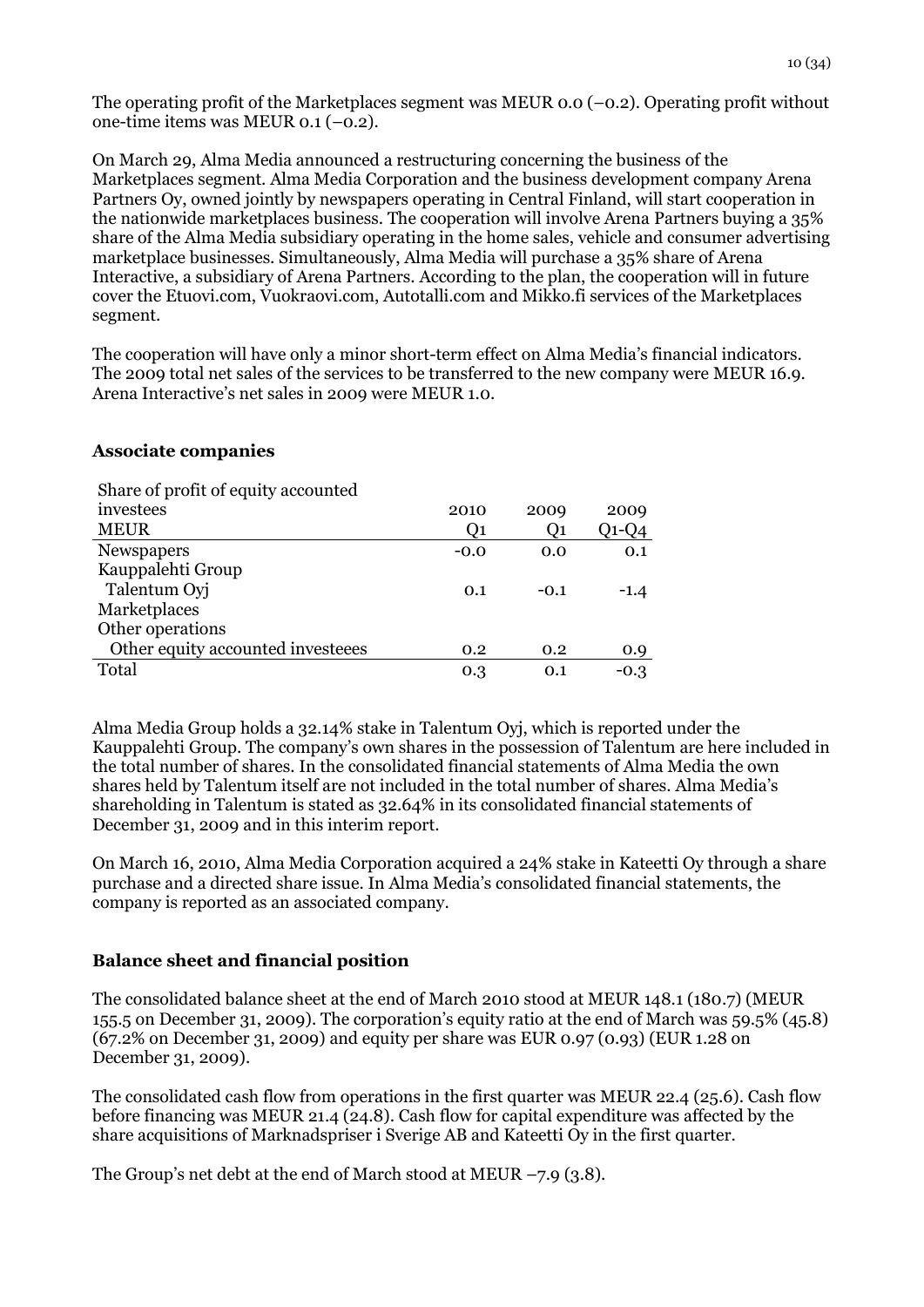The Group currently has a MEUR 100 commercial paper programme in Finland under which it is permitted to issue papers to a total amount of MEUR 0–100. The unused part of the programme was MEUR 100.0 on March 31, 2010. In addition, the Group has a credit limit in the amount of MEUR 50 for the period August 6, 2009–August 6, 2011, which on March 31, 2010 was totally unused.

## **Capital expenditure**

Alma Media Group's capital expenditure in January–March totalled MEUR 3.0 (1.5). The firstquarter capital expenditure comprised normal operational and replacement investments, as well as share purchases.

Alma Media Corporation announced on December 17, 2009 that it had initiated preparations for an investment aiming at the modernisation of its printing facilities in Tampere. The Board of Directors decided to proceed with the initiative to the execution phase on March 11, 2010. The total value of the investment will be EUR 50 million maximum. Most of the investment will be carried out in 2011 and 2012. The new printing facility is estimated to be operational in 2013. Due to the investment decision, the annual depreciation on the existing printing press for the remainder of its estimated usage will rise by MEUR 1.0 in the financial year 2010 and MEUR 1.2 in the financial years 2011 and 2012.

## **Risks and risk management**

The purpose of Alma Media's risk management activities is to continuously evaluate and manage all opportunities, threats and risks in conjunction with the company's operations to enable the company to reach its set objectives and to secure business continuity. The risk management process identifies the risks, develops appropriate risk management methods and regularly reports on risk issues to the risk management organisation. Risk management is part of Alma Media's internal audit function and thereby part of good corporate governance. Written limits and processing methods are set for quantitative and qualitative risks by the corporate risk management system.

The most critical strategic risks for Alma Media are a significant drop in the readership of its publications, a decline in advertising sales and a significant increase in distribution and delivery costs. Fluctuating economic cycles are reflected on the development of advertising sales, which accounts for approximately half of the corporation's net sales. Developing businesses outside Finland, such as the Baltic countries and other East European countries, include country-specific risks relating to market development and economic growth.

In the long term, the media business will undergo changes along with the changes in media consumption and technological developments. The Group's strategic objective is to meet this challenge through renewal and the development of new business operations in online media.

The most important operational risks are disturbances in information technology systems and telecommunication, and an interruption of printing operations.

## **Administration**

Alma Media Corporation's ordinary Annual General Meeting (AGM) held on March 11, 2010 elected Lauri Helve, Kai Seikku, Erkki Solja, Kari Stadigh, Harri Suutari, Catharina Stackelberg-Hammarén and Seppo Paatelainen members of the company's Board of Directors. In its constitutive meeting held after the Annual General Meeting, the Board of Directors elected Kari Stadigh its Chairman and Seppo Paatelainen its Deputy Chairman.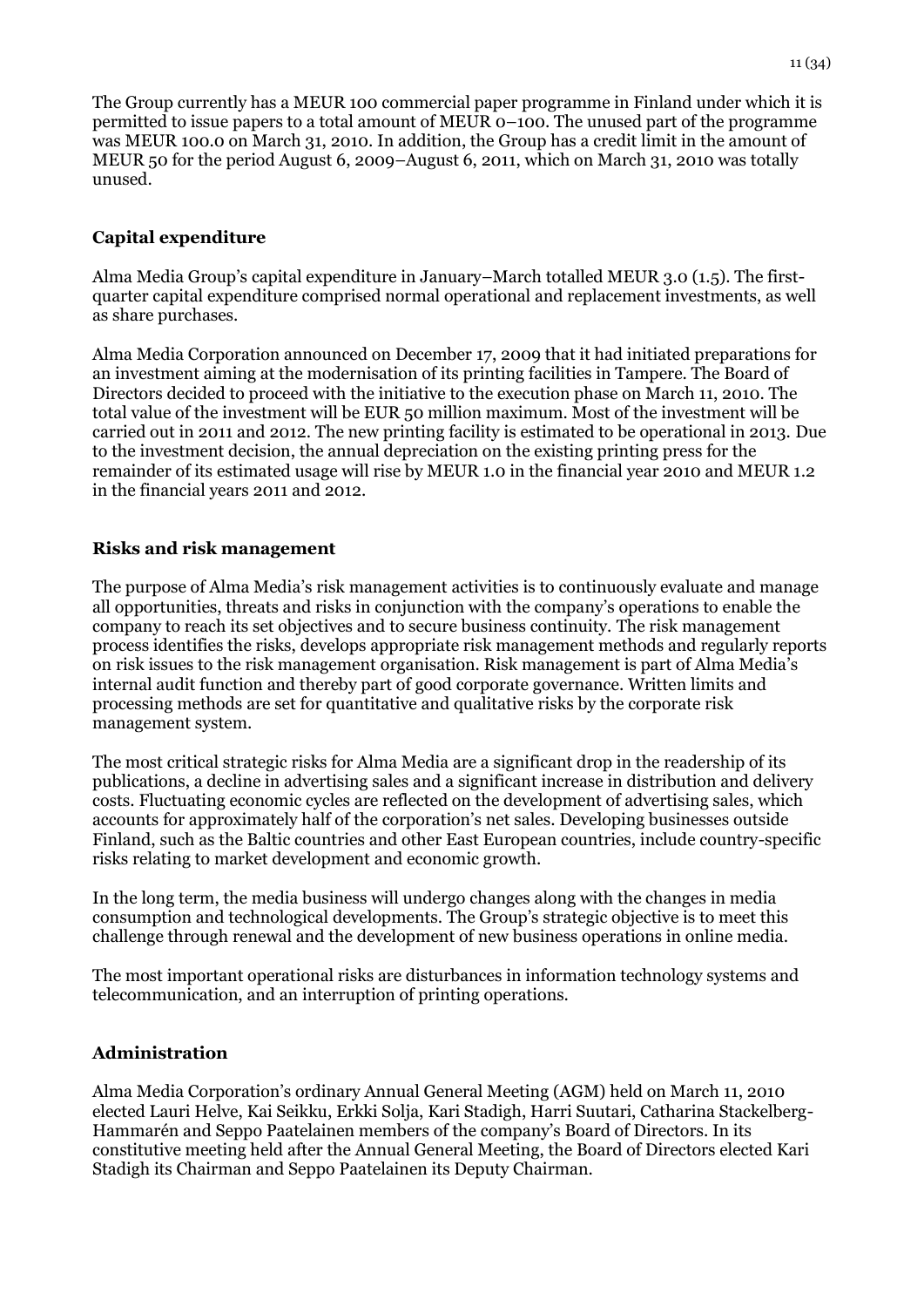The Board also elected the members of its committees. Kai Seikku, Erkki Solja, Catharina Stackelberg-Hammarén and Harri Suutari as chairman were elected members of the Audit Committee. Seppo Paatelainen and Lauri Helve, as well as Kari Stadigh as chairman, were elected members of the Nomination and Compensation Committee.

Except for Kari Stadigh, the Board of Directors has evaluated the persons elected for the Board of Directors to be independent of the company and its major shareholders. Kari Stadigh is evaluated to be independent of the company but not independent of a significant shareholder.

Mikko Korttila, General Counsel of Alma Media Corporation, was appointed secretary to the Board of Directors.

The AGM appointed Ernst&Young Oy as the company's auditors.

Oy Herttaässä Ab, a company holding more than 10% of the shares in Alma Media, proposed to the AGM that a special audit should be conducted regarding the operations of the Nomination and Compensation Committee of the Board of Directors of Alma Media Corporation for the last five years. The AGM considered the proposal, and as the shareholding of Oy Herttaässä Ab exceeds 10%, the proposal was recorded in the meeting minutes. On April 14, 2010, Alma Media received notification that Oy Herttaässä Ab has submitted an application for the special audit to the Regional State Administrative Agency of Southern Finland. The company will submit its answer by May 15, 2010.

Alma Media Corporation applies the Finnish Corporate Governance Code for listed companies, issued by the Securities Market Association on October 20, 2008, in its unaltered form. The statement on the company's administration and control system, as required by Recommendation 51 of the Code, is published separately.

## **Dividends**

The Annual General Meeting resolved to distribute a dividend of EUR 0.40 per share for the financial year 2009 in accordance with the proposal of the Board of Directors. The dividend was be paid on March 25, 2010 to shareholders who were registered in Alma Media Corporation's shareholder register maintained by Euroclear Finland Oy on the record date, March 16, 2010.

The company paid a total of MEUR 29.8 (22.4) in dividends to its shareholders in March.

## **The Alma Media share**

In January–March, altogether 2,849,577 Alma Media shares were traded at NASDAQ OMX Helsinki Stock Exchange, representing 3.8% of the total number of shares. The closing price of the Alma Media share at the end of the last trading day of the review period, March 31, 2010, was EUR 7.28. The lowest quotation during the review period was EUR 7.23 and the highest was EUR 8.46. Alma Media Corporation's market capitalisation at the end of the review period was MEUR 543.2.

The Annual General Meeting decided to authorise the Board of Directors to repurchase a maximum of 3,730,600 of the company's shares, representing approximately 5% of all shares. The authorisation is valid until the next ordinary general meeting, however no later than June 30, 2011.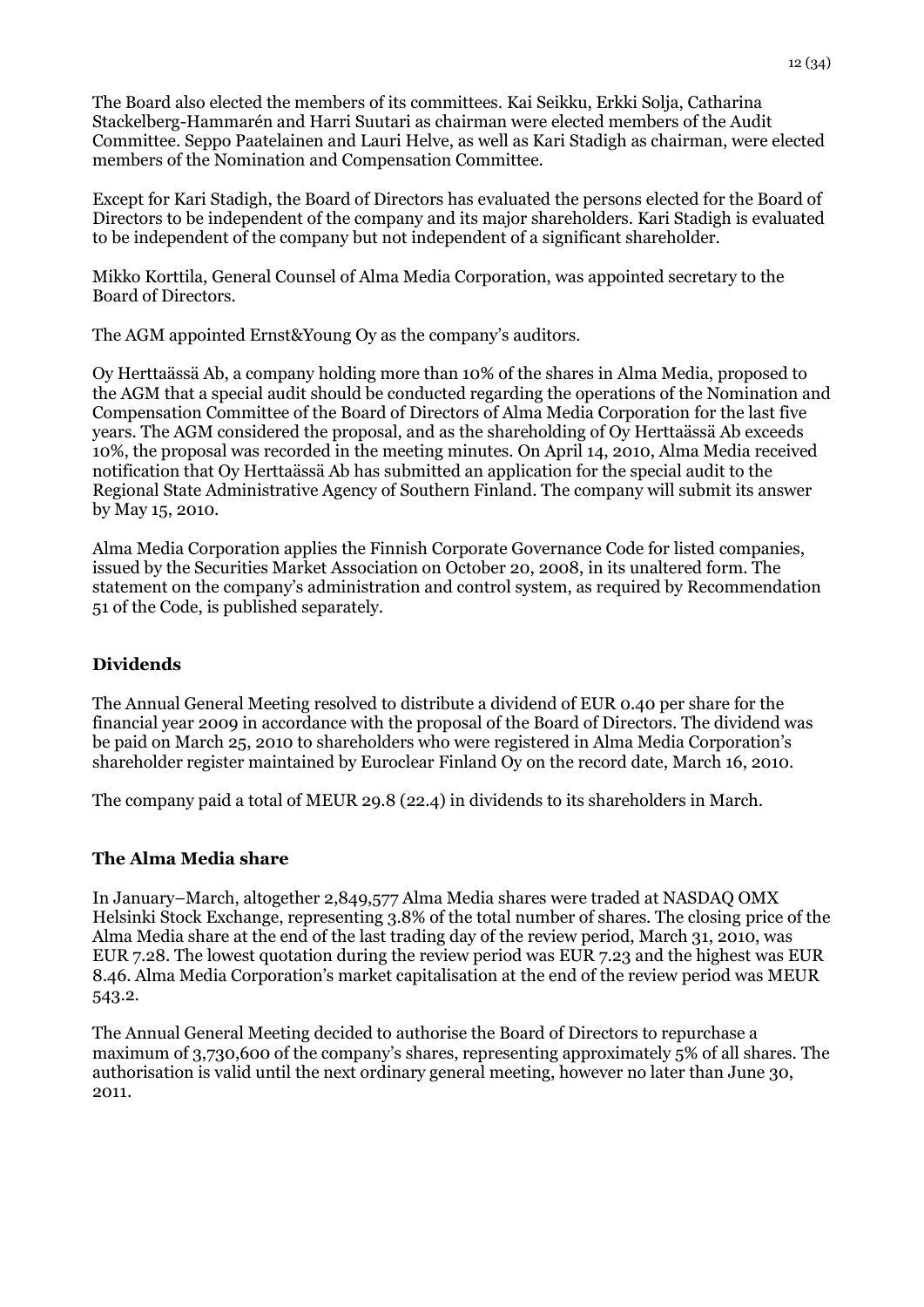## **Option rights**

## Option programme 2006

The annual general meeting held on March 8, 2006 decided on a stock option programme under which a maximum of 1,920,000 options may be granted and these may be exercised to subscribe to a maximum of 1,920,000 Alma Media Corporation's shares with a book countervalue of EUR 0.60 per share. The programme is an incentive and commitment system for the company's management. Of the total number of options, 640,000 were marked 2006A (ALN1VEW106), 640,000 were marked 2006B (ALN1VEW206) and 640,000 were marked 2006C (ALN1VEW306).

## Share subscription periods and subscription prices:

2006A April 1, 2008–April 30, 2010, trade-weighted average share price Apr 1–May 31, 2006 2006B April 1, 2009–April 30, 2011, trade-weighted average share price Apr 1–May 31, 2007 and 2006C April 1, 2010–April 30, 2012, trade-weighted average share price Apr 1–May 31, 2008.

As authorised by the Annual General Meeting, the Board of Directors has granted 515,000 of the 2006A options. Altogether 75,000 of the 2006A options have been returned to the company owing to the termination of employment contracts. After the returned options, corporate management possesses a total of 440,000 2006A options. In 2007 and 2008, Alma Media's Board of Directors decided to annul the 200,000 2006A option rights in the company's possession. The share subscription price under the A options, EUR 7.66 per share, was determined by the tradeweighted average share price in public trading between April 1 and May 31, 2006. The subscription price of the 2006A options was reduced by the amount of capital repayment in 2006 (EUR 0.53 per share), by dividend payment in March 2007 (EUR 0.65 per share), by dividend payment in March 2008 (EUR 0.90 per share), by dividend payment in March 2009 (EUR 0.30 per share) to 5.28 per share and by dividend payment in March 2010 (EUR 0.40 per share) to 4.88 per share. The vesting period for the 2006A options has ended and the share subscription period began on April 1, 2008. By March 31, 2010, 25,000 2006A options had been sold and 3,000 used for share subscription.

In 2007, the Board of Directors decided to issue a total of 515,000 options under the 2006B scheme to Group management. Altogether 50,000 of the 2006B options have been returned to the company owing to the termination of employment contracts. After the returned options, corporate management possesses a total of 465,000 2006B options. The share subscription price under the 2006B option, EUR 9.85 per share was determined by the trade-weighted average share price in public trading between April 1 and May 31, 2007. The subscription price of the 2006B options was reduced by the amount of dividend payment in March 2008 (EUR 0.90 per share), by dividend payment in March 2009 (EUR 0.30 per share) to EUR 8.65 per share and by dividend payment in March 2010 (EUR 0.40 per share) to EUR 8.25 per share. All of the 175,000 2006B option rights in the company's possession have been annulled. The options in the 2006B programme are traded in NASDAQ OMX Helsinki Stock Exchange since April 1, 2009. No shares have been subscribed to by March 31, 2010.

In 2008, the Board of Directors decided to issue 520,000 options under the 2006C programme to Group management. Altogether 50,000 of the 2006C options have been returned to the company owing to the termination of employment contracts. After the returned options, corporate management possesses a total of 470,000 2006C options. The share subscription price under the 2006C option, EUR 9.06 per share, was determined by the trade-weighted average share price in public trading between April 1 and May 31, 2008. The subscription price of the 2006C options was reduced by the amount of dividend payment in March 2009 (EUR 0.30 per share) to EUR 8.76 per share and by dividend payment in March 2010 (EUR 0.40 per share) to EUR 8.36 per share. All of the 170,000 2006C option rights in the company's possession have been annulled. The options in the 2006C programme are traded in NASDAQ OMX Helsinki Stock Exchange since April 1, 2010.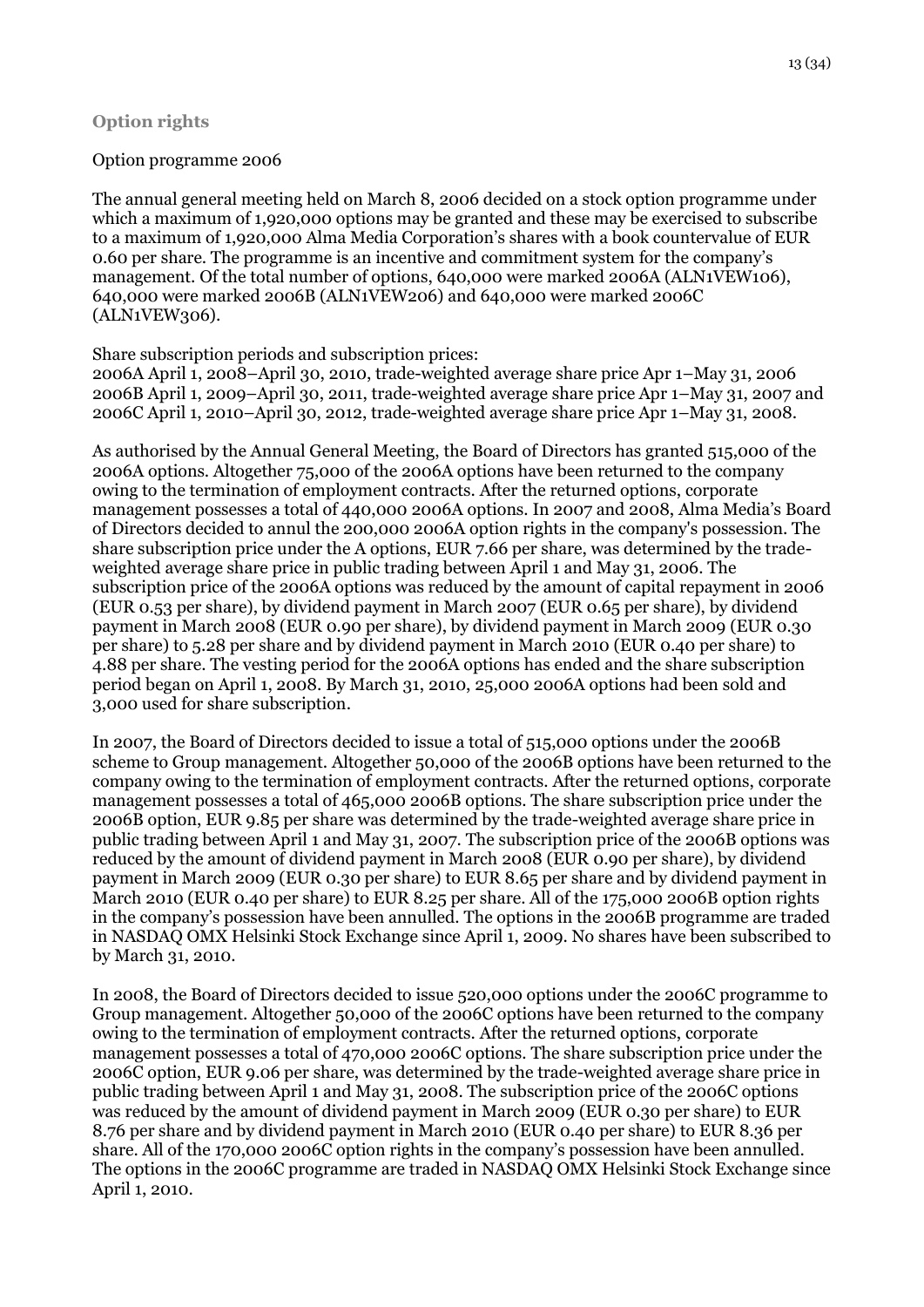If all the subscription rights were exercised, the programme would dilute the holdings of the earlier shareholders by 1.84%.

#### Option programme 2009

The Annual General Meeting of Alma Media on March 11, 2009 decided, in accordance with the proposal by the Board of Directors, to continue the incentive and commitment system for Alma Media management through an option programme according to earlier principles and decided to grant stock options to the key personnel of Alma Media Corporation and its subsidiaries in the period 2009–2011. Altogether 2,130,000 stock options may be granted, and these may be exercised to subscribe to a maximum of 2,130,000 Alma Media shares, either new or in possession of Alma Media. Of the total number of options, 710,000 were marked 2009A (ALN1VEW309), 710,000 were marked 2009B (ALN1VEW209) and 710,000 were marked 2009C (ALNVEW109).

Share subscription periods and subscription prices:

2009A April 1, 2012–March 31, 2014, trade-weighted average share price Apr 1–30, 2009 2009B April 1, 2013–March 31, 2015, trade-weighted average share price Apr 1–30, 2010 and 2009C April 1, 2014–March 31, 2016, trade-weighted average share price Apr 1–30, 2010.

The Board of Directors of Alma Media Corporation decided in May 2009 to grant 640,000 option rights to corporate management under the 2009A programme. The company is in possession of 70,000 2009A options. The subscription price of a 2009A option, EUR 5.21 per share, was determined by the trade-weighted average share price in public trading between April 1 and April 30, 2009. The subscription price of the 2009A options was reduced by the amount of dividend payment in March 2010 (EUR 0.40 per share) to EUR 4.81 per share.

If all the subscription rights are exercised, the programme will dilute the holdings of the earlier shareholders by 2.85%.

The Board of Directors has no other current authorisations to raise convertible loans and/or to raise the share capital through a new issue.

Market liquidity guarantee

Alma Media Corporation and eQ Pankki Oy had a liquidity guarantee contract for the Alma Media share until October 22, 2009. After this date, the Alma Media share has not had a market guarantee in effect.

## Flagging notices

In January–March 2010, Alma Media has not received notices of changes in shareholdings pursuant to Chapter 2, Section 9 of the Securities Markets Act.

## **Events after the review period**

The business operations of Tyrvään Sanomat Oy was transferred to Suomen Paikallissanomat Oy, an Alma Media company, on April 16, 2010. The acquisition includes two local papers, Tyrvään Sanomat and Paikallissanomat, as well as the business operations of advertising agency Idea-Mainos.

Oy Herttaässä Ab, a company holding more than 10% of the shares in Alma Media, proposed to the Annual General Meeting that a special audit should be conducted regarding the operations of the Nomination and Compensation Committee of the Board of Directors of Alma Media Corporation for the last five years. The AGM considered the proposal, and as the shareholding of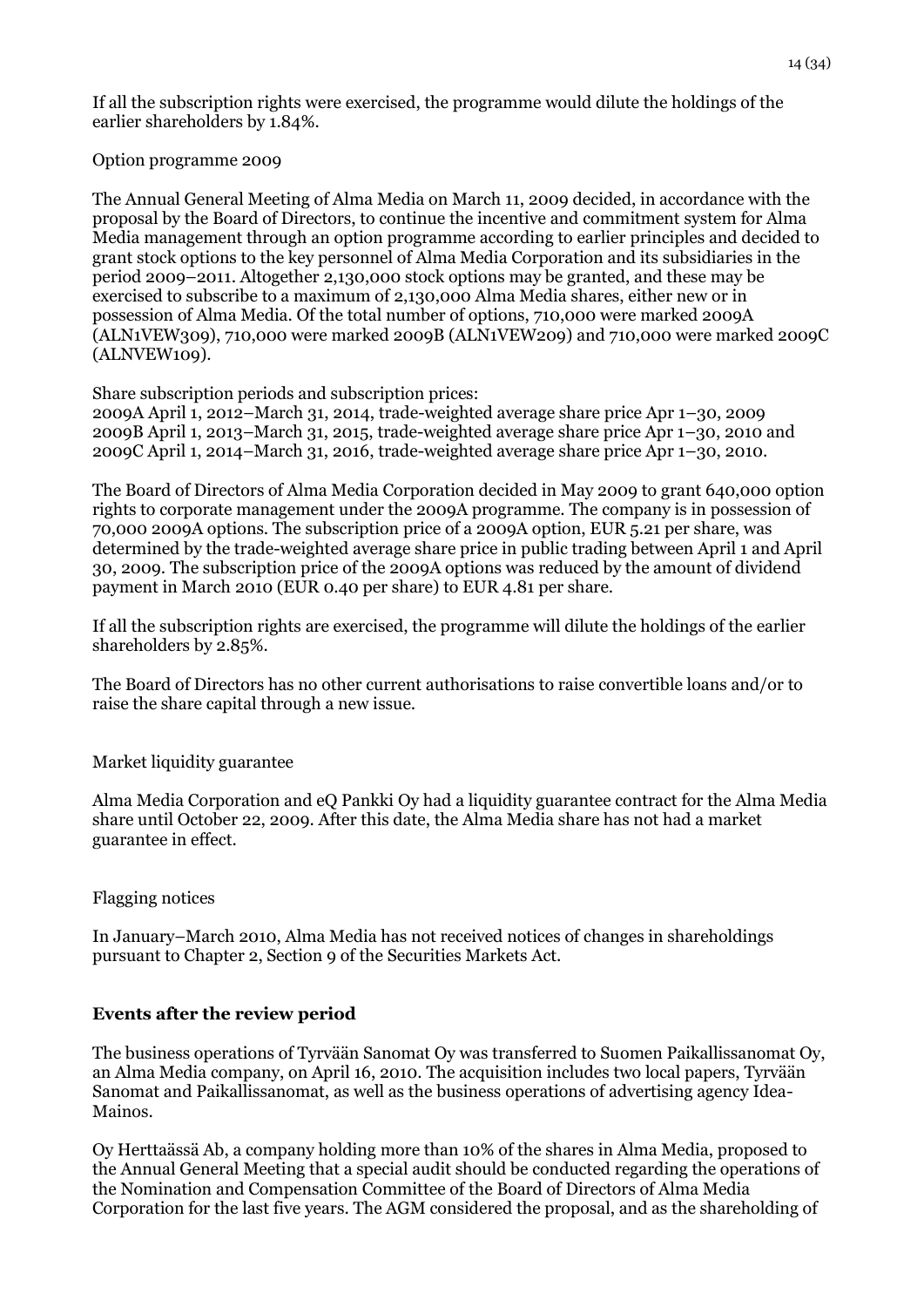Oy Herttaässä Ab exceeds 10%, the proposal was recorded in the meeting minutes. On April 15, 2010, Alma Media received notification that Oy Herttaässä Ab has submitted an application for the special audit to the Regional State Administrative Agency of Southern Finland. The company will submit its answer by May 15, 2010.

Alma Media Corporation received on April 23, 2010 a request from its shareholder Oy Herttaässä Ab (company registration number 0761658-8), addressed to the Board of Directors of Alma Media, regarding a demand to convene an extraordinary meeting of shareholders. The request, written originally in Finnish, is presented unabridged below (unofficial translation):

"The applicant demands that the Board of Directors invite an extraordinary shareholder meeting to convene to:

1. Decide upon the printing facility investment

The Board of Directors is requested to present to the extraordinary shareholder meeting a clarification regarding the necessity and profitability of the planned printing facility investment to Sarankulma in Tampere, taking into account the growth and growth prospects of the internet and other electronic media in significance, as well as that there is plenty of printing capacity in Finland presently for the needs of printed media.

The clarification is requested to, as the investment is for the company very significant and challenging especially taking into account the present market environment, even though the decision is within the decision powers of the Board of Directors.

Based on the clarification the extraordinary meeting will decide upon the continuation or cancellation of the investment.

2. Increasing the number of the members of and complementing the Board of Directors

The applicant proposes to the extraordinary general meeting that the number of members in Board of Directors be eight until the end of the next Annual General meeting, thus complement the Board of Directors by one member. The applicant proposes that Mr Kai Mäkelä, according to his consent, is elected to the Board of Directors in addition of the members elected in the Annual General Meeting."

Oy Herttaässä Ab held on March 31, 2010 13.48 % of Alma Media's shares.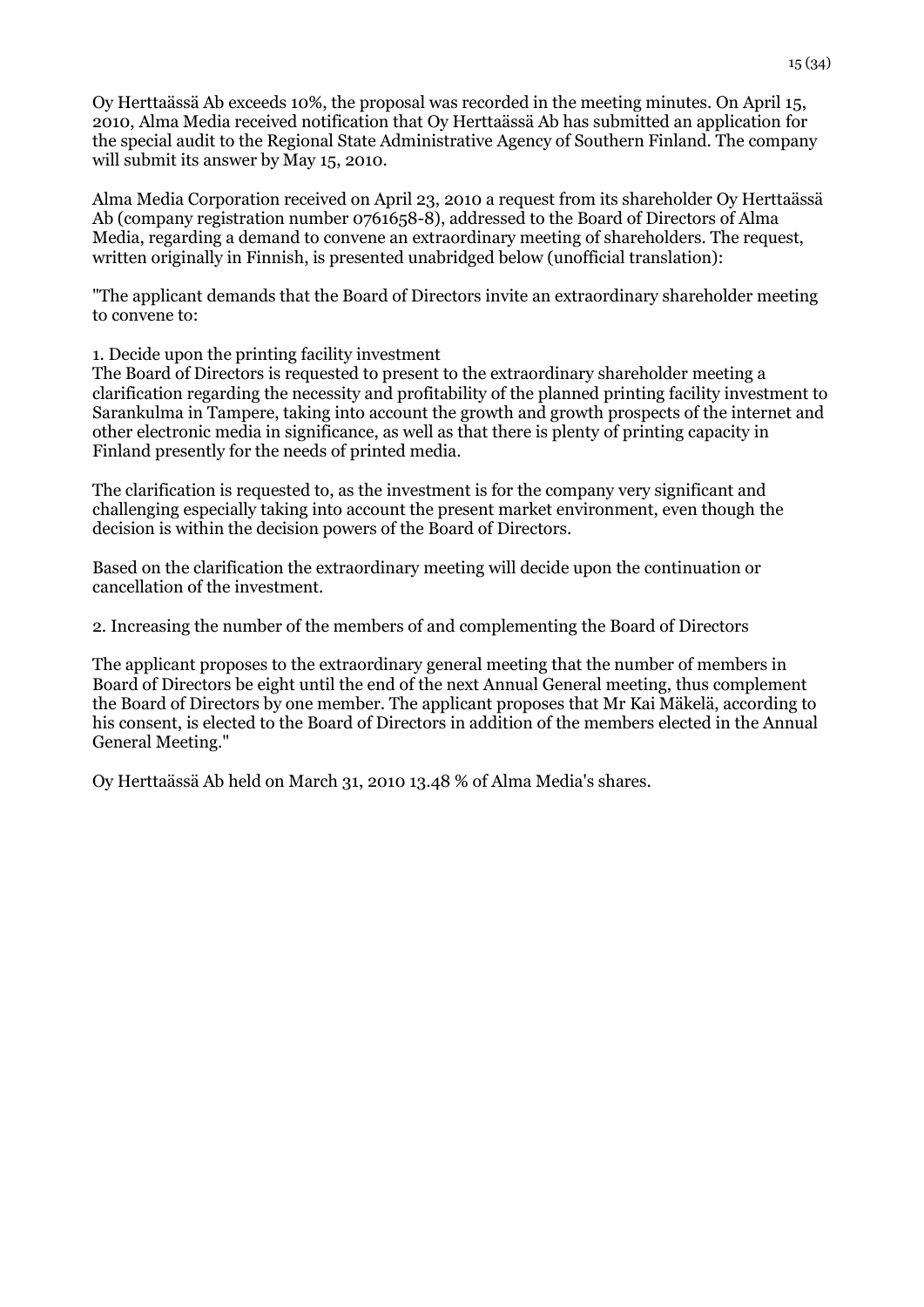|                                                           | 2010           | 2009    | Change    | 2009     |
|-----------------------------------------------------------|----------------|---------|-----------|----------|
| <b>COMPREHENSIVE INCOME</b>                               | Q <sub>1</sub> | Q1      | %         | $Q1-Q4$  |
| STATEMENT, MEUR                                           |                |         |           |          |
| <b>REVENUE</b>                                            | 74.4           | 76.4    | $-2.7$    | 307.8    |
| Other operating income                                    | 0.0            | 0.1     | $-84.3$   | 0.9      |
| Materials and services                                    | $-22.5$        | $-23.4$ | 3.6       | $-93.1$  |
| Employee benefits expense                                 | $-28.6$        | $-29.7$ | 3.4       | $-112.3$ |
| Depreciation, amortization and                            |                |         |           |          |
| impairment                                                | $-2.2$         | $-2.2$  | $-0.8$    | $-8.9$   |
| Other operating expenses                                  | $-12.7$        | $-14.8$ | 13.6      | $-53.0$  |
| <b>OPERATING PROFIT</b>                                   | 8.2            | 6.5     | 26.7      | 41.4     |
| Finance income                                            | 0.2            | 0.4     | $-31.8$   | 0.6      |
| Finance expenses                                          | $-0.2$         | $-0.5$  | 59.5      | 0.0      |
| Share of profit of equity accounted                       |                |         |           |          |
| investees                                                 | 0.3            | 0.1     | 116.7     | $-0.3$   |
| PROFIT BEFORE TAX                                         | 8.6            | 6.5     | 31.5      | 40.8     |
| Income tax                                                | $-2.3$         | $-2.0$  | $-17.8$   | $-11.4$  |
| PROFIT FOR THE PERIOD                                     | 6.3            | 4.7     | 34.4      | 29.3     |
|                                                           |                |         |           |          |
| OTHER COMPREHENSIVE                                       |                |         |           |          |
| <b>INCOME</b>                                             |                |         |           |          |
| Exchange difference on                                    |                |         |           |          |
| translation of foreign operations                         | $-0.1$         | 0.0     | $-1978.3$ | 0.5      |
| Share of equity accounted                                 |                |         |           |          |
| investees' other comprehensive                            |                |         |           |          |
| income                                                    | 0.3            | $-0.7$  | 147.4     | $-0.4$   |
| Income tax relating to                                    |                |         |           |          |
| components of other comprehensive                         |                |         |           |          |
| income                                                    |                |         |           |          |
| Other comprehensive income for the                        |                |         |           |          |
| period, net of tax                                        | 0.2            | $-0.7$  | 133.6     | 0.2      |
| TOTAL COMPREHENSIVE                                       |                |         |           |          |
| <b>INCOME FOR THE PERIOD</b>                              | 6.5            | 4.0     | 63.1      | 29.5     |
|                                                           |                |         |           |          |
| Profit for the period attributable to                     |                |         |           |          |
| Parent company shareholders                               | 6.3            | 4.7     |           | 29.2     |
| Non-controlling interest                                  | $-0.0$         | 0.0     |           | 0.1      |
|                                                           |                |         |           |          |
| Total comprehensive income for the period attributable to |                |         |           |          |
| Parent company                                            |                |         |           |          |
| shareholders                                              | 6.5            | 4.0     |           | 29.3     |
| Non-controlling interest                                  | $-0.0$         | 0.0     |           | 0.1      |
|                                                           |                |         |           |          |
| Earning/share calculated from the profit for the period   |                |         |           |          |
| attributable to the parent company shareholders           |                |         |           |          |
| Earnings/share, EUR                                       | 0.08           | 0.06    |           | 0.39     |
|                                                           |                |         |           |          |
| Earnings/share (diluted), EUR                             | 0.08           | 0.06    |           | 0.39     |

## Appendix 1. – SUMMARY OF FINANCIAL STATEMENT AND NOTES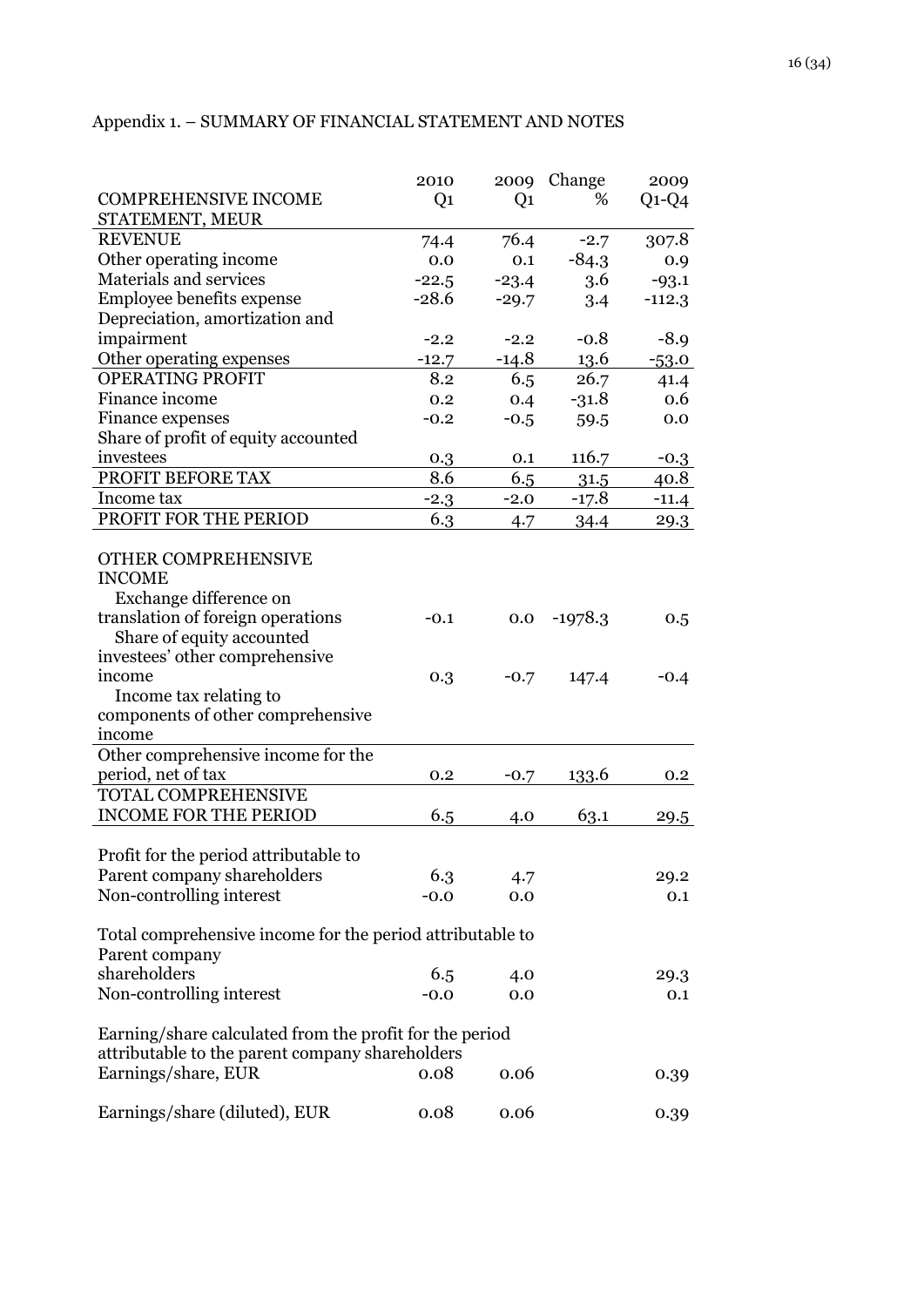|                                                                                     | 31 Mar | 31 Mar | 31 Dec |
|-------------------------------------------------------------------------------------|--------|--------|--------|
| <b>BALANCE SHEET, MEUR</b>                                                          | 2010   | 2009   | 2009   |
| <b>ASSETS</b>                                                                       |        |        |        |
| <b>NON-CURRENT ASSETS</b>                                                           |        |        |        |
| Goodwill                                                                            | 29.0   | 33.0   | 28.2   |
| Other intangible assets                                                             | 10.1   | 11.9   | 10.4   |
| Tangible assets                                                                     | 30.9   | 34.3   | 32.0   |
| Investments in equity accounted                                                     |        |        |        |
| investees                                                                           | 31.8   | 30.3   | 30.5   |
| Other financial assets                                                              | 4.2    | 4.3    | 4.5    |
| Deferred tax assets                                                                 | 0.7    | 1.3    | 0.7    |
| <b>CURRENT ASSETS</b>                                                               |        |        |        |
| Inventories                                                                         | 1.0    | 1.3    | 1.5    |
| <b>Current tax assets</b>                                                           | 0.0    | 2.0    | 0.0    |
| Accounts receivable and other                                                       |        |        |        |
| receivables                                                                         | 27.0   | 27.4   | 25.3   |
| Other current financial assets                                                      | 1.0    | 3.0    | 1.2    |
| Cash and cash equivalents                                                           | 12.3   | 31.8   | 21.1   |
| ASSETS CLASSIFIED AS HELD                                                           |        |        |        |
| <b>FOR SALE</b>                                                                     | 0.0    | 0.0    | 0.0    |
| TOTAL ASSETS                                                                        | 148.1  | 180.7  | 155.5  |
|                                                                                     | 31 Mar | 31 Mar | 31 Dec |
| <b>BALANCE SHEET, MEUR</b>                                                          | 2010   | 2009   | 2009   |
| SHAREHOLDERS' EQUITY AND                                                            |        |        |        |
| <b>LIABILITIES</b>                                                                  |        |        |        |
| Share capital                                                                       | 44.8   | 44.8   | 44.8   |
| Share premium fund                                                                  | 2.8    | 2.8    | 2.8    |
| Foreign currency translation reserve                                                | $-0.4$ | $-0.8$ | $-0.3$ |
| Retained earnings                                                                   | 25.3   | 22.8   | 48.5   |
| Parent company shareholders' equity                                                 | 72.5   | 69.6   | 95.8   |
| Non-controlling interest                                                            | 0.0    | 0.7    | 0.2    |
| TOTAL SHAREHOLDERS' EQUITY                                                          | 72.6   | 70.3   | 96.0   |
| <b>LIABILITIES</b>                                                                  |        |        |        |
| Non-current liabilities                                                             |        |        |        |
| Interest-bearing liabilities                                                        | 2.8    | 3.6    | 2.8    |
| Deferred tax liabilities                                                            | 2.6    | 2.6    | 2.5    |
| Pension obligations                                                                 | 3.0    | 3.5    | 3.1    |
| Provisions                                                                          | 0.2    | 0.1    | 0.1    |
| Other long-term liabilities                                                         | 1.7    | 0.7    | 0.4    |
| <b>Current liabilities</b>                                                          |        |        |        |
| Interest-bearing liabilities                                                        | 1.7    | 31.9   | 1.8    |
| Advances received                                                                   |        | 27.1   | 12.6   |
| <b>Current tax liabilities</b>                                                      | 26.2   |        |        |
|                                                                                     | 1.8    | 1.1    | 1.6    |
|                                                                                     | 0.9    | 1.1    | 1.0    |
|                                                                                     |        |        |        |
|                                                                                     | 34.7   | 38.7   | 33.7   |
| Provisions<br>Accounts payable and other<br>liabilities<br><b>TOTAL LIABILITIES</b> | 75.6   | 110.4  | 59.5   |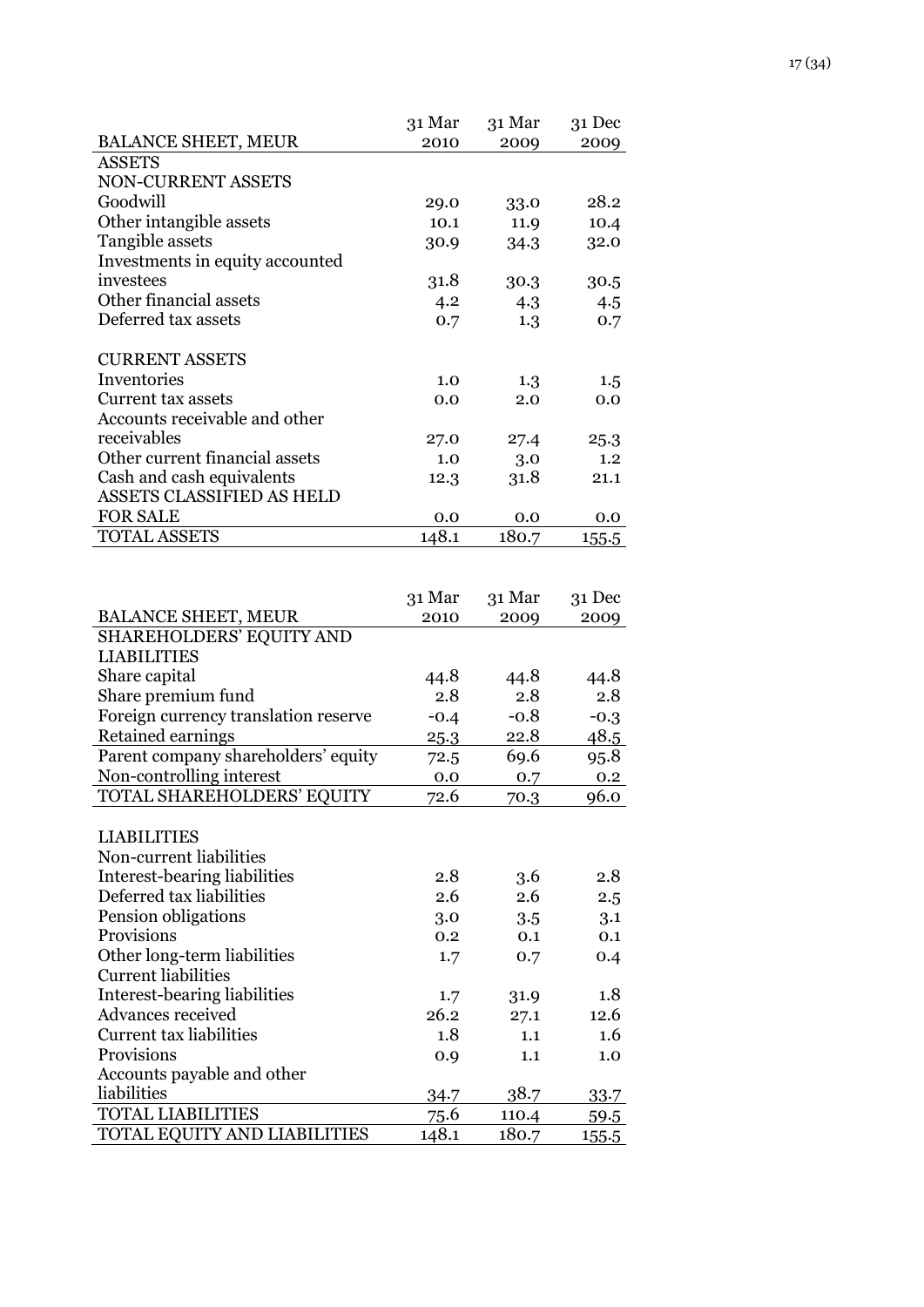## STATEMENT OF CHANGE IN EQUITY

|                                            | Attributable to equity holders of the<br>Parent |          |               |             |             |              |         |
|--------------------------------------------|-------------------------------------------------|----------|---------------|-------------|-------------|--------------|---------|
| STATEMENT OF CHANGE IN                     |                                                 |          |               |             |             |              |         |
| <b>EQUITY</b>                              |                                                 |          |               |             |             |              |         |
| 1 Jan - 31 Mar 2010                        |                                                 |          |               |             |             |              |         |
| <b>MEUR</b>                                | A                                               | B        | $\mathcal{C}$ | D           | E           | $\mathbf{F}$ | G       |
| Equity 1 Jan 2010                          | 44.8                                            | 2.8      | $-0.3$        | 48.5        | 95.8        | 0.2          | 96.0    |
| Profit for the period                      |                                                 |          |               | 6.3         | 6.3         | 0.0          | 6.2     |
| Other comprehensive income                 |                                                 |          | $-0.1$        | 0.3         | 0.2         |              | 0.2     |
| Transactions with equity holders of        |                                                 |          |               |             |             |              |         |
| the parent and non-controlling             |                                                 |          |               |             |             |              |         |
| interest                                   |                                                 |          |               |             |             |              |         |
| Dividends paid by parent                   |                                                 |          |               | $-29.8$     | $-29.8$     |              | $-29.8$ |
| Dividends paid by                          |                                                 |          |               |             |             |              |         |
| subsidiaries                               |                                                 |          |               |             |             | $-0.2$       | $-0.2$  |
| Share-based payments                       |                                                 |          |               | 0.2         | 0.2         |              | 0.2     |
| Equity 31 Mar 2010                         | 44.8                                            | 2.8      | $-0.4$        | 25.3        | 72.5        | 0.0          | 72.6    |
|                                            |                                                 |          |               |             |             |              |         |
|                                            | Attributable to equity holders of the<br>Parent |          |               |             |             |              |         |
| STATEMENT OF CHANGE IN                     |                                                 |          |               |             |             |              |         |
| <b>EQUITY</b>                              |                                                 |          |               |             |             |              |         |
| 1 Jan - 31 Mar 2009                        |                                                 |          |               |             |             |              |         |
| <b>MEUR</b>                                | A                                               | $\bf{B}$ | $\mathbf C$   | D           | E           | ${\bf F}$    | G       |
| Equity 1 Jan 2009                          | 44.8                                            | 2.8      | $-0.8$        | 41.1        | 87.9        | 0.6          | 88.5    |
| Profit for the period                      |                                                 |          |               | 4.7         | 4.7         | 0.0          | 4.7     |
| Other comprehensive income                 |                                                 |          | 0.0           | $-0.7$      | $-0.7$      | 0.0          | $-0.7$  |
| Transactions with equity holders of        |                                                 |          |               |             |             |              |         |
| the parent and non-controlling             |                                                 |          |               |             |             |              |         |
| interest                                   |                                                 |          |               |             |             |              |         |
| Dividends paid by parent                   |                                                 |          |               | $-22.4$     | $-22.4$     |              | $-22.4$ |
| Dividends paid by                          |                                                 |          |               |             |             |              |         |
| subsidiaries                               |                                                 |          |               |             |             |              |         |
| Share-based payments<br>Equity 31 Mar 2009 | 44.8                                            | 2.8      | $-0.8$        | 0.2<br>22.8 | 0.2<br>69.6 |              | 0.2     |

Column headings in Statement of Change in Equity A=Share capital B=Share premium fund C=Translation difference D=Retaind earnings E=Total F=Non-controlling interest G=Equity total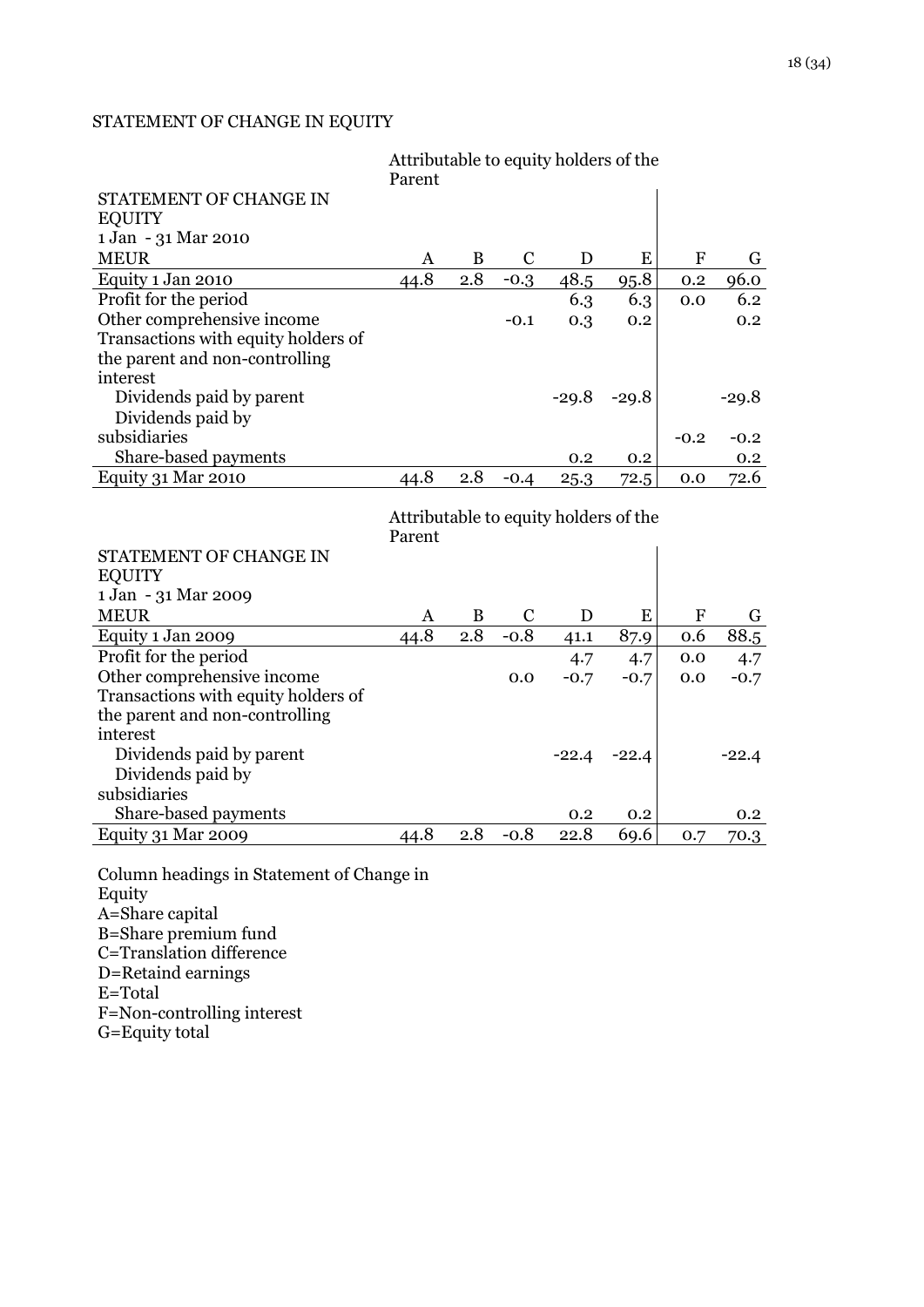## CASH FLOW STATEMENT

|                                               | 2010    | 2009    | 2009    |
|-----------------------------------------------|---------|---------|---------|
| CASH FLOW STATEMENT, MEUR                     | Q1      | Q1      | $Q1-Q4$ |
| Cash flow from operating activities           |         |         |         |
| Profit for the period                         | 6.3     | 4.7     | 29.3    |
| Adjustments                                   | 4.1     | 4.0     | 19.5    |
| Change in working capital                     | 14.1    | 16.1    | $-0.8$  |
| Dividend received                             | 0.1     | 0.9     | 1.8     |
| Interest received                             | 0.1     | 0.2     | 0.4     |
| Interest paid                                 | $-0.1$  | $-0.5$  | $-1.0$  |
| Income taxes paid                             | $-2.1$  | 0.2     | $-6.2$  |
| Net cash provided by operating                |         |         |         |
| activities                                    | 22.4    | 25.6    | 43.1    |
| Cash flow from investing activities           |         |         |         |
| Acquisitions of tangible and                  |         |         |         |
| intangible assets                             | $-0.4$  | $-0.8$  | $-4.2$  |
| Proceeds from sale of tangible and            |         |         |         |
| intangible assets                             | 0.0     | 0.0     | 0.0     |
| Other investments                             | 0.0     | 0.0     | 0.0     |
| Proceeds from sale of other                   |         |         |         |
| investments                                   | 0.0     | 0.0     | 2.0     |
| Change in loan receivables                    | 0.0     | 0.0     | $-0.1$  |
| Acquisition of subsidiary                     | $-0.5$  | 0.0     | $-0.8$  |
| Acquisition of equity accounted               |         |         |         |
| investees                                     | -0.1    | 0.0     | $-2.5$  |
| Proceeds from sale of subsidiary              | 0.0     | 0.0     | 6.2     |
| Proceeds from sale of                         |         |         |         |
| equity accounted intestees' shares            | 0.0     | 0.0     | 0.0     |
| Net cash used in investing activities         | $-1.0$  | $-0.8$  | 0.7     |
| Cash flow before financing activities         | 21.4    | 24.8    | 43.9    |
|                                               |         |         |         |
| Cash flow from financing activities           |         |         |         |
| Repayment of non-current loans                | 0.0     | 0.0     | 0.0     |
| Current loans raised                          | 0.0     | 17.8    | 17.8    |
| Repayment of current loans                    | $-0.4$  | $-1.5$  | $-32.7$ |
| Change in interest-bearing                    |         |         |         |
| receivables                                   | 0.2     | $-0.1$  | 1.7     |
| Dividends paid                                | $-30.0$ | $-22.4$ | $-23.0$ |
| Cash flow from financing activities           |         |         |         |
| total                                         | $-30.2$ | $-6.2$  | $-36.1$ |
|                                               |         |         |         |
| Change in cash and cash equivalent            |         |         |         |
| funds                                         |         |         |         |
| $(increase + / decrease -)$                   | $-8.8$  | 18.6    | 7.7     |
| Cash and cash equivalents at start of         |         |         |         |
| period                                        | 21.1    | 13.3    | 13.3    |
| Effect of change in foreign exchange          |         |         |         |
| rates                                         | $-0.1$  | 0.0     | $-0.1$  |
| Cash and cash equivalents at end of<br>period |         | 31.8    | 21.1    |
|                                               | 12.3    |         |         |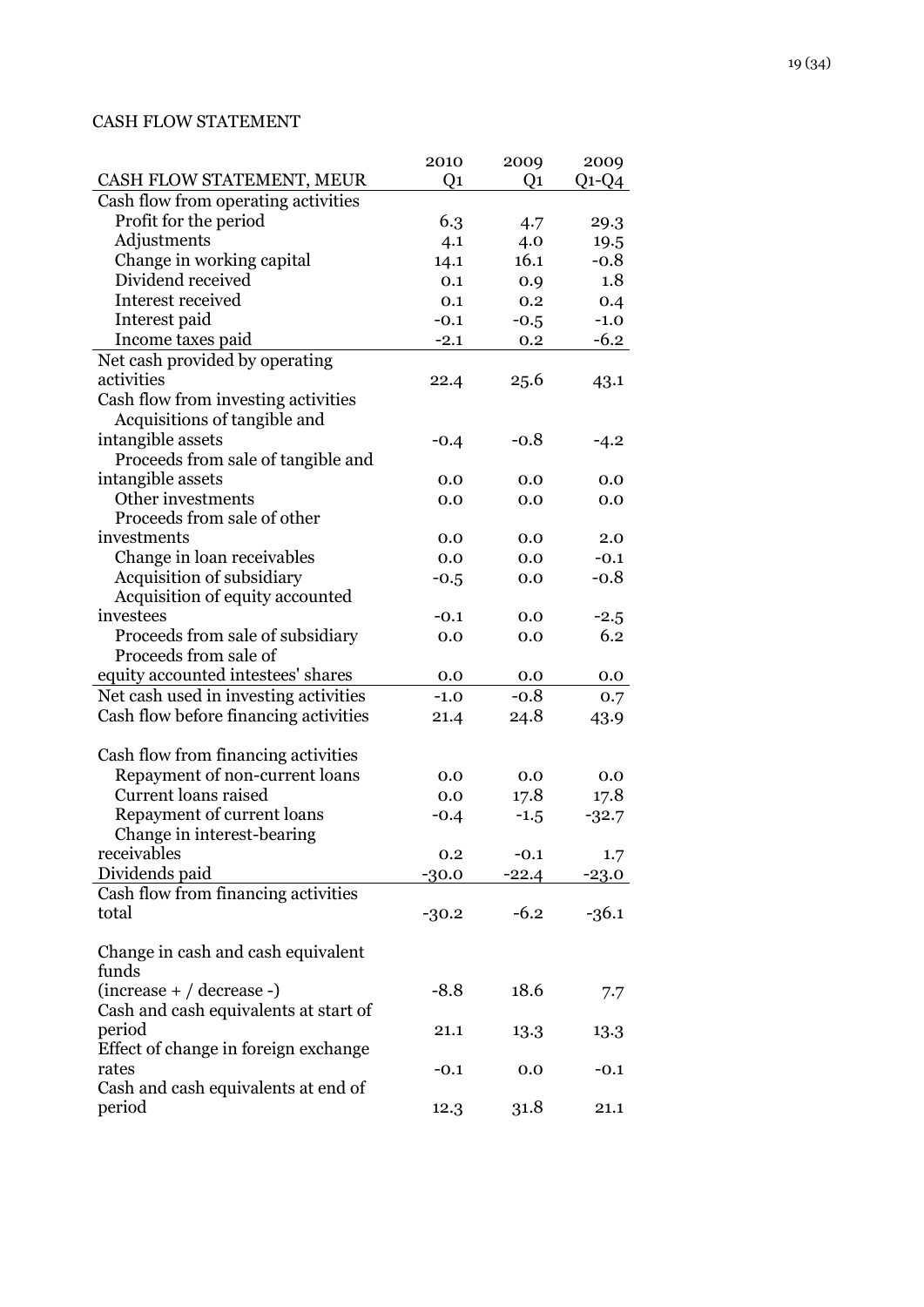## **Acquired businesses January 1–March 31, 2010**

During the review period, Alma Media acquired a 60% share in Marknadspriser i Sverige AB and a 24% share of Kateetti Oy. Owing to the obligatory takeover bid requirement determined by the transaction and shareholder agreements, Marknadspriser i Sverige AB is consolidated as a 100% subsidiary with the bid price included in the consideration and the conditional purchase debt. Kateetti Oy is consolidated as an associated company. The fair value of the total consideration transferred from the companies in cash at time of purchase was MEUR 2.0, of which the share of conditional later consideration accounts for MEUR 1.4. The conditional considerations are based on the revenue and profitability of the companies in 2010–2013 as determined by the terms and conditions of the purchases. There is no maximum limit to the conditional considerations.

The fair value and gross amount of receivables acquired in connection with the subsidiary purchase totalled MEUR 0.1. The most important assets and liabilities acquired comprised intangible assets, including customer relations and technology at MEUR 0.3, cash at MEUR 0.1, and accounts payable and other short-term liabilities at MEUR 0.2. The goodwill generated by the acquisition, MEUR 0.9, was influenced by expected synergy benefits. If the acquisition had been carried out at the beginning of the year 2010, the Group's revenue would be MEUR 0.1 more.

| REVENUE BY GEOGRAPHICAL AREA, | 2010 | 2009 | 2009  |
|-------------------------------|------|------|-------|
| <b>MEUR</b>                   |      |      | 01-04 |
| Finland                       | 71.3 | 73.1 | 295.4 |
| Rest of EU countries          | 2.8  | 3.1  | 11.9  |
| Rest of other countries       | 0.3  | 0.2  | 0.5   |
| Total                         | 74.4 | 76.4 | 307.8 |

#### **Revenue by geographical area**

## **Information by segment**

This interim report reports the business segments according to the Group's new internal organisational structure. The composition and structure of the segments was changed from the beginning of 2010 when Alma Media's printing and distribution operations were combined in a new group business unit. The new printing and distribution unit is reported outside the business segments Newspapers, Kauppalehti Group and Marketplaces as part of the new Other operations business segment. The items for the comparison period 2009 are adjusted accordingly.

Alma Media's reporting segments are Newspapers, Kauppalehti Group, Marketplaces and Other operations. Other Operations segment comprises the Group's parent company and the operations of the Group's printing and distribution unit.

The descriptive section of the financial statements presents the revenue and operating profits of the Newspapers, Kauppalehti Group and Marketplaces segments and the allocation of the associated companies' results to the reporting segments. Financial items and income taxes are not allocated to the segments.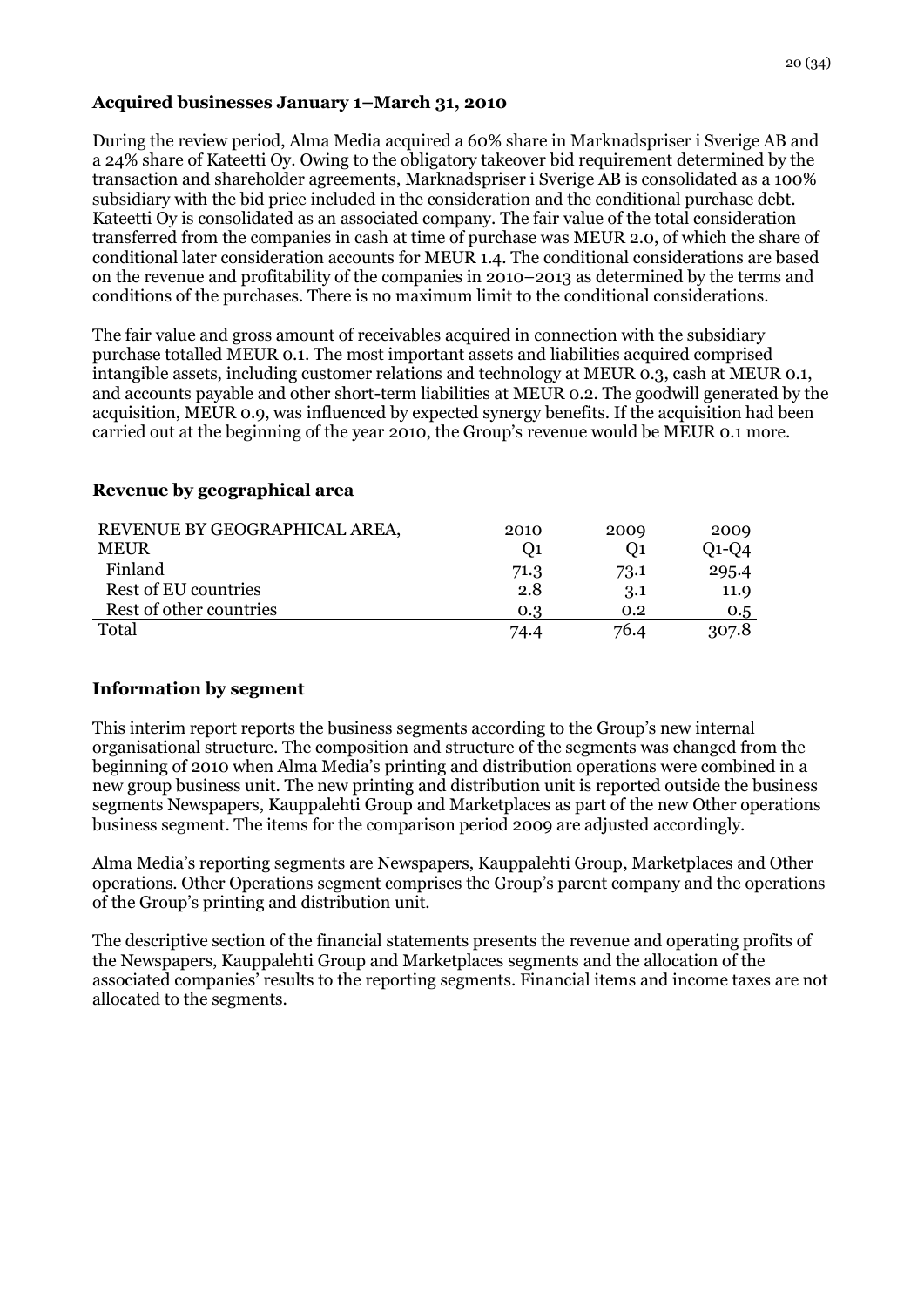| <b>OTHER OPERATIONS</b>              | 2010           | 2009 | Change   | 2009  |
|--------------------------------------|----------------|------|----------|-------|
| Key figures, MEUR                    | Q <sub>1</sub> | Q1   | %        | Q1-Q4 |
| Revenue                              | 19.3           | 18.2 | 5.9      | 72.7  |
| Operating profit                     | $-0.1$         | 0.9  | $-116.4$ | 5.7   |
| Operating profit, %                  | $-0.7$         | 4.7  |          | 7.8   |
| Operating profit without             |                |      |          |       |
| one-time items                       | $-0.3$         | 0.9  | $-131.1$ | 5.7   |
| Operating margin without             |                |      |          |       |
| one-time items, %                    | $-1.4$         | 4.7  |          | 7.8   |
| Average no. of personnel, calculated |                |      |          |       |
| as full-time employees               | 213            | 214  | -1       | 210   |
| Average no. of delivery staff        | 842            | 573  | 47       | 599   |

The following table presents the key indicators of the Other operations segment.

The following table presents the assets and liabilities by segment as well as the non-allocated asset and liability items.

|                                 | 31 Mar | 31 Mar | 31 Dec  |
|---------------------------------|--------|--------|---------|
| ASSETS BY SEGMENT, MEUR         | 2010   | 2009   | 2009    |
| Newspapers                      | 42.6   | 44.0   | 45.4    |
| Kauppalehti Group               | 44.1   | 53.7   | 41.3    |
| Marketplaces                    | 14.3   | 14.3   | 13.0    |
| Other operations and            | 29.0   | 33.5   | 29.9    |
| eliminations                    |        |        |         |
| Non-allocated assets            | 18.2   | 35.2   | 25.9    |
| Total                           | 148.1  | 180.7  | 155.5   |
|                                 |        |        |         |
|                                 | 31 Mar | 31 Mar | 31 Dec  |
| LIABILITIES BY SEGMENT, MEUR    | 2010   | 2009   | 2009    |
| Newspapers                      | 37.6   | 36.8   | 24.9    |
| Kauppalehti Group               | 12.5   | 15.9   | 9.8     |
| Marketplaces                    | 4.0    | 4.1    | 3.5     |
| Other operations and            | 12.7   | 14.3   | 12.6    |
| eliminations                    |        |        |         |
| Non-allocated liabilities       | 8.8    | 39.2   | 8.7     |
| Total                           | 75.6   | 110.4  | 59.5    |
|                                 |        |        |         |
|                                 | 2010   | 2009   | 2009    |
| GROUP CAPITAL EXPENDITURE, MEUR | Q1     | Q1     | $Q1-Q4$ |
| Newspapers                      | 0.6    | 0.5    | 1.8     |
| Kauppalehti Group               | 0.1    | 0.3    | 2.6     |
| Marketplaces                    | 1.8    | 0.2    | 0.7     |
| Others                          | 0.4    | 0.6    | 3.0     |
| Total                           | 3.0    | 1.5    | 8.2     |

#### **Provisions**

The company's provisions on March 31, 2010 totalled MEUR 1.1 (1.2). The major part of the provisions concern restructuring provisions. It has not been necessary to change the estimates made when the provisions were entered.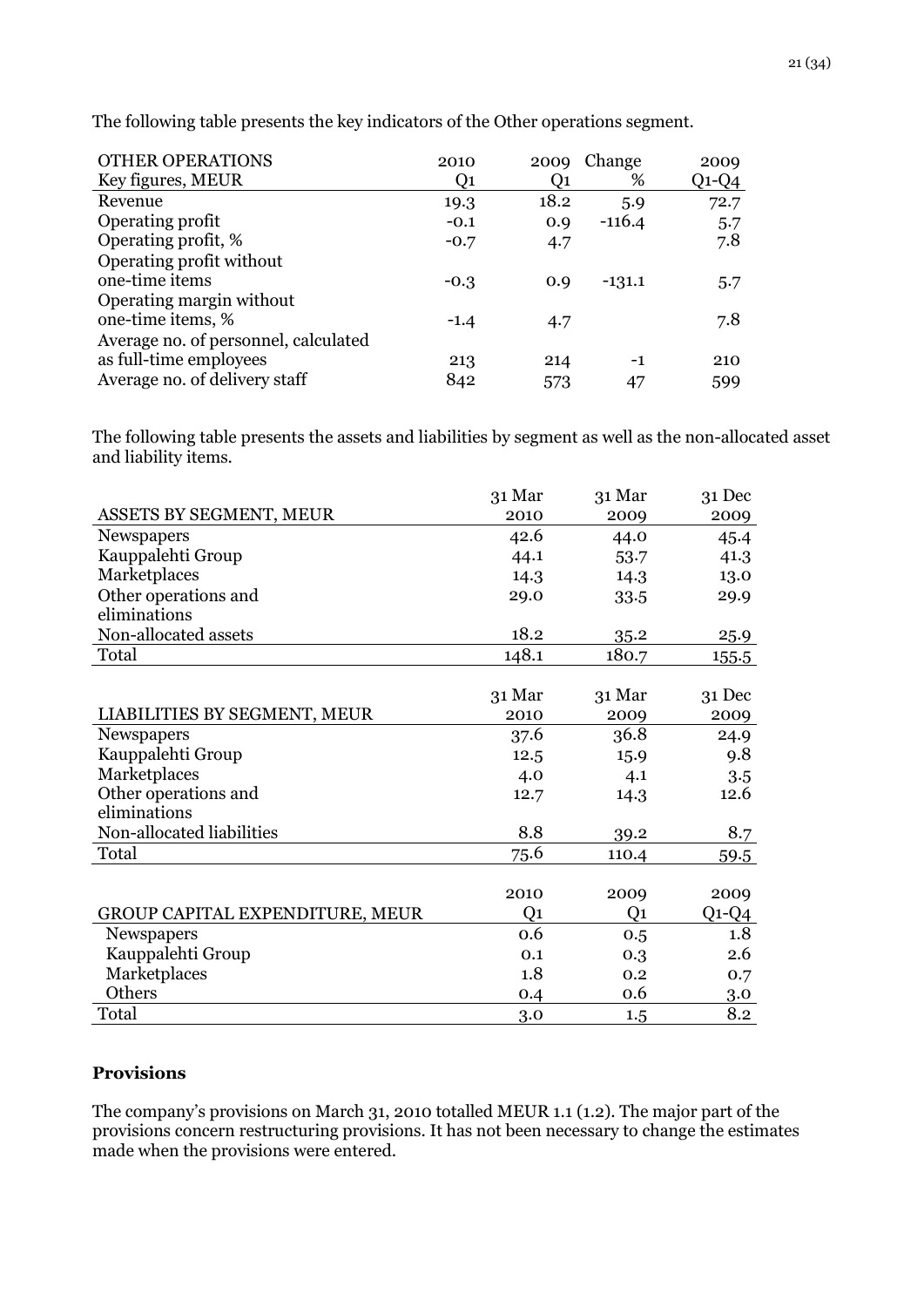## **Commitments and contingencies**

| COMMITMENTS AND CONTINGENCIES,<br><b>MEUR</b>                        | 31 Mar<br>2010 | 31 Mar<br>2009 | 31 Dec<br>2009 |  |  |  |  |
|----------------------------------------------------------------------|----------------|----------------|----------------|--|--|--|--|
| Collateral for others                                                |                |                |                |  |  |  |  |
| Guarantees                                                           | 0.0            | 0.0            | 0.0            |  |  |  |  |
| Other commitments                                                    |                |                |                |  |  |  |  |
| Commitments based on agreements                                      | 1.4            | 0.1            | 0.1            |  |  |  |  |
| Minimum lease payments on other lease                                |                |                |                |  |  |  |  |
| agreements:                                                          |                |                |                |  |  |  |  |
| Within one year                                                      | 6.3            | 7.8            | 6.3            |  |  |  |  |
| Within 1-5 years                                                     | 15.6           | 19.4           | 15.2           |  |  |  |  |
| After 5 years                                                        | 19.3           | 27.4           | 19.9           |  |  |  |  |
| Total                                                                | 41.2           | 54.7           | 41.4           |  |  |  |  |
|                                                                      |                |                |                |  |  |  |  |
| The Group also has purchase                                          |                |                |                |  |  |  |  |
| agreements which based on IFRIC 4 which                              |                |                |                |  |  |  |  |
| include a lease component per IAS 17.                                |                |                |                |  |  |  |  |
| Minimum payments based on these                                      |                |                |                |  |  |  |  |
| agreements:                                                          | 0.1            | 2.5            | 0.4            |  |  |  |  |
|                                                                      |                |                |                |  |  |  |  |
|                                                                      | 31 Mar         | 31 Mar         | $31$ Dec       |  |  |  |  |
| GROUP DERIVATIVE CONTRACTS, MEUR                                     | 2010           | 2009           | 2009           |  |  |  |  |
| Commondity derivate contracts, electricity                           |                |                |                |  |  |  |  |
| derivatives                                                          |                |                |                |  |  |  |  |
| Fair value *                                                         | $-0.0$         | $-0.2$         | $-0.0$         |  |  |  |  |
| Nominal value                                                        | 1.0            | 0.8            | 0.8            |  |  |  |  |
| * The fair-value represents the return that would have arisen if the |                |                |                |  |  |  |  |
| derivative had been cleared on the balance sheet date.               |                |                |                |  |  |  |  |

#### **Related parties**

Alma Media Group's related parties are associated companies and companies owned by them. The following table summarises the business operations undertaken between Alma Media and its associated companies and the status of their receivables and liabilities:

|                                            | 2010 | 2009 | 2009  |
|--------------------------------------------|------|------|-------|
| RELATED PARTY TRANSACTIONS, MEUR           |      |      | 01-04 |
|                                            |      |      |       |
| Sales of goods and services                | 0.0  | 0.0  | 0.2   |
| Purchases of goods and services            | 0.9  | 0.9  | 3.7   |
| Accounts receivable, loan and other        |      |      |       |
| receivables at the end of reporting period |      |      | 0.0   |
| Accounts payable at the reporting date     |      | 0.1  | 0.1   |

Related parties also include the company's senior management (members of the Board of Directors, presidents and the Group Executive Team). The section The Alma Media Share – Option Rights of this report presents information on changes to the current option programme intended to motivate and secure the long-term commitment of the Group's senior management.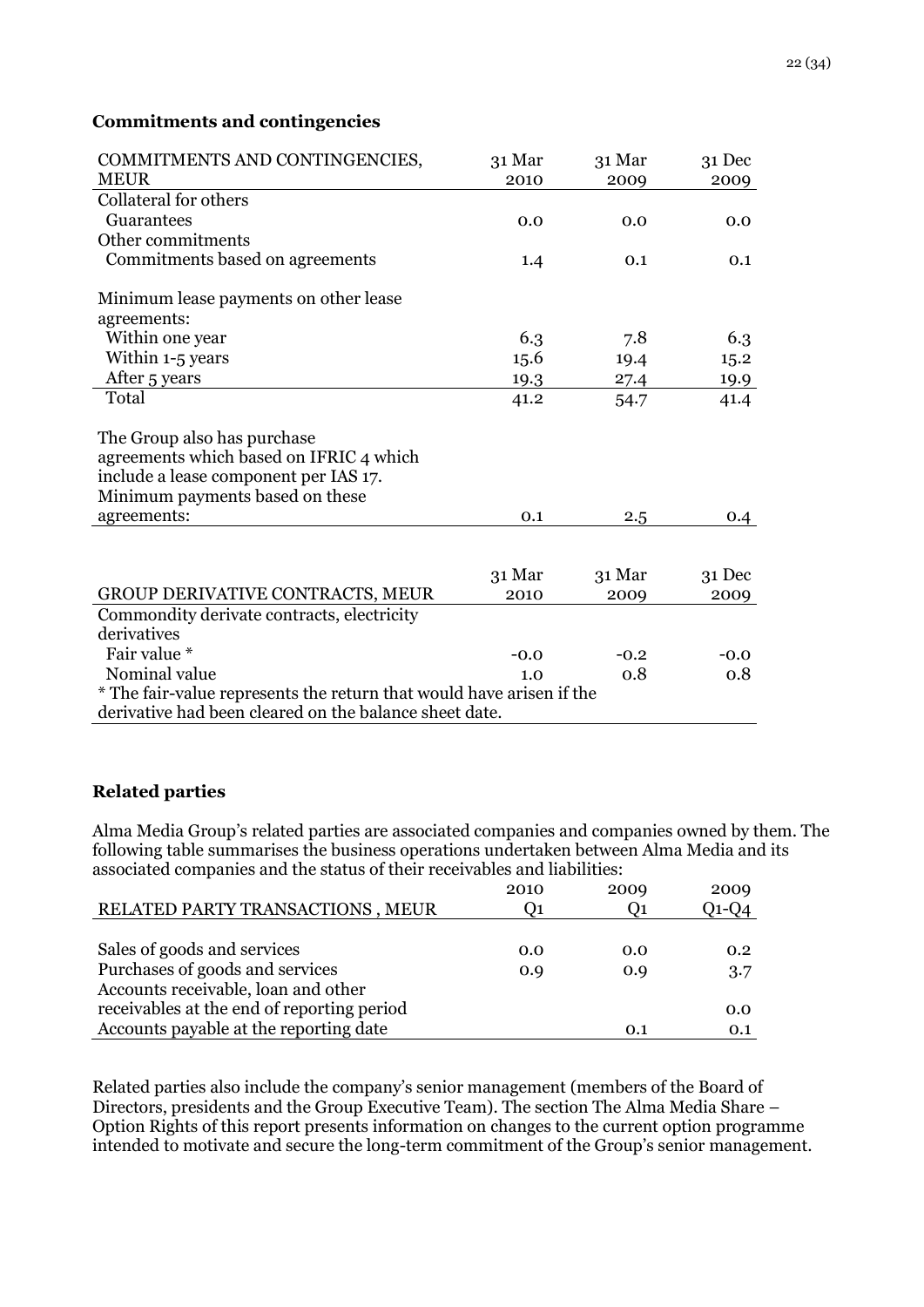## **Main accounting principles (IFRS)**

This interim report has been prepared according to IFRS standards (IAS 34).

The report applies the same accounting principles and calculation methods as the previous annual accounts dated December 31, 2009, with the exception of the standards and interpretations applied from January 1, 2010 as listed below. However, the interim report does not contain all the information or notes to the accounts included in the annual financial statements. This interim report should therefore be read in conjunction with the company's annual report.

The key indicators are calculated using the same formulae as applied in the previous annual financial statements. The quarterly percentages of Return on Investment (ROI) and Return on Equity (ROE) have been annualised using the formula  $((1+quarterly return)^4)$ -1). The figures in this interim report are independently rounded.

The accounting principles of the financial years 2010 and 2009 are comparable. The company has no discontinued operations to report in the 2009–2010 financial periods. The appendices summarise the information for the comparison periods by segment according to both the new and the old segment structure.

The Group has applied the following standards and interpretations from January 1, 2010:

IFRS 3 (2008) Business Combinations IAS 27 (2008) Consolidated and Separate Financial Statements IAS 39 Financial Instruments: Recognition and Measurement – Eligible Hedged Items, amended IFRIC 17 Distributions of Non-cash Assets to Owners IFRIC 18 Transfers of Assets from Customers Improvements to IFRSs (April 2009) IFRS 2 Share-based Payment – Group Cash-settled Share-based Payment Transactions, amended

The impact of the above new standards and IFRIC interpretations on the Group has been marginal. The amendments to IFRS 3 have affected the accounting of corporate acquisitions during the 2010 financial period, such as goodwill and costs related to the acquisitions.

New accounting standards to be adopted from the beginning of 2011 or later are:

IFRS 9 Financial Instruments, Phase 1 IAS 24 Related Party Disclosures (new) IAS 32 Financial Instruments: Presentation – Classification of Rights Issues (amendment) IFRIC 14 IAS 19 – The Limit on a Defined Benefit Asset, Minimum Funding Requirements and their Interaction IFRIC 19 Extinguishing Financial Liabilities with Equity Instruments

The Group preliminarily expects that the above new standards and interpretations will have only a

The figures in this interim report are unaudited.

## **Seasonality**

minor effect.

The Group recognises its circulation revenues as paid. For this reason circulation revenues accrue in the income statement fairly evenly during the four quarters of the year. The bulk of circulation invoicing takes place at the beginning of the year and therefore the cash flow from operating activities is strongest in the first and second quarters. This also affects the company's balance sheet position in different quarters.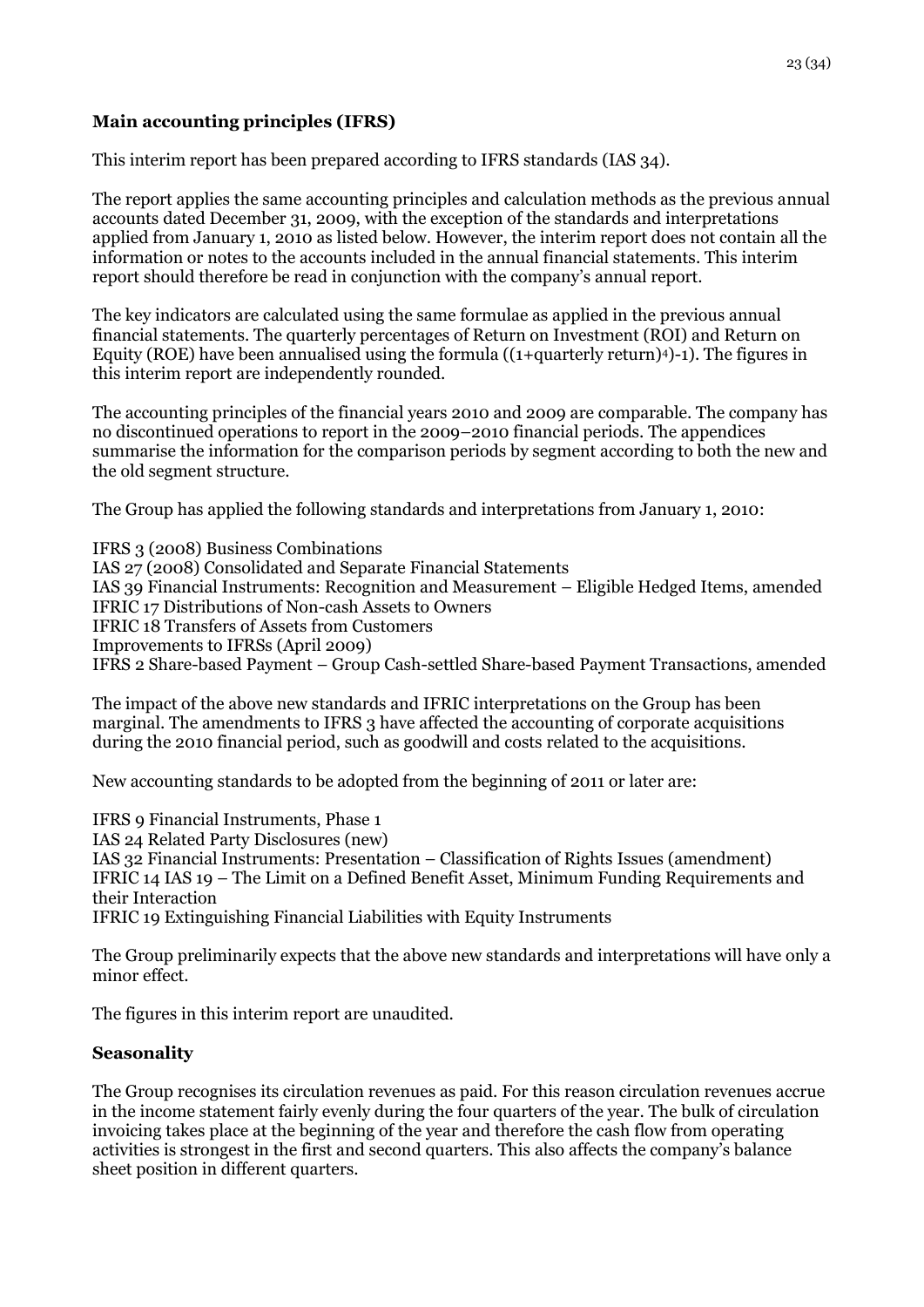#### **General statement**

This report contains certain statements that are estimates based on the management's best knowledge at the time they were made. For this reason they contain a certain amount of risk and uncertainty. The estimates may change in the event of significant changes in the general economic conditions.

## **Next interim report**

Alma Media will publish its financial statements for the first six months of the year on July 22, 2010 at 9:00am (EEST).

ALMA MEDIA CORPORATION Board of Directors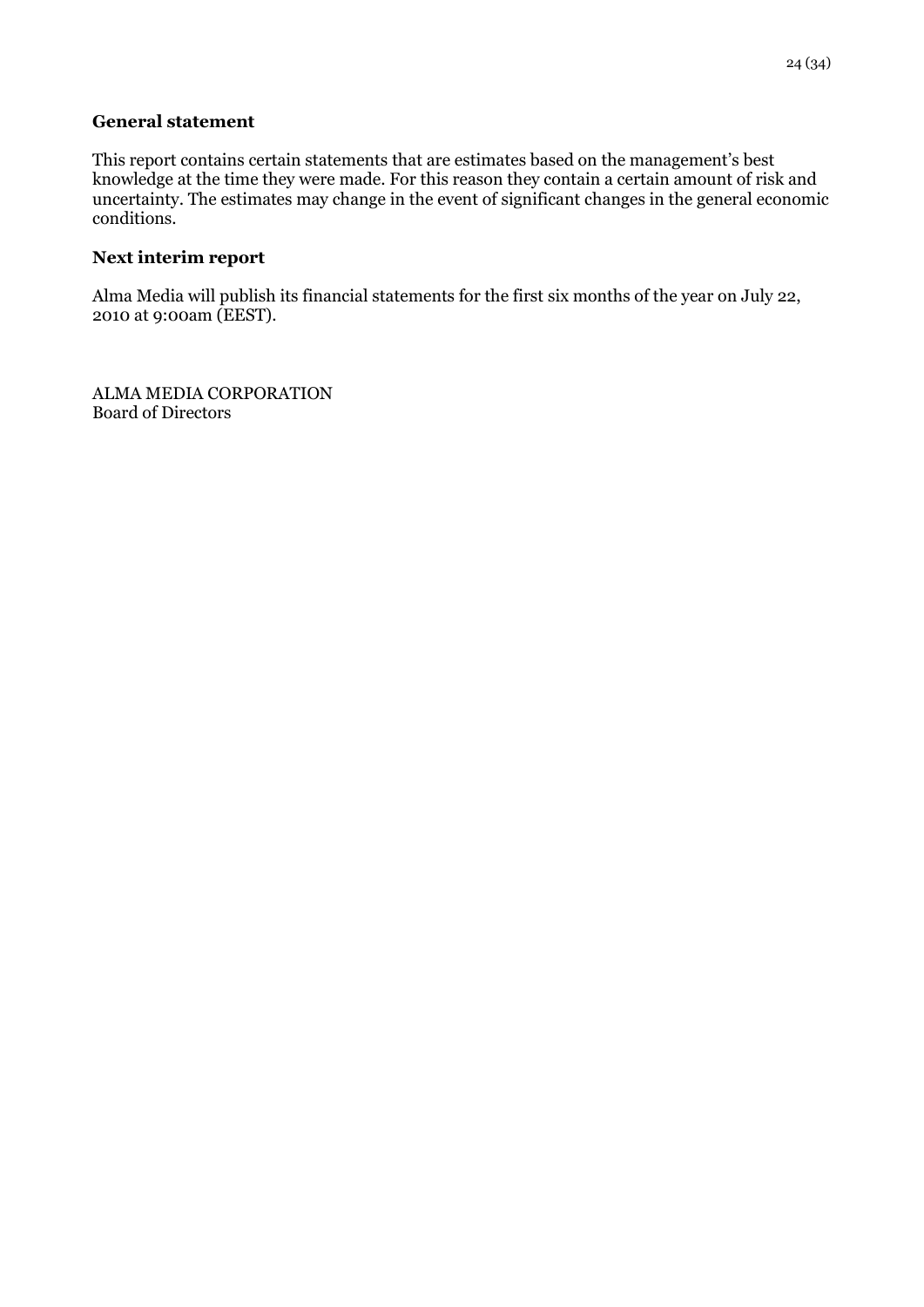#### ADJUSTMENT OF THE BUSINESS SEGMENT INFORMATION REGARDING FINANCIAL YEAR 2009

1. REVENUE AND OPERATING PROFIT/LOSS BY SEGMENT UNDER NEW SEGMENT **STRUCTRE** 

REVENUE AND OPERATING PROFIT/LOSS BY SEGMENT UNDER NEW SEGMENT **STRUCTRE** 

2009

| <b>REVENUE BY</b>                  |                |                |                |         |         |
|------------------------------------|----------------|----------------|----------------|---------|---------|
| SEGMENT,                           | 2009           | 2009           | 2009           | 2009    | 2009    |
| <b>MEUR</b>                        | Q <sub>1</sub> | Q <sub>2</sub> | $Q_3$          | Q4      | $Q1-Q4$ |
| Newspapers                         |                |                |                |         |         |
| External                           | 52.0           | 54.9           | 51.2           | 55.4    | 213.4   |
| Inter-segments                     | 0.4            | 0.6            | 0.5            | 0.5     | 2.1     |
| Newspapers total                   | 52.4           | 55.5           | 51.7           | 55.9    | 215.5   |
| Kauppalehti Group                  |                |                |                |         |         |
| External                           | 16.2           | 16.0           | 14.5           | 15.9    | 62.5    |
| Inter-segments                     | 0.1            | 0.0            | 0.1            | $-0.1$  | 0.3     |
| Kauppalehti Group                  |                |                |                |         |         |
| total                              | 16.2           | 16.0           | 14.6           | 15.8    | 62.8    |
| Marketplaces                       |                |                |                |         |         |
| External                           | 7.2            | 7.1            | 6.3            | 6.5     | 27.0    |
| Inter-segments                     | 0.0            | 0.0            | 0.0            | 0.0     | 0.0     |
| Marketplace total                  | 7.2            | 7.0            | 6.2            | 6.5     | 27.0    |
| Others                             |                |                |                |         |         |
| External                           | 1.2            | 1.4            | 1.1            | 1.1     | 4.8     |
| Inter-segments                     | 17.0           | 17.0           | 16.6           | 17.2    | 67.8    |
| Others total                       | 18.2           | 18.4           | 17.7           | 18.3    | 72.7    |
| Elimination                        | $-17.6$        | $-17.6$        | $-17.2$        | $-17.6$ | $-70.2$ |
| Total                              | 76.4           | 79.3           | 73.0           | 79.0    | 307.8   |
| <b>OPERATING</b><br>PROFIT/LOSS BY |                |                |                |         |         |
| SEGMENT,                           | 2009           | 2009           | 2009           | 2009    | 2009    |
| MEUR*                              | Q <sub>1</sub> | Q <sub>2</sub> | Q <sub>3</sub> | Q4      | $Q1-Q4$ |
| Newspapers                         | 5.2            | 9.2            | 6.5            | 8.8     | 29.7    |
| Kauppalehti Group                  | 0.6            | 1.4            | 2.3            | 2.3     | 6.7     |
| Marketplaces                       | $-0.2$         | $-0.2$         | 0.0            | $-0.3$  | $-0.7$  |
| Other operations                   | 0.9            | 1.5            | 2.4            | 1.0     | 5.7     |
| Total                              | 6.5            | 12.0           | 11.1           | 11.8    | 41.4    |
| *) incl. one-time                  |                |                |                |         |         |

items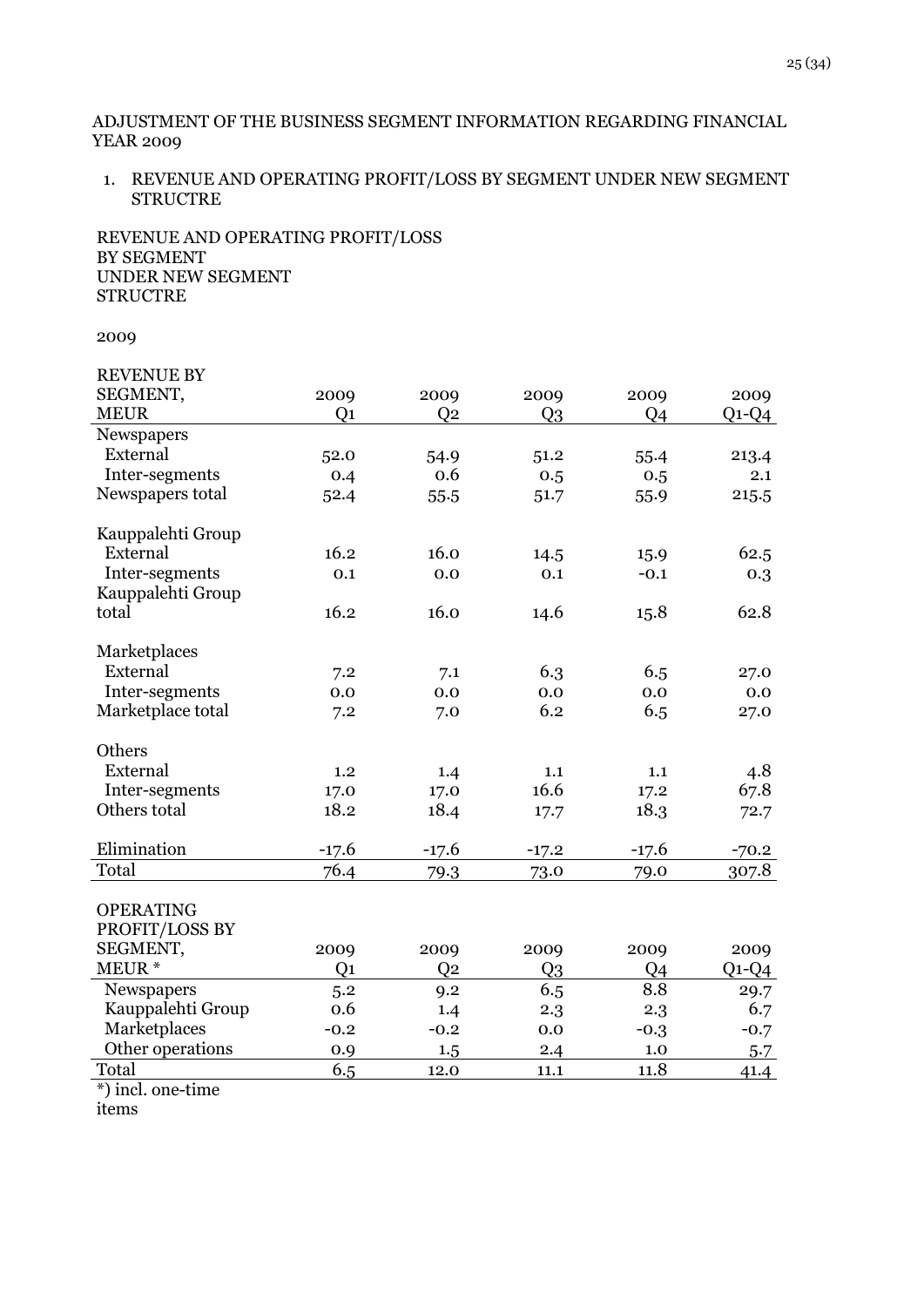#### REVENUE AND OPERATING PROFIT/LOSS BY SEGMENT UNDER OLD SEGMENT **STRUCTRE**

## 2009

| <b>REVENUE BY</b> |                |                |                |                |         |
|-------------------|----------------|----------------|----------------|----------------|---------|
| SEGMENT,          | 2009           | 2009           | 2009           | 2009           | 2009    |
| <b>MEUR</b>       | Q <sub>1</sub> | Q <sub>2</sub> | Q <sub>3</sub> | Q4             | $Q1-Q4$ |
| Newspapers        |                |                |                |                |         |
| External          | 52.8           | 56.0           | 51.9           | 56.2           | 216.9   |
| Inter-segments    | 1.1            | 1.1            | 1.1            | 1.1            | 4.4     |
| Newspapers total  | 53.9           | 57.1           | 53.0           | 57.3           | 221.3   |
| Kauppalehti Group |                |                |                |                |         |
| External          | 16.2           | 16.0           | 14.5           | 15.9           | 62.5    |
| Inter-segments    | 0.1            | 0.1            | 0.1            | $-0.1$         | 0.3     |
| Kauppalehti Group |                |                |                |                |         |
| total             | 16.2           | 16.0           | 14.6           | 15.8           | 62.8    |
| Marketplaces      |                |                |                |                |         |
| External          | 7.2            | 7.1            | 6.3            | 6.5            | 27.0    |
| Inter-segments    | 0.0            | 0.0            | 0.0            | 0.0            | 0.0     |
| Marketplace total | 7.2            | 7.0            | 6.2            | 6.5            | 27.0    |
| Others            |                |                |                |                |         |
| External          | 0.4            | 0.3            | 0.4            | 0.3            | 1.4     |
| Inter-segments    | 3.6            | 3.9            | 3.5            | 3.5            | 14.5    |
| Others total      | 4.0            | 4.2            | 3.9            | 3.8            | 15.9    |
| Elimination       | $-4.9$         | $-5.0$         | $-4.7$         | $-4.5$         | $-19.2$ |
| Total             | 76.4           | 79.3           | 73.0           | 79.0           | 307.8   |
|                   |                |                |                |                |         |
| <b>OPERATING</b>  |                |                |                |                |         |
| PROFIT/LOSS BY    |                |                |                |                |         |
| SEGMENT,          | 2009           | 2009           | 2009           | 2009           | 2009    |
| MEUR *            | Q <sub>1</sub> | Q <sub>2</sub> | Q <sub>3</sub> | Q <sub>4</sub> | $Q1-Q4$ |
| Newspapers        | 6.9            | 11.1           | 8.8            | 10.5           | 37.3    |
| Kauppalehti Group | 0.6            | 1.4            | 2.3            | 2.3            | 6.7     |
| Marketplaces      | $-0.2$         | $-0.2$         | 0.0            | $-0.3$         | $-0.7$  |
| Other operations  | $-0.8$         | $-0.3$         | 0.0            | $-0.7$         | $-1.9$  |
| Total             | 6.5            | 11.9           | 11.1           | 11.8           | 41.4    |
|                   |                |                |                |                |         |

\*) incl. one-time

items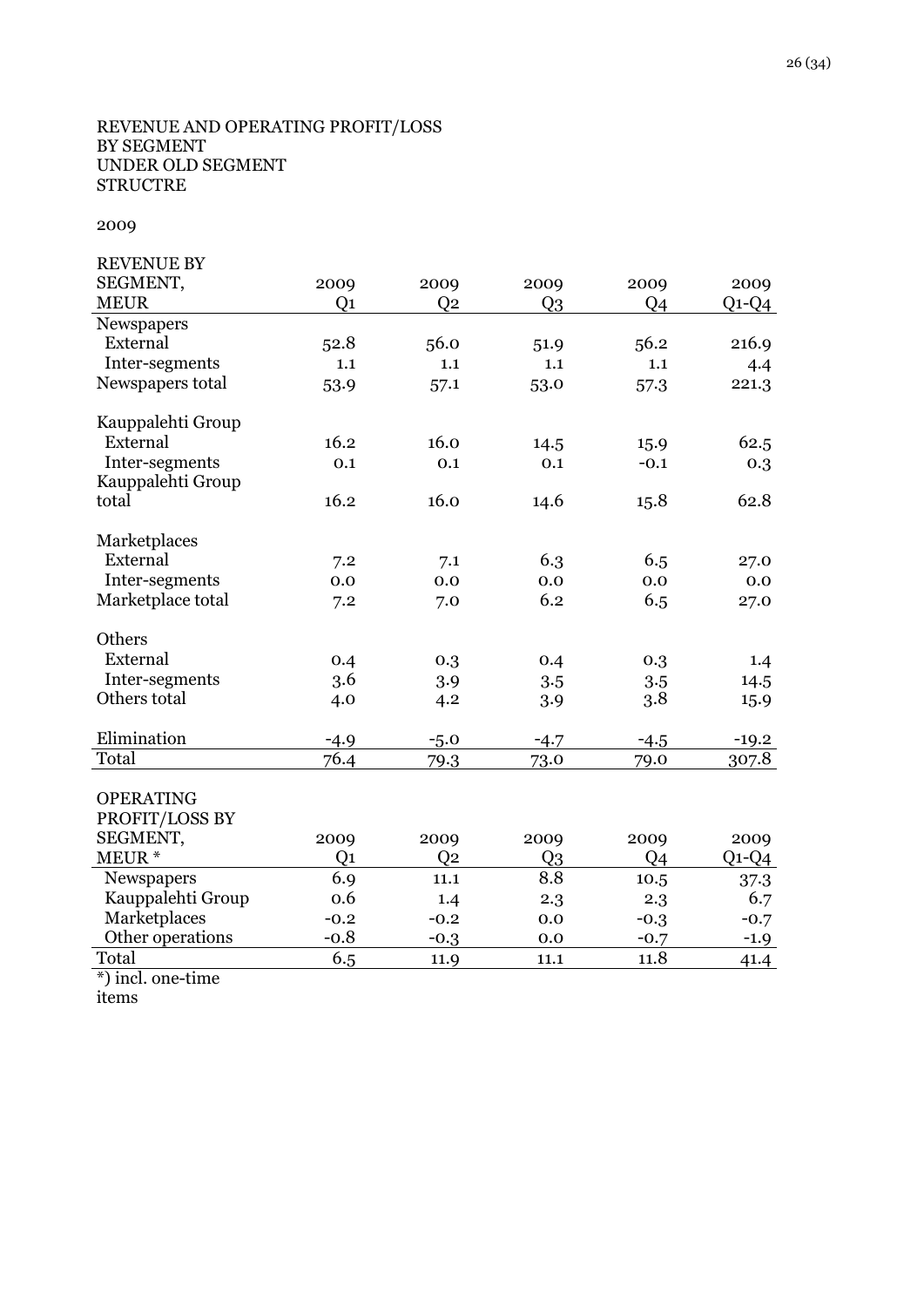## CHANGES IN REVENUE AND OPERATING PROFIT/LOSS BY SEGMENT

| <b>REVENUE BY</b>               |                        |                        |                        |            |                 |
|---------------------------------|------------------------|------------------------|------------------------|------------|-----------------|
| SEGMENT,                        | 2009                   | 2009                   | 2009                   | 2009       | 2009            |
| <b>MEUR</b>                     | Q <sub>1</sub>         | Q <sub>2</sub>         | Q <sub>3</sub>         | Q4         | $Q1-Q4$         |
| Newspapers                      |                        |                        |                        |            |                 |
| External                        | $-0.8$                 | $-1.1$                 | $-0.7$                 | $-0.8$     | $-3.4$          |
| Inter-segments                  | $-0.7$                 | $-0.5$                 | $-0.5$                 | $-0.6$     | $-2.3$          |
| Newspapers total                | $-1.5$                 | $-1.6$                 | $-1.2$                 | $-1.4$     | $-5.8$          |
| Kauppalehti Group               |                        |                        |                        |            |                 |
| External                        | 0.0                    | 0.0                    | 0.0                    | 0.0        | 0.0             |
| Inter-segments                  | 0.0                    | 0.0                    | 0.0                    | 0.0        | 0.0             |
| Kauppalehti Group               |                        |                        |                        |            |                 |
| total                           | 0.0                    | 0.0                    | 0.0                    | 0.0        | 0.0             |
| Marketplaces                    |                        |                        |                        |            |                 |
| External                        | 0.0                    | 0.0                    | 0.0                    | 0.0        | 0.0             |
| Inter-segments                  | 0.0                    | 0.0                    | 0.0                    | 0.0        | 0.0             |
| Marketplace total               | 0.0                    | 0.0                    | 0.0                    | 0.0        | 0.0             |
| Others                          |                        |                        |                        |            |                 |
| External                        | 0.8                    | 1.1                    | 0.7                    | 0.8        | 3.4             |
| Inter-segments                  | 13.4                   | 13.1                   | 13.1                   | 13.7       | 53.3            |
| Others total                    | 14.2                   | 14.2                   | 13.8                   | 14.5       | 56.7            |
| Elimination                     | $-12.7$                | $-12.6$                | $-12.5$                | $-13.1$    | $-51.0$         |
| Total                           | 0.0                    | 0.0                    | 0.0                    | $0.0\,$    | 0.0             |
|                                 |                        |                        |                        |            |                 |
| <b>OPERATING</b>                |                        |                        |                        |            |                 |
| PROFIT/LOSS BY<br>SEGMENT,      |                        |                        |                        |            |                 |
| MEUR*                           | 2009<br>Q <sub>1</sub> | 2009<br>Q <sub>2</sub> | 2009<br>Q <sub>3</sub> | 2009<br>Q4 | 2009<br>$Q1-Q4$ |
|                                 |                        | $-1.8$                 |                        |            |                 |
| Newspapers<br>Kauppalehti Group | $-1.7$                 | 0.0                    | $-2.4$<br>0.0          | $-1.7$     | $-7.5$          |
| Marketplaces                    | 0.0<br>0.0             | 0.0                    | 0.0                    | 0.0<br>0.0 | 0.0<br>0.0      |
| Other operations                | 1.7                    | 1.8                    | 2.4                    | 1.7        |                 |
| Total                           | 0.0                    | 0.0                    | 0.0                    | 0.0        | 7.5<br>0.0      |
|                                 |                        |                        |                        |            |                 |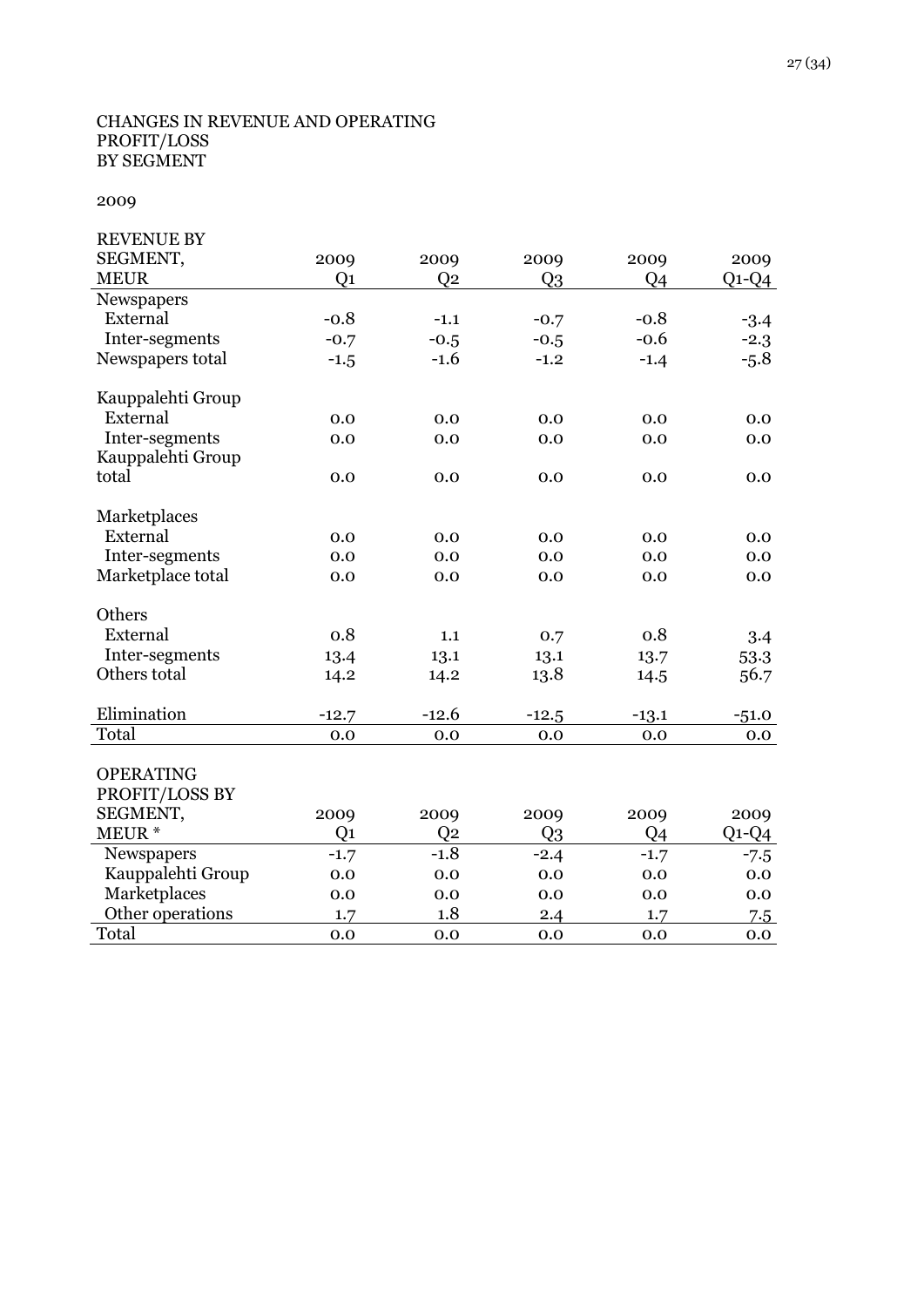## 2. KEY FIGURES BY SEGMENT

## KEY FIGURES BY SEGMENT UNDER NEW SEGMENT **STRUCTURE**

| <b>NEWSPAPERS</b>       | 2009           | 2009           | 2009           | 2009  | 2009    |
|-------------------------|----------------|----------------|----------------|-------|---------|
| Key figures, MEUR       | Q <sub>1</sub> | Q <sub>2</sub> | Q <sub>3</sub> | Q4    | $Q1-Q4$ |
| Revenue                 | 52.4           | 55.5           | 51.7           | 55.9  | 215.5   |
| Circulation revenue     | 26.9           | 27.2           | 28.5           | 27.2  | 109.9   |
| Media advertising       |                |                |                |       |         |
| revenue                 | 24.4           | 27.3           | 22.2           | 27.4  | 101.3   |
| Other revenue           | 1.0            | 1.0            | 1.1            | 1.3   | 4.4     |
| Operating profit        | 5.2            | 9.2            | 6.5            | 8.8   | 29.7    |
| Operating profit, %     | 9.9            | 16.7           | 12.5           | 15.8  | 13.8    |
| Operating profit        |                |                |                |       |         |
| without one-time        |                |                |                |       |         |
| items                   | 5.9            | 9.4            | 6.9            | 8.6   | 30.8    |
| Operating profit        |                |                |                |       |         |
| without one-time        |                |                |                |       |         |
| items, %                | 11.3           | 16.8           | 13.4           | 15.4  | 14.3    |
| Average no. of          |                |                |                |       |         |
| personnel,              |                |                |                |       |         |
| calculated as full-time |                |                |                |       |         |
| employees excl.         |                |                |                |       |         |
| delivery                |                |                |                |       |         |
| staff                   | 1,002          | 1,015          | 1,021          | 1,002 | 1,002   |
| Average no. of delivery |                |                |                |       |         |
| staff                   | 365            | 370            | 377            | 370   | 370     |
|                         |                |                |                |       |         |
| <b>KAUPPALEHTI</b>      |                |                |                |       |         |
| <b>GROUP</b>            | 2009           | 2009           | 2009           | 2009  | 2009    |
| Key figures, MEUR       | Q <sub>1</sub> | Q <sub>2</sub> | Q3             | Q4    | $Q1-Q4$ |
| Revenue                 | 16.2           | 16.2           | 14.6           | 15.8  | 62.8    |
| Circulation revenue     | 3.8            | 3.5            | 4.0            | 4.0   | 15.4    |
| Media advertising       |                |                |                |       |         |
| revenue                 | 4.3            | 4.0            | 3.0            | 5.0   | 16.3    |
| <b>Other Revenue</b>    | 8.1            | 8.6            | 7.5            | 6.8   | 31.0    |
| Operating profit        | 0.6            | 1.4            | 2.3            | 2.3   | 6.7     |
| Operating profit, %     | 4.0            | 9.0            | 15.5           | 14.8  | 10.7    |
| Operating profit        |                |                |                |       |         |
| without one-time        |                |                |                |       |         |
| items                   | 0.9            | 1.6            | 2.3            | 2.0   | 6.7     |
| Operating margin        |                |                |                |       |         |
| without one-time        |                |                |                |       |         |
| items, %                | 5.6            | 9.6            | 15.5           | 12.5  | 10.7    |
| Average no. of          |                |                |                |       |         |
| personnel,              |                |                |                |       |         |
| calculated as full-time |                |                |                |       |         |
| employees               | 488            | 490            | 477            | 453   | 477     |
|                         |                |                |                |       |         |
| <b>MARKETPLACES</b>     | 2009           | 2009           | 2009           | 2009  | 2009    |
| Key figures, MEUR       | Q <sub>1</sub> | Q <sub>2</sub> | Q3             | Q4    | $Q1-Q4$ |
| Revenue                 | 7.2            | 7.0            | 6.2            | 6.5   | 27.0    |
| Operations in Finland   | 6.0            | 5.9            | 5.2            | 5.4   | 22.4    |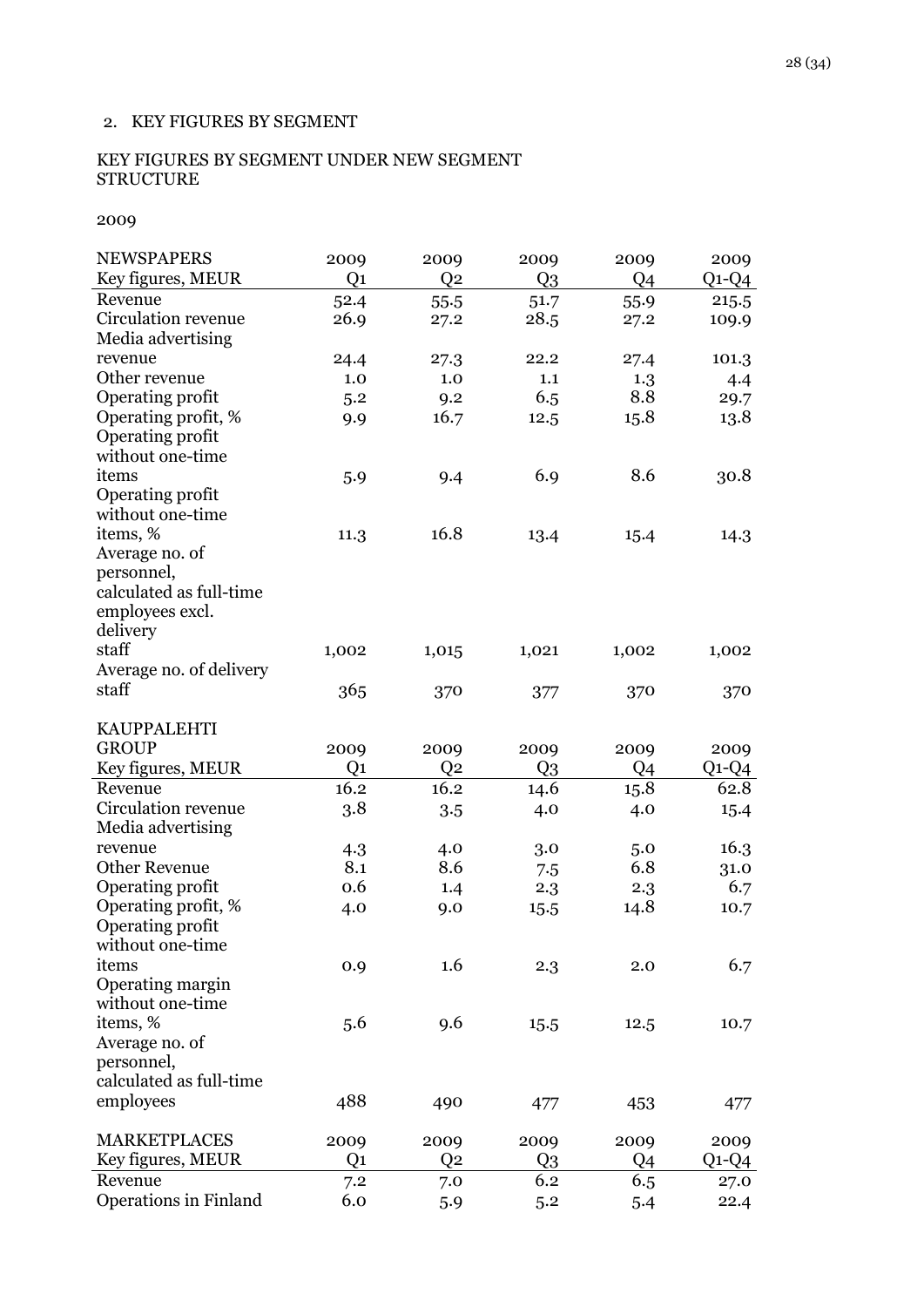| 1.2    | 1.2    | 1.1 | 1.1    | 4.7    |
|--------|--------|-----|--------|--------|
| $-0.2$ | $-0.2$ | 0.0 | $-0.3$ | $-0.7$ |
| $-2.8$ | $-3.2$ | 0.7 | $-4.3$ | $-2.5$ |
|        |        |     |        |        |
|        |        |     |        |        |
| $-0.2$ | $-0.2$ | 0.2 | $-0.3$ | $-0.5$ |
|        |        |     |        |        |
|        |        |     |        |        |
| $-2.6$ | $-3.2$ | 2.4 | $-4.5$ | $-2.0$ |
|        |        |     |        |        |
|        |        |     |        |        |
|        |        |     |        |        |
| 230    | 202    | 189 | 178    | 200    |
|        |        |     |        |        |

KEY FIGURES BY SEGMENT UNDER OLD SEGMENT **STRUCTURE** 

| <b>NEWSPAPERS</b>       | 2009  | 2009           | 2009           | 2009           | 2009         |
|-------------------------|-------|----------------|----------------|----------------|--------------|
| Key figures, MEUR       | Q1    | Q <sub>2</sub> | Q <sub>3</sub> | Q4             | $Q$ 1- $Q$ 4 |
| Revenue                 | 53.9  | 57.1           | 53.0           | 57.3           | 221.3        |
| Circulation revenue     | 26.9  | 27.2           | 28.5           | 27.2           | 109.9        |
| Media advertising       |       |                |                |                |              |
| revenue                 | 24.4  | 27.3           | 22.2           | 27.4           | 101.3        |
| Other revenue           | 2.5   | 2.6            | 2.3            | 2.7            | 10.2         |
| Operating profit        | 6.9   | 11.1           | 8.8            | 10.5           | 37.3         |
| Operating profit, %     | 12.8  | 19.4           | 16.7           | 18.3           | 16.8         |
| Operating profit        |       |                |                |                |              |
| without one-time        |       |                |                |                |              |
| items                   | 7.6   | 11.2           | 9.3            | 10.3           | 38.4         |
| Operating profit        |       |                |                |                |              |
| without one-time        |       |                |                |                |              |
| items, %                | 14.1  | 19.6           | 17.5           | 17.9           | 17.3         |
| Average no. of          |       |                |                |                |              |
| personnel,              |       |                |                |                |              |
| calculated as full-time |       |                |                |                |              |
| employees excl.         |       |                |                |                |              |
| delivery                |       |                |                |                |              |
| staff                   | 1,152 | 1,176          | 1,185          | 1,084          | 1,149        |
| Average no. of delivery |       |                |                |                |              |
| staff                   | 937   | 998            | 1,045          | 894            | 969          |
| <b>KAUPPALEHTI</b>      |       |                |                |                |              |
| <b>GROUP</b>            | 2009  | 2009           | 2009           | 2009           | 2009         |
| Key figures, MEUR       | Q1    | Q <sub>2</sub> | Q <sub>3</sub> | Q <sub>4</sub> | $Q1-Q4$      |
| Revenue                 | 16.2  | 16.0           | 14.6           | 15.8           | 62.8         |
| Circulation revenue     | 5.9   | 5.6            | 5.9            | 6.1            | 23.5         |
| Media advertising       |       |                |                |                |              |
| revenue                 | 4.3   | 4.0            | 3.0            | 5.0            | 16.3         |
| <b>Other Revenue</b>    | 6.0   | 6.4            | 5.6            | 4.7            | 23.0         |
| Operating profit        | 0.6   | 1.4            | 2.3            | 2.3            | 6.7          |
| Operating profit, %     | 4.0   | 9.0            | 15.5           | 14.8           | 10.7         |
| Operating profit        |       |                |                |                |              |
| without                 |       |                |                |                |              |
| one-time items          | 0.9   | 1.6            | 2.3            | 2.0            | 6.7          |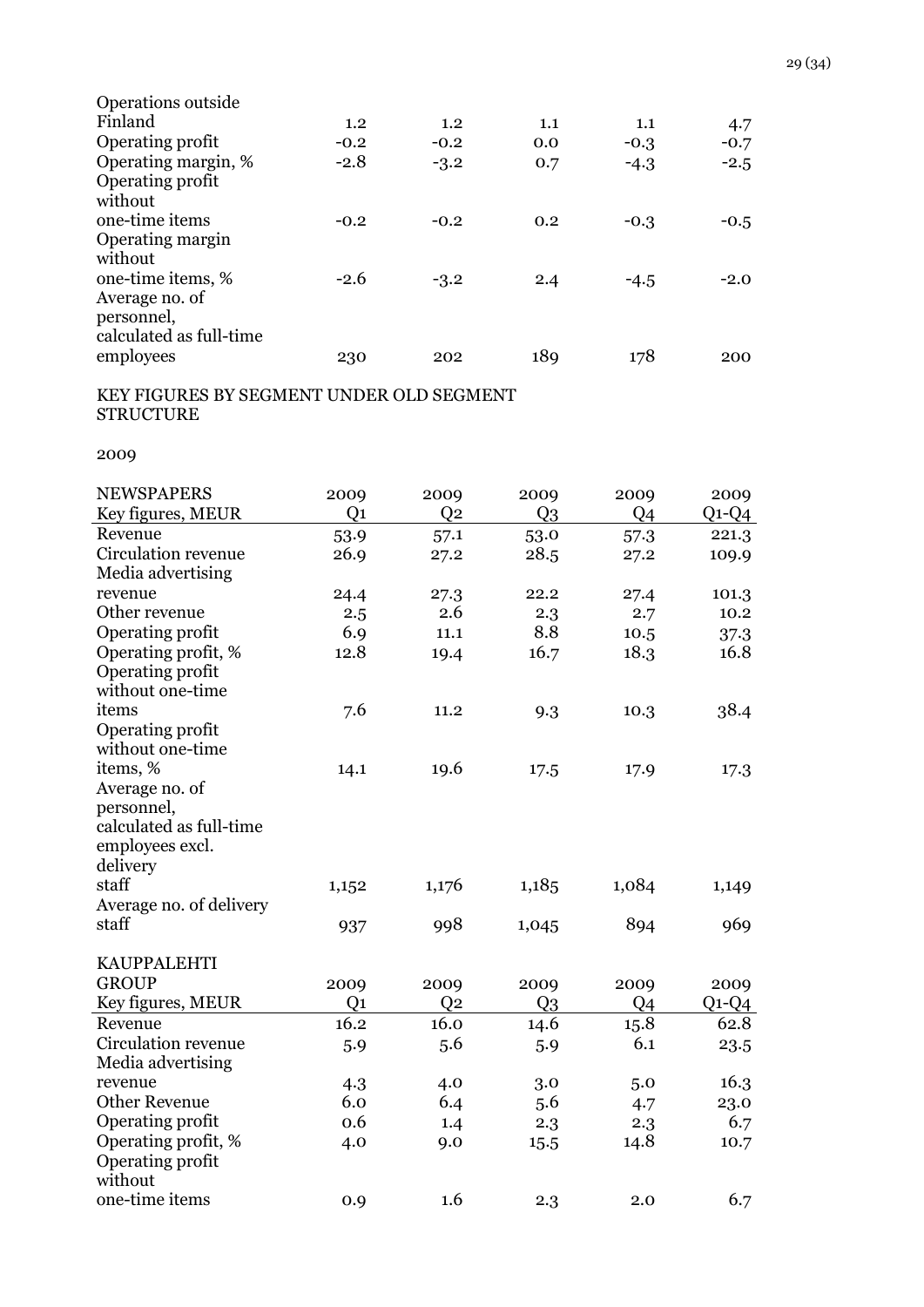| Operating margin<br>without |        |        |                |        |        |
|-----------------------------|--------|--------|----------------|--------|--------|
| one-time items, %           | 5.6    | 9.6    | 15.5           | 12.5   | 10.7   |
| Average no. of              |        |        |                |        |        |
| personnel,                  |        |        |                |        |        |
| calculated as full-time     |        |        |                |        |        |
| employees                   | 488    | 490    | 477            | 453    | 477    |
| <b>MARKETPLACES</b>         | 2009   | 2009   | 2009           | 2009   | 2009   |
| Key figures, MEUR           | Q1     | Q2     | Q <sub>3</sub> | Q4     | Q1-Q4  |
| Revenue                     | 7.2    | 7.0    | 6.2            | 6.5    | 27.0   |
| Operations in Finland       | 6.0    | 5.9    | 5.2            | 5.4    | 22.4   |
| Operations outside          |        |        |                |        |        |
| Finland                     | 1.2    | 1.1    | 1.1            | 1.1    | 4.7    |
| Operating profit            | $-0.2$ | $-0.2$ | 0.0            | $-0.3$ | $-0.7$ |
| Operating margin, %         | $-2.8$ | $-3.2$ | 0.7            | $-4.3$ | $-2.5$ |
| Operating profit            |        |        |                |        |        |
| without                     |        |        |                |        |        |
| one-time items              | $-0.2$ | $-0.2$ | 0.2            | $-0.3$ | $-0.5$ |
| Operating margin            |        |        |                |        |        |
| without                     |        |        |                |        |        |
| one-time items, %           | $-2.8$ | $-3.2$ | 2.4            | $-4.5$ | $-2.0$ |
| Average no. of              |        |        |                |        |        |
| personnel,                  |        |        |                |        |        |
| calculated as full-time     |        |        |                |        |        |
| employees                   | 230    | 202    | 189            | 178    | 200    |

## CHANGES IN KEY FIGURES BY SEGMENT

| <b>NEWSPAPERS</b>       | 2009   | 2009   | 2009           | 2009   | 2009    |
|-------------------------|--------|--------|----------------|--------|---------|
| Key figures, MEUR       | Q1     | Q2     | Q3             | Q4     | $Q1-Q4$ |
| Revenue                 | $-1.5$ | $-1.6$ | $-1.2$         | $-1.4$ | $-5.8$  |
| Circulation revenue     | 0.0    | 0.0    | 0.0            | 0.0    | 0.0     |
| Media advertising       |        |        |                |        |         |
| revenue                 | 0.0    | 0.0    | 0.0            | 0.0    | 0.0     |
| Other revenue           | $-1.5$ | $-1.6$ | $-1.2$         | $-1.4$ | $-5.8$  |
| Operating profit        | $-1.7$ | $-1.8$ | $-2.4$         | $-1.7$ | $-7.5$  |
| Operating profit        |        |        |                |        |         |
| without one-time        |        |        |                |        |         |
| items                   | $-1.7$ | $-1.8$ | $-2.4$         | $-1.7$ | $-7.5$  |
| Average no. of          |        |        |                |        |         |
| personnel,              |        |        |                |        |         |
| calculated as full-time |        |        |                |        |         |
| employees excl.         |        |        |                |        |         |
| delivery                |        |        |                |        |         |
| staff                   | $-151$ | $-161$ | $-164$         | $-82$  | $-147$  |
| Average no. of delivery |        |        |                |        |         |
| staff                   | $-573$ | $-628$ | $-668$         | $-525$ | $-599$  |
|                         |        |        |                |        |         |
| <b>KAUPPALEHTI</b>      |        |        |                |        |         |
| <b>GROUP</b>            | 2009   | 2009   | 2009           | 2009   | 2009    |
| Key figures, MEUR       | Q1     | Q2     | Q <sub>3</sub> | Q4     | $Q1-Q4$ |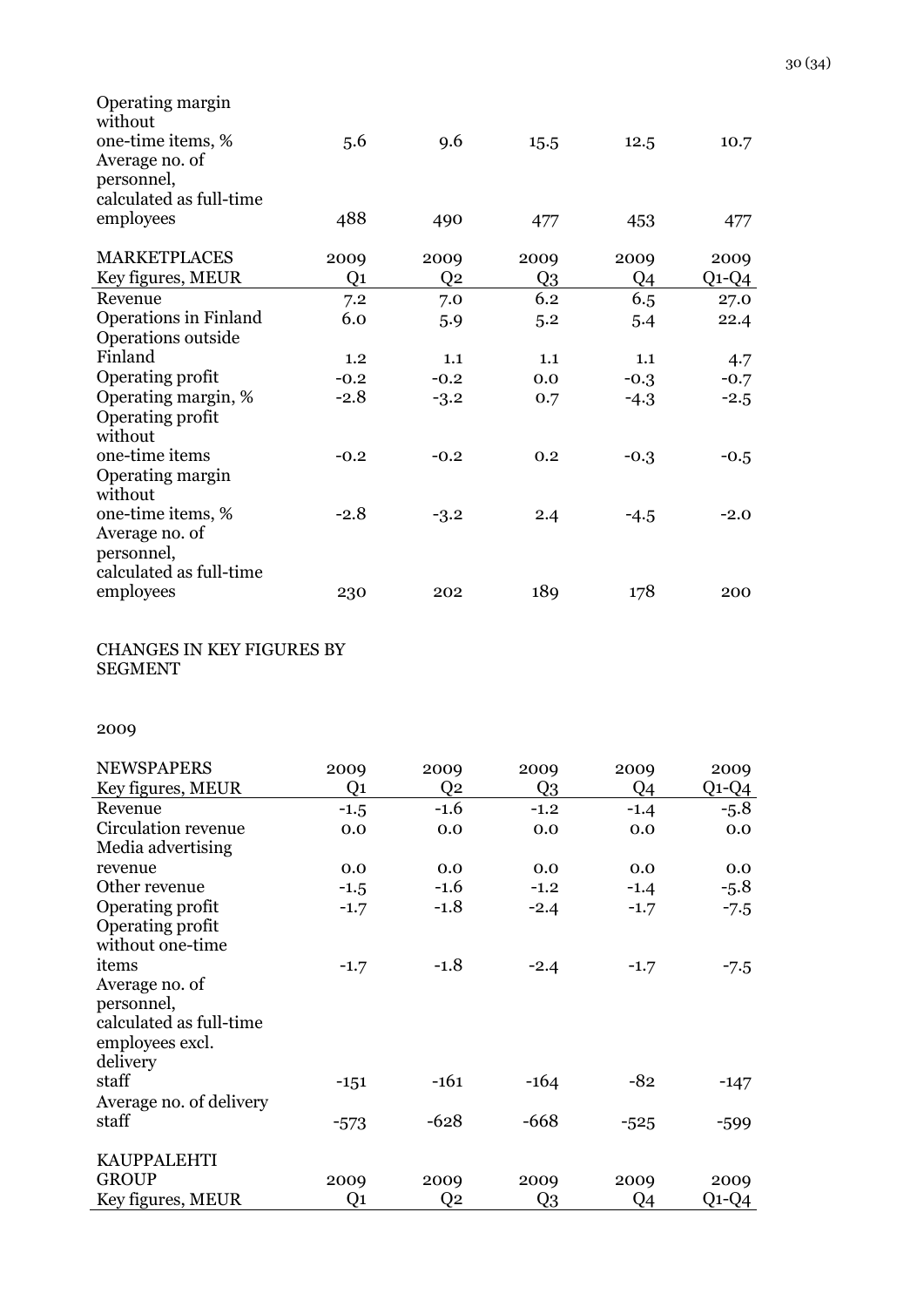| Revenue                              | 0.0          | 0.0         | 0.0         | 0.0         | 0.0         |
|--------------------------------------|--------------|-------------|-------------|-------------|-------------|
| Circulation revenue                  | $-2.0$       | $-2.2$      | $-1.9$      | $-2.1$      | $-8.1$      |
| Media advertising                    |              |             |             |             |             |
| revenue                              | 0.0          | 0.0         | 0.0         | 0.0         | 0.0         |
| <b>Other Revenue</b>                 | 2.0          | 2.2         | 1.9         | 2.1         | 8.1         |
| Operating profit                     | 0.0          | 0.0         | 0.0         | 0.0         | 0.0         |
| Operating profit                     |              |             |             |             |             |
| without                              |              |             |             |             |             |
| one-time items                       | 0.0          | 0.0         | 0.0         | 0.0         | 0.0         |
| Average no. of                       |              |             |             |             |             |
| personnel,                           |              |             |             |             |             |
| calculated as full-time              |              |             |             |             |             |
| employees                            | $\mathbf{O}$ | $\mathbf 0$ | $\mathbf 0$ | $\mathbf 0$ | $\mathbf 0$ |
|                                      |              |             |             |             |             |
|                                      |              |             |             |             |             |
| <b>MARKETPLACES</b>                  | 2009         | 2009        | 2009        | 2009        | 2009        |
| Key figures, MEUR                    | Q1           | Q2          | Q3          | Q4          | $Q1-Q4$     |
| Revenue                              | 0.0          | 0.0         | 0.0         | 0.0         | 0.0         |
| <b>Operations in Finland</b>         | 0.0          | 0.0         | 0.0         | 0.0         | 0.0         |
| Operations outside                   |              |             |             |             |             |
| Finland                              | 0.0          | 0.0         | 0.0         | 0.0         | 0.0         |
| Operating profit                     | 0.0          | 0.0         | 0.0         | 0.0         | 0.0         |
| Operating profit                     |              |             |             |             |             |
| without                              |              |             |             |             |             |
| one-time items                       | 0.0          | 0.0         | 0.0         | 0.0         | 0.0         |
| Average no. of                       |              |             |             |             |             |
| personnel,                           |              |             |             |             |             |
| calculated as full-time<br>employees |              |             |             |             |             |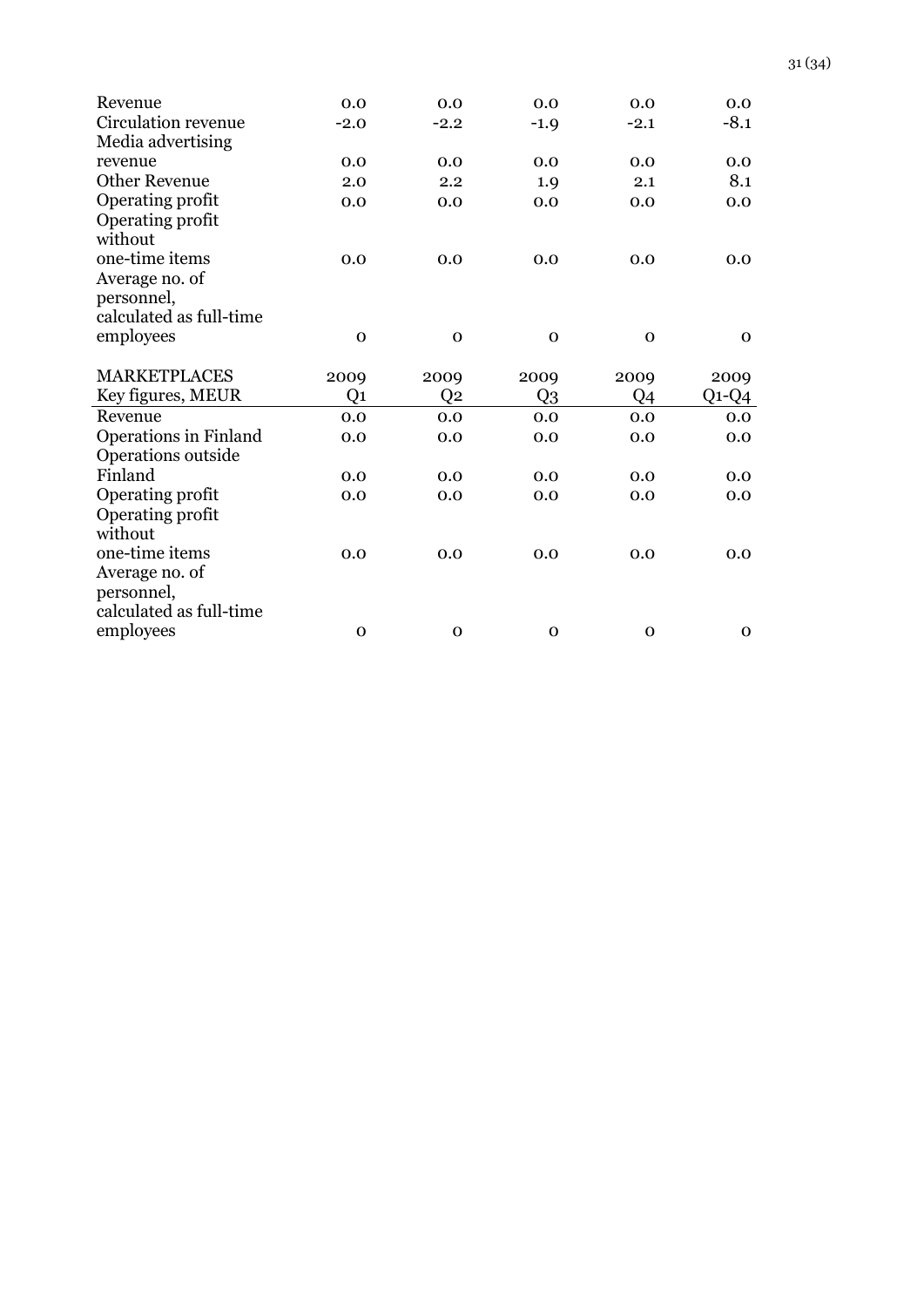## 3. ASSETS, LIABILITIES AND CAPITAL EXPENDITURE BY SEGMENT

#### ASSETS, LIABILITIES AND CAPITAL EXPENDITURE BY SEGMENT UNDER NEW SEGMENT STRUCTRE

| ASSETS BY SEGMENT,                   |                                                 |                |                |       |
|--------------------------------------|-------------------------------------------------|----------------|----------------|-------|
| <b>MEUR</b>                          | Mar 31 2009 Jun 30 2009 Sep 30 2009 Dec 31 2009 |                |                |       |
| Newspapers                           | 44.0                                            | 43.7           | 43.6           | 45.4  |
| Kauppalehti Group                    | 53.7                                            | 47.3           | 49.6           | 41.3  |
| Marketplaces                         | 14.3                                            | 13.3           | 13.2           | 13.0  |
| Other operations and<br>eliminations | 33.5                                            | 33.0           | 32.1           | 29.9  |
| Non-allocated assets                 | 35.2                                            | 18.6           | 16.9           | 25.9  |
| Total                                | 180.7                                           | 156.0          | 155.4          | 155.5 |
| <b>LIABILITIES BY</b>                |                                                 |                |                |       |
| SEGMENT, MEUR                        | Mar 31 2009 Jun 30 2009 Sep 30 2009 Dec 31 2009 |                |                |       |
| Newspapers                           | 36.8                                            | 32.1           | 27.2           | 24.9  |
| Kauppalehti Group                    | 15.9                                            | 13.2           | 11.4           | 9.8   |
| Marketplaces                         | 4.1                                             | 3.5            | 3.2            | 3.5   |
| Other operations and<br>eliminations | 14.3                                            | 12.1           | 12.1           | 12.6  |
| Non-allocated liabilities            | 39.2                                            | 17.0           | 14.6           | 8.7   |
| Total                                | 110.4                                           | 77.9           | 68.6           | 59.5  |
| <b>GROUP CAPITAL</b>                 |                                                 |                |                |       |
| EXPENDITURE, MEUR                    | 2009                                            | 2009           | 2009           | 2009  |
|                                      | Q <sub>1</sub>                                  | Q <sub>2</sub> | Q <sub>3</sub> | Q4    |
| Newspapers                           | 0.5                                             | 0.5            | 0.7            | 0.2   |
| Kauppalehti Group                    | 0.3                                             | 0.3            | 0.1            | 1.9   |
| Marketplaces                         | 0.2                                             | 0.3            | 0.1            | 0.1   |
| Others                               | 0.6                                             | 0.5            | 1.2            | 0.8   |
| Total                                | 1.5                                             | 1.4            | 2.2            | 3.0   |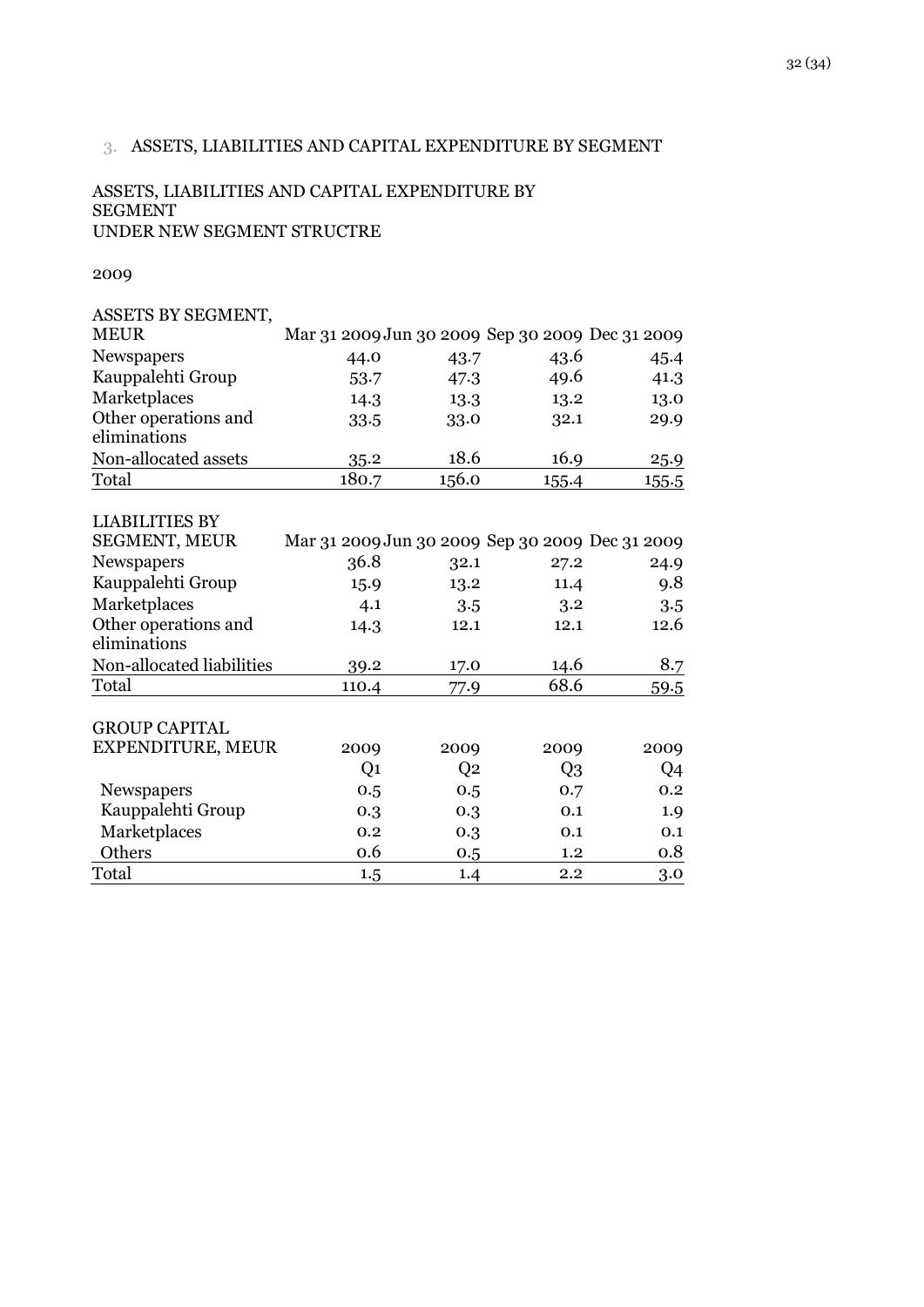## ASSETS, LIABILITIES AND CAPITAL EXPENDITURE BY SEGMENT UNDER OLD SEGMENT **STRUCTRE**

| <b>ASSETS BY</b>      | Mar 31 | Jun 30         | Sep 30 | Dec 31  |
|-----------------------|--------|----------------|--------|---------|
| <b>SEGMENT, MEUR</b>  | 2009   | 2009           | 2009   | 2009    |
| Newspapers            | 65.3   | 64.1           | 63.4   | 65.3    |
| Kauppalehti Group     | 53.7   | 47.3           | 49.6   | 41.3    |
| Marketplaces          | 14.3   | 13.3           | 13.2   | 13.0    |
| Other operations and  | 12.2   | 12.6           | 12.3   | 10.0    |
| eliminations          |        |                |        |         |
| Non-allocated assets  | 35.2   | 18.6           | 16.9   | 25.9    |
| Total                 | 180.7  | 156.0          | 155.4  | 155.5   |
|                       |        |                |        |         |
| <b>LIABILITIES BY</b> | Mar 31 | Jun 30         | Sep 30 | Dec 31  |
| <b>SEGMENT, MEUR</b>  | 2009   | 2009           | 2009   | 2009    |
| Newspapers            | 43.9   | 38.6           | 33.3   | 31.7    |
| Kauppalehti Group     | 15.9   | 13.2           | 11.4   | 9.8     |
| Marketplaces          | 4.1    | 3.5            | 3.2    | 3.5     |
| Other operations and  | 7.3    | 5.6            | 6.1    | 5.8     |
| eliminations          |        |                |        |         |
| Non-allocated         | 39.2   | 17.0           | 14.6   | 8.7     |
| liabilities           |        |                |        |         |
| Total                 | 110.4  | 77.9           | 68.6   | 59.5    |
|                       |        |                |        |         |
| <b>GROUP CAPITAL</b>  | 2009   | 2009           | 2009   | 2009    |
| EXPENDITURE,          |        |                |        |         |
| <b>MEUR</b>           |        |                |        |         |
|                       | Q1     | Q <sub>2</sub> | Q3     | Q4      |
| Newspapers            | 0.9    | 0.6            | 1.0    | $0.8\,$ |
| Kauppalehti Group     | 0.3    | 0.3            | 0.1    | 1.9     |
| Marketplaces          | 0.2    | 0.3            | 0.1    | 0.1     |
| Others                | 0.1    | 0.3            | 1.0    | $0.2\,$ |
| Total                 | 1.5    | 1.4            | 2.2    | 3.0     |